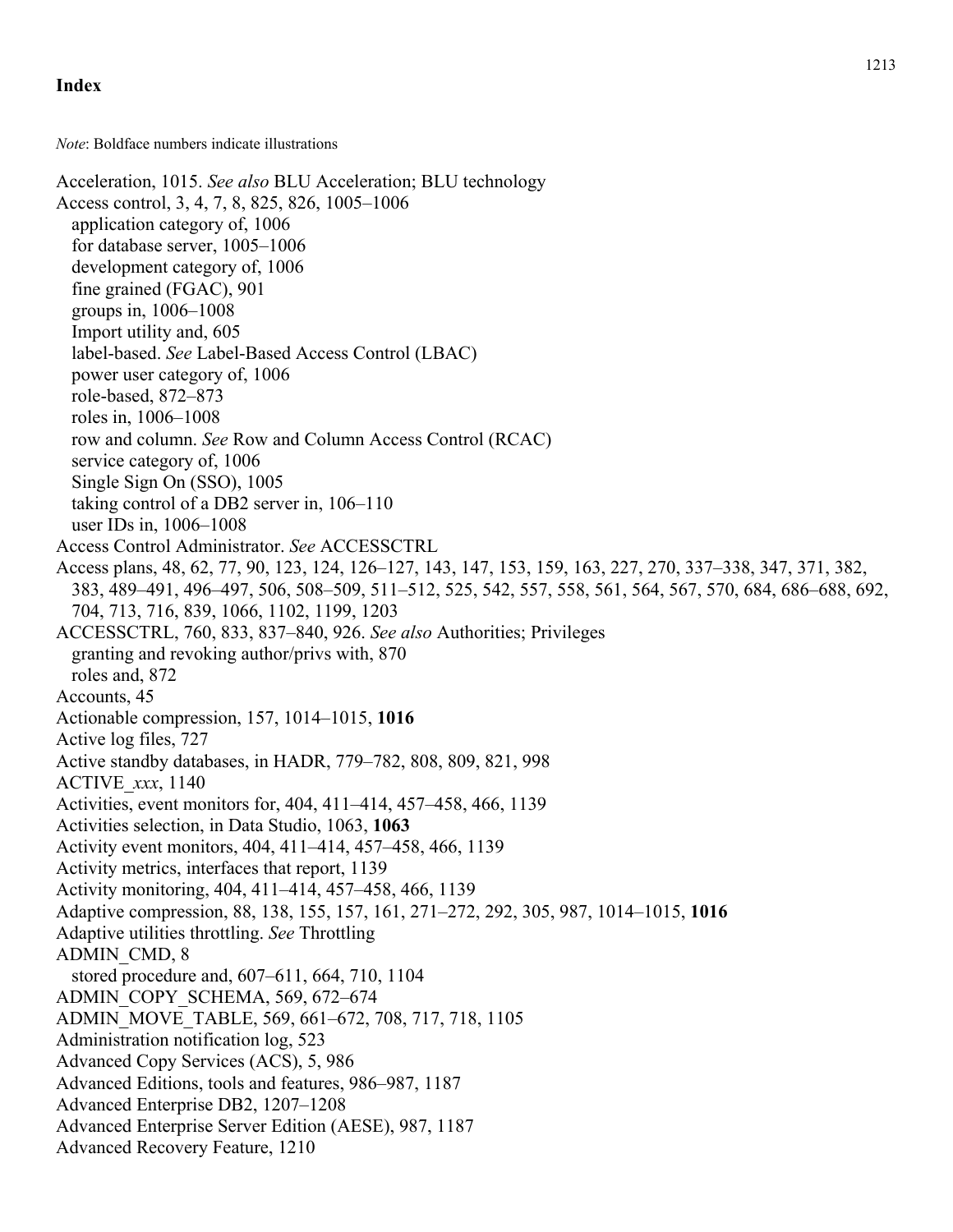Advanced Workgroup DB2, 1207–1208 Advanced Workgroup Server Edition (AWSE), 987, 1187, 1210 ADVISE\_*xxx*, 490–491 AFTER trigger, 358–363, 387 Agents, 42, 52 Aggregate registry variables, 39–41, 134, 140, 151, 156 AIX, 5, 31, 42, 281, 543, 701, 794, 820, 826, 951–952, 977, 983, 1007, 1022, 1143, 1176, 1203, 1208 monitoring tool/db2top in, 543–547 Alt\_collate, 60 Alt\_diagpath, 42, 150 ALTER\_*xxx*, privilege for, 844, 847, 850–851 ALTER BUFFERPOOL, 79, 82, 154, 180 ALTER DATABASE, 778 ALTER INDEX compression and, 269–270, 269 ALTER SERVICE CLASS, 838, 1071 ALTER STOGROUP, 198–199, 206–208, 1035 HADR and, 778 ALTER TABLE, 215, 285, 305, 931, 1196, 1197, 1205 compression and, 263–264 informational constraints and, 339 Label-Based Access Control (LBAC) and, 895–896 Load utility and, 627 Row and Column Access Control (RCAC) and, 907 ALTER TABLESPACE, 177, 195–198, 295, 296–297, 298, 299, 428, 745–749, 760, 1181, 1207, 1210 HADR and, 778 reclaimable storage with, 200–201, 200 ALTER THRESHOLD, 838, 997 ALTER WORK ACTION SET, 838 ALTER WORK CLASS, 1070 ALTER WORKLOAD, 838 ALTERIN privilege for, 843 Alternate auth enc, 42 Analysis and reporting tool/db2dart, 552–554 Analytics, 4 Appl\_memory, 60 Applheapsz, 60 Applicant identification numbers, 12 Application category of access control, 1006 Application memory, 60 Application period temporal tables, 231, 241–247 Applications, 62, 67 binding, 954–956 forcing connection to, 109–110 Architectural integrity, 550, 560, 562, 568 Archival logging, 726–727, **728**, 815, 1164 Archiving, 4, 60, 65, 70, 145, 160 compression and, 157, 272 Archretrydelay, 60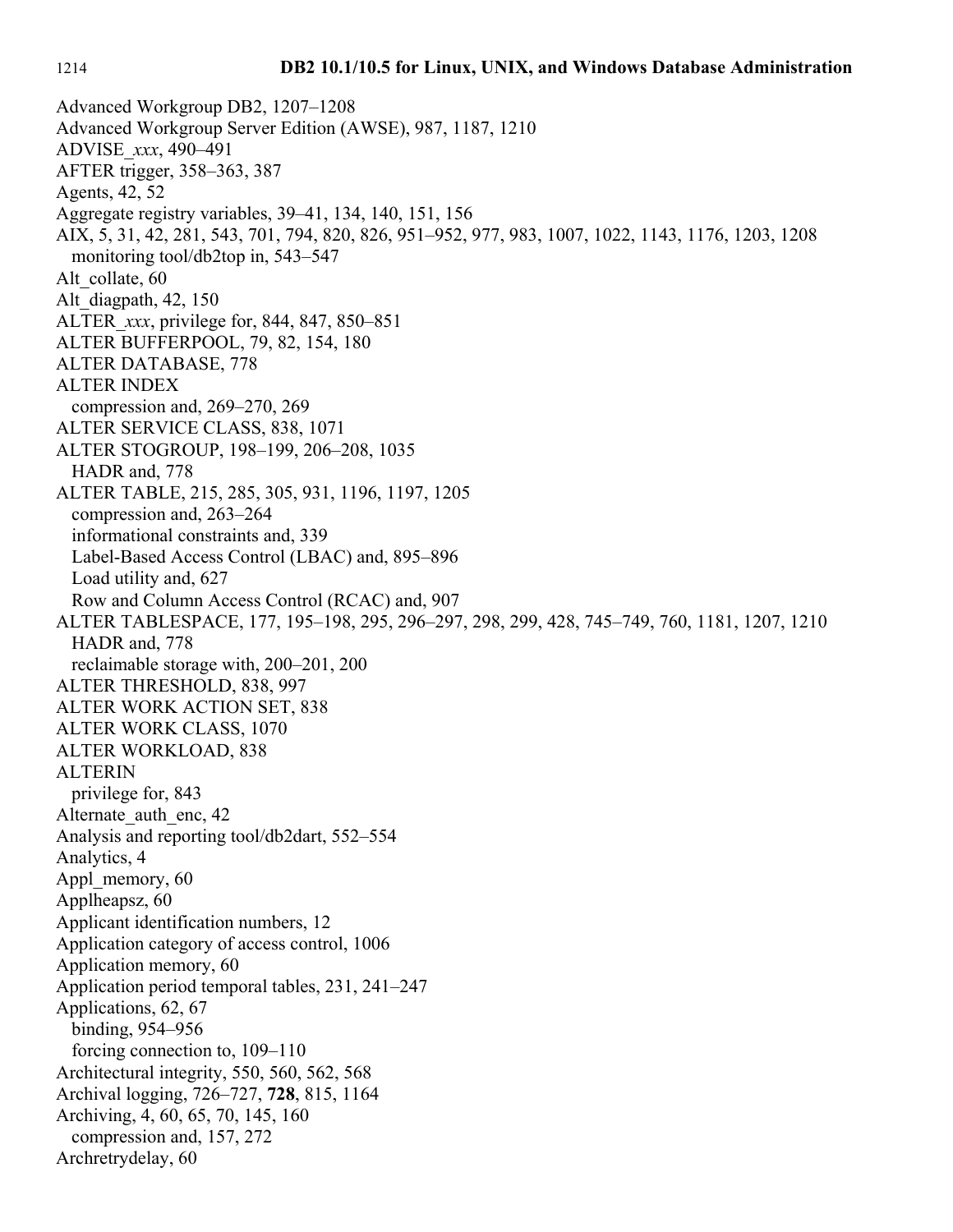Arranging to take certification exams, 11–12 Arrays, 8 Arithmetic, 68 ASCII delimited ASCII (DEL), 570–572 nondelimited ASCII (ASC), 572–573 Aslheapsz, 42 ASYNC mode, in HADR, 776, 782, 1145, 1164, 1204 Asynchronous I/O, 69, 178 ATTACH, 26, 146 ATTACH PARTITION, 215, 218, 221 Attaching to an instance, 26 Attributes, XML and, 252–253 AUDIT statements, 914, 916–917, 928, 936 Audit buf sz, 42 Auditing, 6, 42, 912–917, 928, 935, 936 AUDIT statements in, 916–917, 928 db2audit for, 912, 913–916 SYSADM and, 912 Authentication, 6, 43, 53, 55, 826–831, 921, 929, 930, 933. *See also* Authorities; Privileges authorities and privileges with. *See* Authorities; Privileges CLIENT, 827, 829 DATA\_ENCRYPT, 828, 829, 878–879 DATA\_ENCRYPT\_CMP, 828, 829 Generic Security Service Application Program Interface (GSS-API) in, 828, 829 GSSPLUGIN, 828, 829 KBB\_SERVER\_ENCRYPT, 828, 829 KERBEROS, 827–828, 829 LDAP, 984 Microsoft Active Directory, 1005 operating systems and, 826, 830 passwords and, 829 security plug-ins for, 829–830 SERVER, 827, 829 SERVER\_ENCRYPT, 827, 829 single sign on (SSO), 1005 Tivoli Identity Manager, 1005 trusted and untrusted clients in, 830–831, 830 types of, 827 user IDs and, 829 WebSphere Application Server (WAS), 879 where it occurs, 826–827 Authentication parameter, 43 Authorities/authorization, 7, 42, 128, 168–169, 294–295, 825, 831–841, 926, 929, 936, 1173, 1197, 1200. *See also* Authentication; Granting authorities and privileges; Privileges ACCESSCTRL, 833, 837–840 automatic authority to new databases through, 837 common tasks requiring, 870–871 DATAACCESS, 833, 837, 838, 840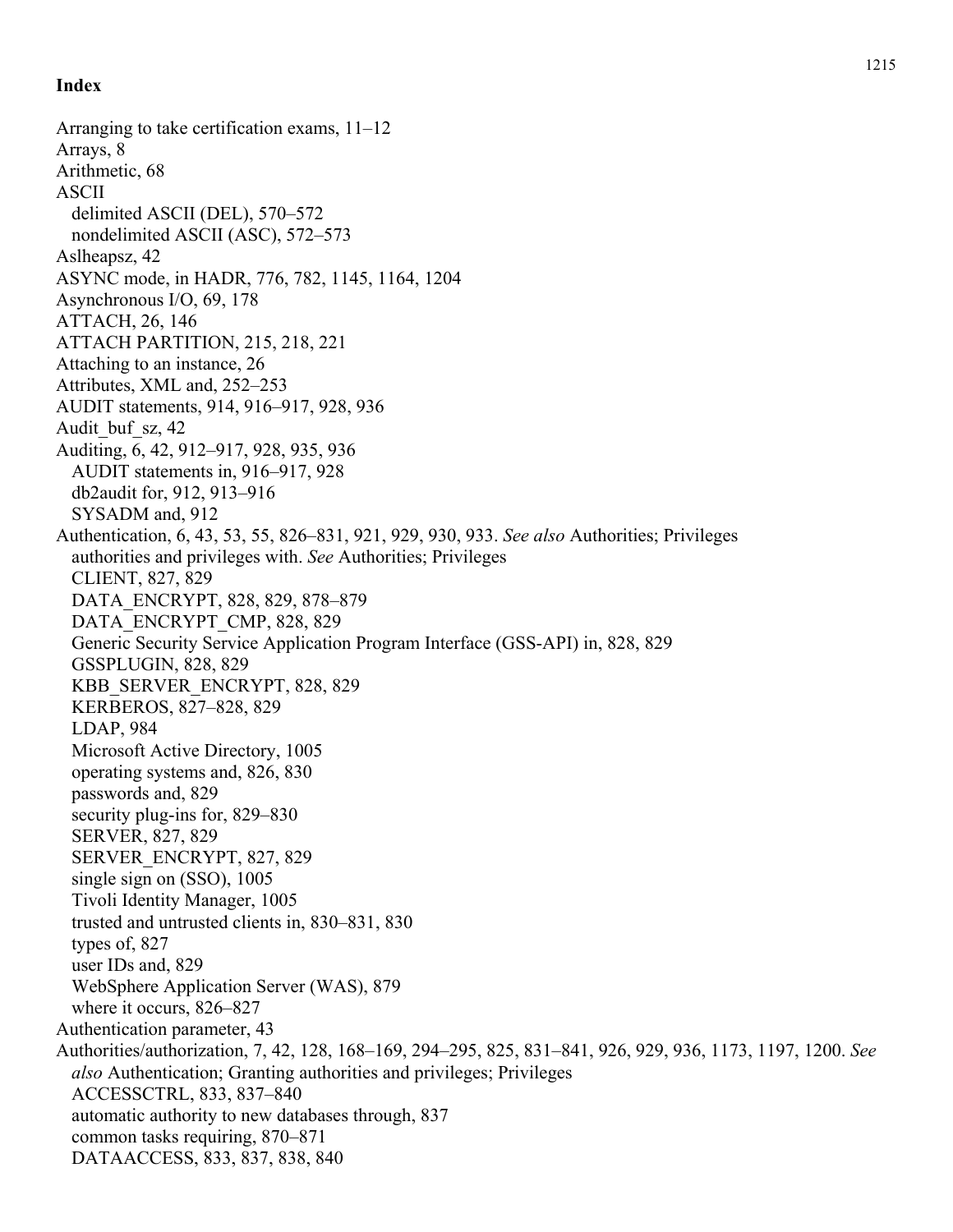DBADM, 832, 837, 838, 840–841 EXPLAIN, 833, 838, 839, 840 granting, 851–861. *See also* Granting authorities and privileges hierarchy of, 831, **832** LOAD, 833, 838, 840–841 requirements for granting and revoking in, 869–870 revoking, REVOKE, 861–869, 934 role-based access control and, 872–873 SECADM, 832, 837–839 SQLADM, 832, 838–840 storage of, in system catalog, 918–919 SYSADM, 832–834, 837 SYSCTRL, 832, 834–835, 837 SYSMAINT, 832, 835–836, 835 SYSMON, 832, 836 WLMADM, 832, 838, 839, 840 Auto\_db\_backup, 60, 155 Auto del rec obj, 61 Auto\_maint, 60, 155, 996 Auto prof upd, 61 Auto\_reorg, 61, 996 Auto reval, 62 Auto runstats, 61 Auto sampling, 61 Auto\_stats\_prof, 61 Auto stats views, 61 Auto stmt stats, 61 Auto tbl maint, 61 AUTOCONFIGURE\_*xxx*, 78, 100–102, 132, 149, 150, 171, 608, 996 Automatic commit, 720 Automatic Compression Dictionary (ADC), 267–269 Automatic computing features, 76–84 Automatic configuration settings, using Data Studio, 1051 Automatic database maintenance. *See* Automatic Maintenance Automatic Dictionary Creation (ADC), 88 AUTOMATIC keyword, 57, 74, 82, 83, 84, 204 Automatic maintenance, 3, 23, 60, 61, 89–99, 135, 136, 152–153, 169, 294 backups and, 89 configuring, 91–99, **91**–**99**, 90 defrag and, 90 optimization and, 90 statistics collection and, 90 Automatic reorganization, 136 Automatic statistics collection, 77, 151–152 Automatic Statistics Profiling (ASP), 1033, 1190, 1211 Automatic storage, 23, 77, 84–88, 141, 176–178, 276, 278, 279, 295, 296, 297, 298, 1186, 1187, 1206, 1209, 1210 DMS table space conversion to, 202–204 Automatic Storage Manager (ASM), 993, 1022, 1033–1036, 1074, 1077, 1151, 1163 Automatic storage table space, 5, 161, 182–184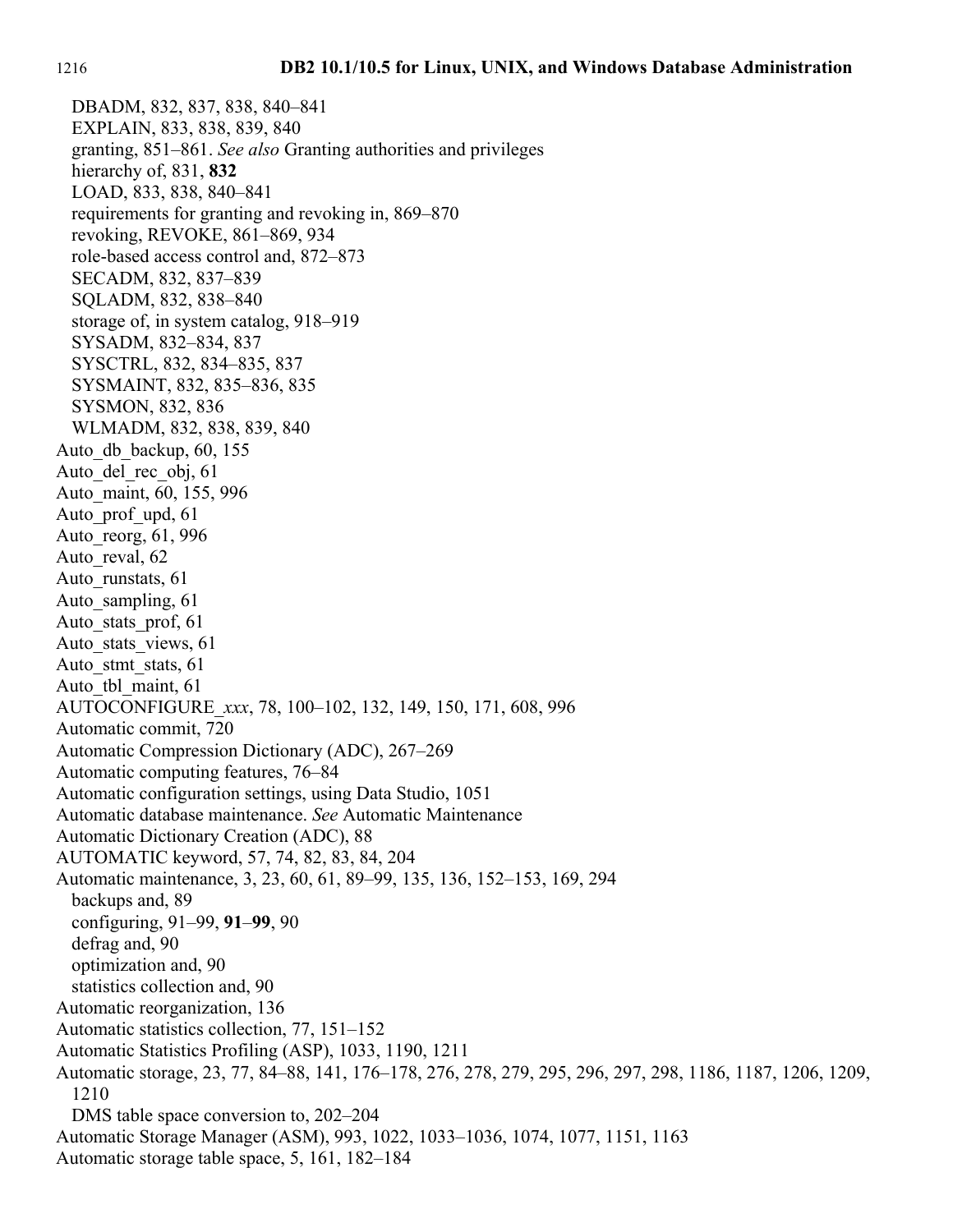Autonomic workloads, 996–997 Autorestart, 61 Avg\_appls, 62 Axis, in XML indexing, 259 Backup, 4, 5, 6, 60, 69, 71, 72, 137, 139, 155, 719, 739–749, 800, 1052, 1171, 1172, 1197, 1199–1200. *See also* Recovery; Restore automatic, 77 automatic maintenance and, 89 BACKUP DATABASE in, 740–741 Backup Utility in, 739–749 configuring automatic maintenance for, 91–99, **91**–**99** Data Studio and, 742–744, **743**, **744**, 1055, **1055**, 1058 delta, 734–736, 816 differential, 735. *See also* Delta backup HADR and, 778 incremental, 734–736, 816 memory configurations and roll-forward in, 766 mirroring, 772, 818 monitoring and, 1141 noncumulative, 735. *See also* Delta backup online vs. offline, 734 pureScale and, 823, 1122–1131, 1193 rebuild feature for, 761–763 recovery history file and, 768–769 Roll-forward utility in, 763–768, 817 SET WRITE SUSPEND/RESUME in, 773–776 split mirroring, 772, 818 SYSADM and, 744 SYSCTRL in, 744 table spaces, 744 temporary table spaces, 744 throttling, 816 BACKUP, 152, 912 BACKUP DATABASE, 740–741 impact priorities and, 104 Backup Utility, 739–749. *See* Backup (*above*) Bandwidth, 45 Base tables, 307 Batch processing, in pureScale, 1150 BEFORE trigger, 358, 359–360, 377, 384–385, 387 Benchmark testing, db2batch, 688–692 Best fit workloads, 998 Bidirectional index, 386 BIGINT, 345 Binary XML, 1172, 1173, 1200 BIND, 62, 169, 295, 491, 495, 848, 858, 866, 871, 929, 931, 954–957, 971 privilege for, 848 Bind files, 956–957, 978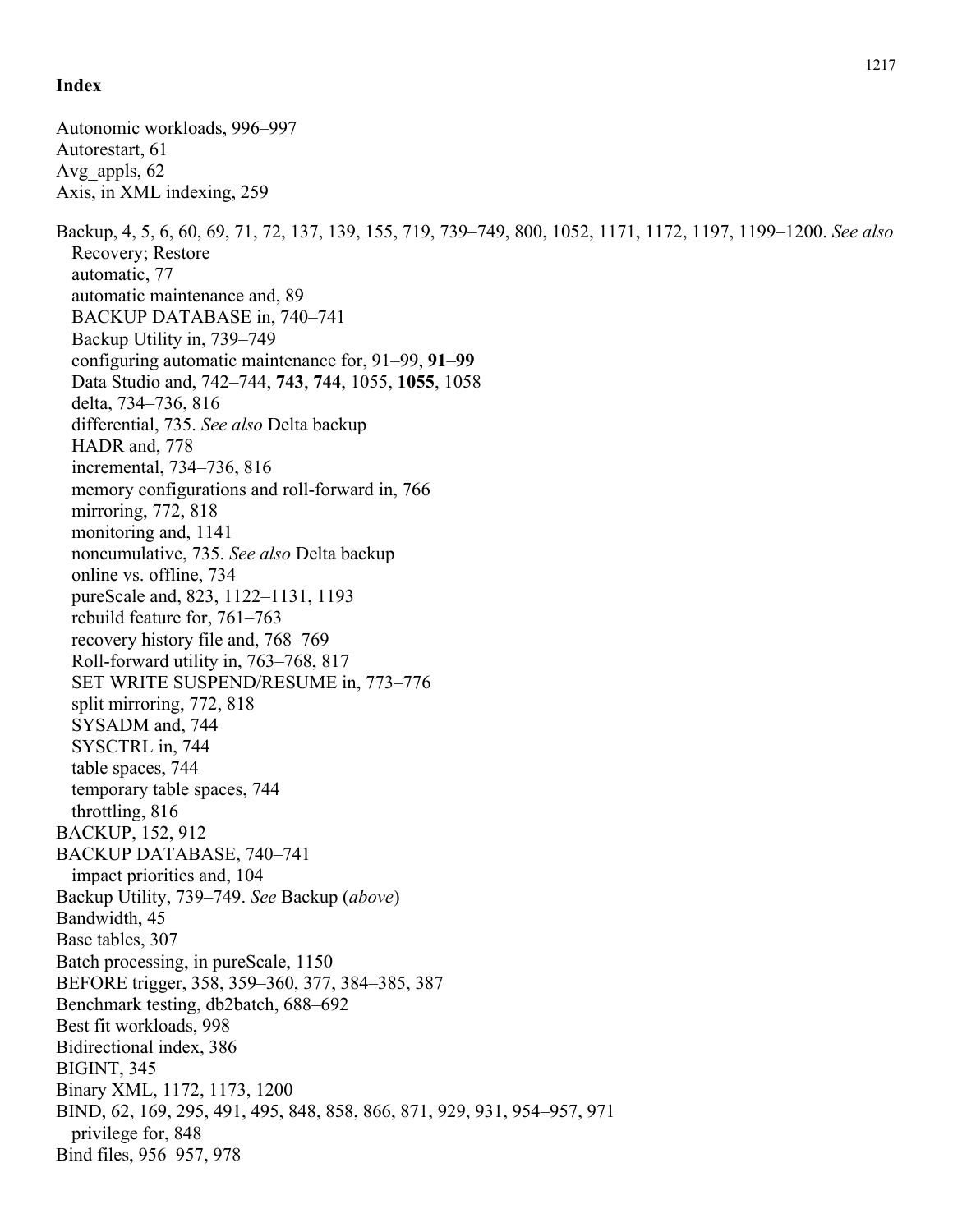description tool for, db2bfd and, 530–532 problem determination configuration/db2pdcfg and, 526–530 Rebind, 686–687 BINDADD, 169, 294, 840–841, 854, 862, 871, 872, 929, 930–931, 955–956, 978 roles and, 872 Binding applications, 954–956 db2schema.bnd file and, 956–957 Linux, UNIX, and Windows, 956–957 schemas, 956–957 utilities, 954–956 Bitemporal period tables, 246–247 Blk log dsk ful, 62 BLOB, 311, 346, 661 Block-based buffer pools, 179 Blocknonlogged, 62 BLU, 4, 5, 986, 991–995, 1008–1031, 1161 BLU Central, 1031 buffer pool manager in, 1016–1017, **1017**, **1018** cloud computing with, 1031 columnar-organized data in, 1009–1011, **1009** compression, 1014–1015, **1016** data skipping in, 1020–1021 databases and, 1033–1034 features of, 985–986. *See also* Crash course idle server in, **1019** memory and, 1011–1013, **1012**, **1014** monitoring in, 1020 multi-core parallelism in, 1018–1020 OLTP and, 1021–1023 one SQL statement running in, **1019** online help with, BLU Central, 1031 physical design of, 1031–1046. *See also* Physical design product/package compatibility, 988 random key indexes and, 1041–1045, **1044**, **1045** rows, rows and, extended row size in, 1045–1046, 1192, 1211 separate row and column instances on database server in, 1023–1031 setting up environment for, 1021–1023 Shadow tables and, 1075 simultaneous SQL statements running in, **1020** Single Instruction Multiple Data (SIMD) processing and, 1014, 1023, 1154, 1188 storage groups and, 1034–1035 table spaces and, 1035–1036 tables in, 1036–1041 trial download of, 1031 Unicode and, 1073–1074 Buffer pools/BUFFERPOOL, 5, 45, 49, 52, 154, 161, 162, 167, 175, 178–182, 555, 561, 1016–1017, **1017**, **1018** altering, with ALTER BUFFERPOOL, 180 block-based, 179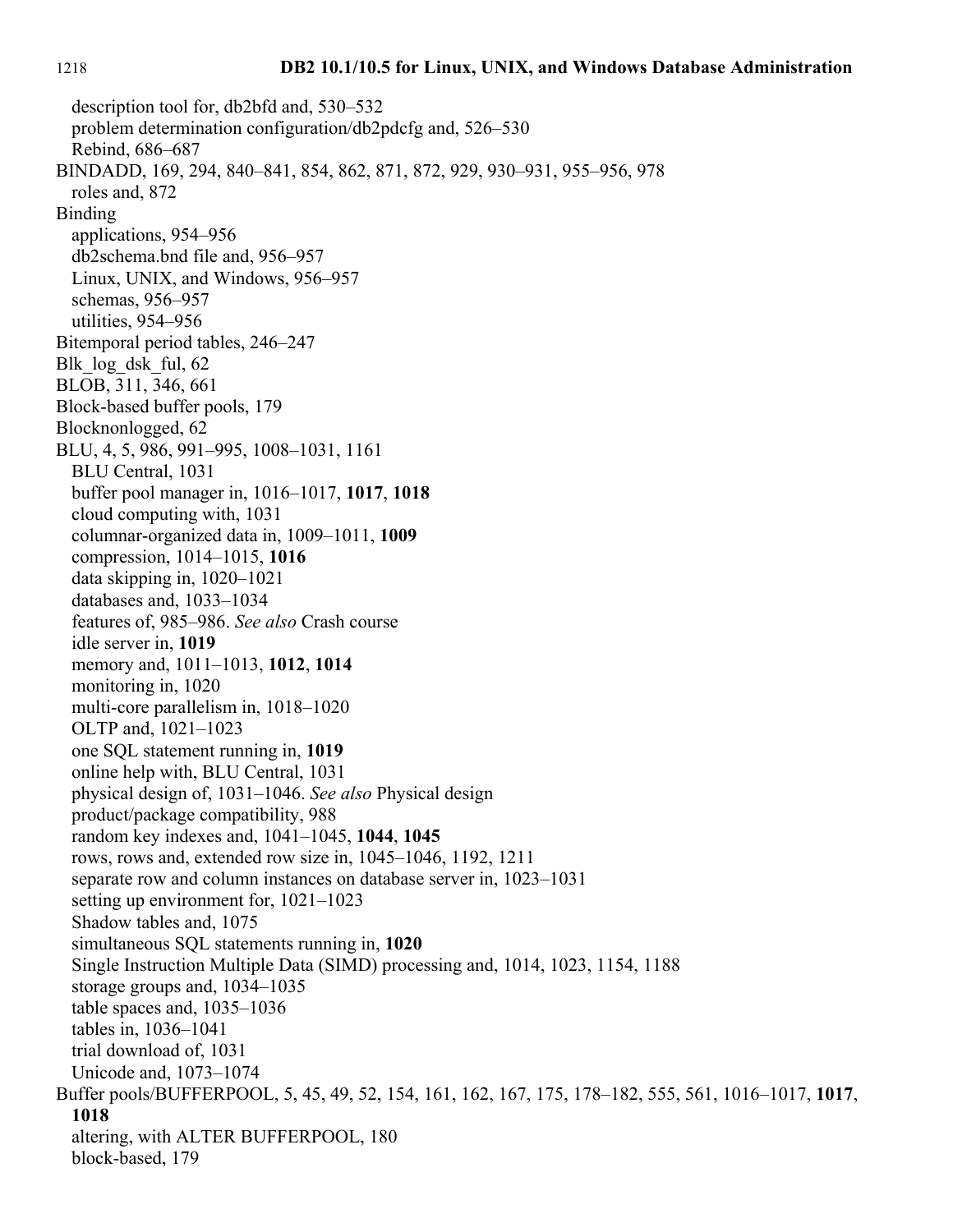Configuration Advisor and, 99–102 configuration parameters for, 178 containers and, 182 creating, with CREATE BUFFERPOOL, 179 design of, 178–179 dropping, with DROP BUFFERPOOL, 180 event monitors for, 446–447, 465 Explicit Hierarchical Locking (EHL) in, 1117–1118, 1122, 1148, 1161 extents and, 182 First in-First out (FIFO), 1017 flushing, with FLUSH BUFFERPOOLS, 773 Global/Group Buffer Pool (GBP) in, 793, 823 hierarchy of storage in DB2 and, 180–182, **181** hit ratio of, 431–432 Last in-Last out (LILO), 1017 least recently used (LRU) pages in, 1017 listing, 179–180 Local Buffer Pool (LBP) in, 793 logging and, 724 manager for, 1016–1017, **1017**, **1018** memory configurations and roll-forward in, 766 monitoring, 392, 415–421, 446–447, 465, 563 Most Recently Used (MRU) pages in, 1017 pages and, 182 prefetch and, 178 pureScale and, 793 Scan Friendly Page Caching (SFPC) and, 1017 Self-Tuning Memory Manager (STMM) and, 83–84 states of pages in, 178 table spaces and, 182 victim/victimless pages in, 1017, **1017**, **1018** Buffers, 47 Build phase, Load utility and, 614 Business rules, 307–388. *See also* Referential integrity CHECK constraint in, 308, 313–316, **314**, 347, 349 constraints and, 308 creating tables and constraints for, with CREATE TABLE, 344–351 Data Studio and, 344 DEFAULT constraints and, 308, 310–313, **312** definition of, 308 derivations and, 308 exception tables and, 343 informational constraints and, 308, 337–339, **338**, 349 NOT NULL constraints and, 308–310, **309**, 348 primary key constraint in, 348 referential integrity and, 308, 320–337, **321**, 347, 349, 350. *See also* Referential integrity SET INTEGRITY command in, 339–343 triggers in, 358–370 UNIQUE constraint in, 308, 316–320, **316**, 345, 346–347, 349–350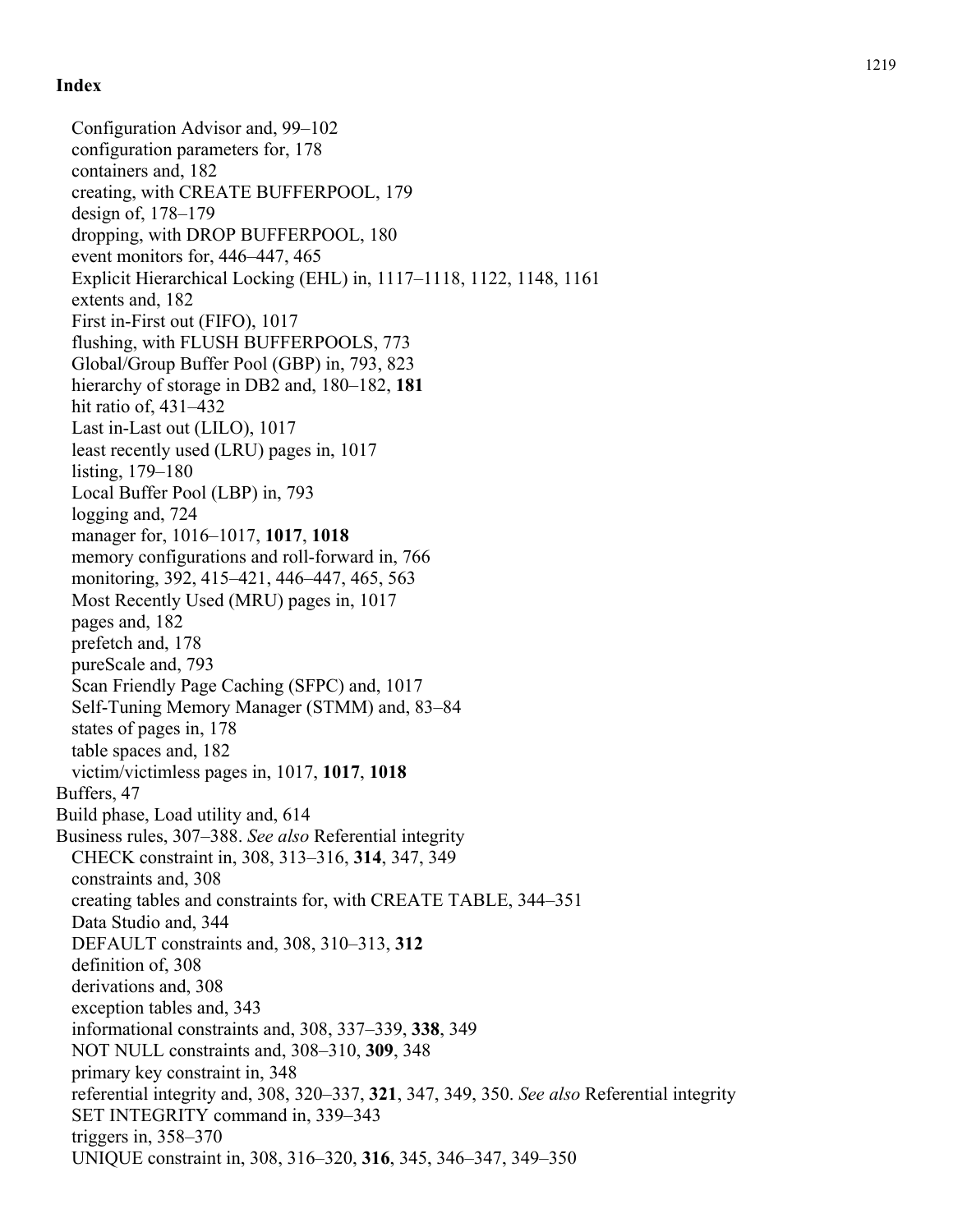C2090–311 (DB2 10.5 DBA for LUW Upgrade) exam, 5 C2090–543(DB2 9.7 Application Development) exam, 7 C2090–545 (DB2 9.7 SQL Procedure Developer (C2090–545)) exam, 8 C2090–610 (Fundamentals) exam, 3, 4 C2090–611 (DB2 10.1 for Linux, UNIX, Windows Database Admin) exam, 4 C2090–614 (DB2 10.1 for LUW Advanced Database Admin) exam, 6 C2090–700 (DB2 V8.1 Family Fundamentals) exam, 7, 8 C2090–730 (DB2 9 Family Fundamentals) exam, 7, 8 C2090–730 (Fundamentals) exam, 4 Cache/caching, 4, 47, 62, 71, 79, 154, 204, 570, 1011–1013, **1012**, **1014** Cluster Caching Facility (CF) in, 793, 822 event monitors for, 458–459, 466 FLUSH PACKAGE CACHE, 687–688 monitoring and, 458–459, 466 pureScale and, 793, 822 Scan Friendly Page Caching (SFPC), 1017 CALL, triggers and, 358, 387 Callout script files, first occurrence data capture (FODC) and, 517 Cancun, 985, 1021, 1074, 1122, 1147, 1156 Cardinality, 262, 308, 500, 509, 1188, 1210 Casting data types, 7 Catalog statistics, 1099 Catalog\_noauth, 44 CATALOG\_*xxx*, 946–954, 977–978, 982–984 Catalogcache\_sz, 62 Cataloging, 44, 62, 971, 980, 982–984 remote servers and databases, 946–953, 970 Certification Agreement, 22 Certification and certification programs, 1 Certification Navigator tool, 10 Certified Advanced Database Administrator, 5–6 Certified Application Developer DB2 9.7 for LUW, 6–7, **7** Certified Database Administration DB2 10.5, 4–5 Certified Database Administration for Linux, UNIX, Windows in, 3–4 Certified Database Associate, 2–3 Certified Solution Developer DB2 9.7 SQL Procedure, 8 CF. *See* Cluster caching facility Cf\_diaglevel, 43 Cf diagpath, 43 Cf mem  $sz, 43$ Cf num conns, 44 Cf num workers, 44 Change history, monitoring and event monitors for, 463–465, 467 Channels, 48 CHARACTER VARYING/CHAR VARYING, 311, 345 CHARACTER/CHAR, 311, 345, 1185, 1209 CHECK constraints, 307, 308, 313–316, **314**, 347, 349, 844 CHECK OPTION, views, 351–358, 378, 383, 385–386

views in, 351–358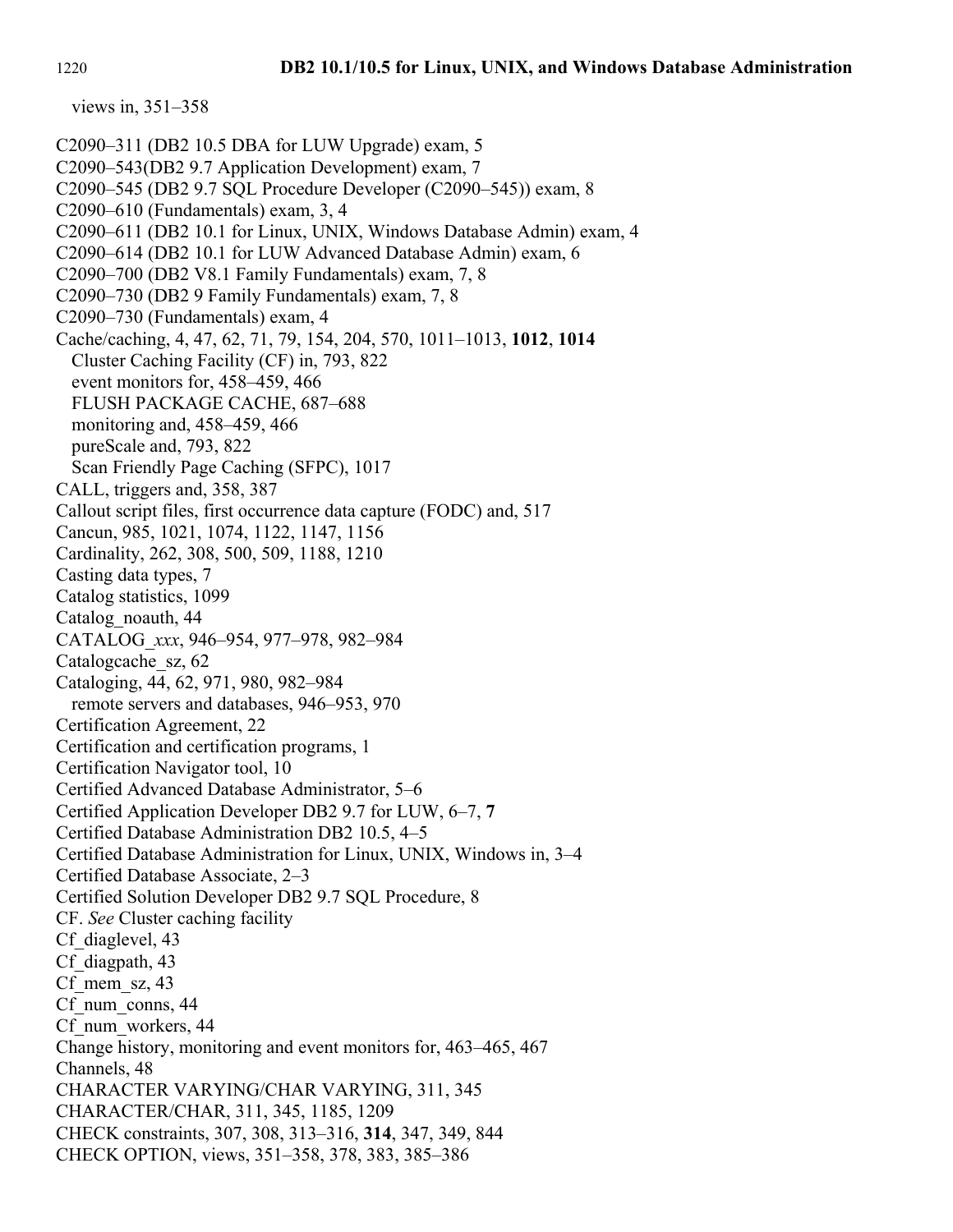Checkpoints, 738–739 Child tables, 307 Chngpgs\_thresh, 62 Cint krb plug, 44 Cint pw plug, 44 Ciphers, 54 Circular logging, 148, 634, 725–726, **727**, 733, 741, 743 Classes, in workload management, 1069–1070 Cleaners, 69 CLI, 6, 7, 607, 609, 710, 938, 955–956, 971, 978, 1142–1145 ADMIN\_CMD stored procedure and, 607–611 connectivity and, 1144–1145 CLIENT authentication, 827, 829 Clients, 937, 1142–1145 SSH, 1001 trusted and untrusted, 830–831 UNIX, 1143–1145 z/OS client in, 1143–1145 CLOB, 311, 346, 661 Load utility and, 627 Cloud, BLU, 1031 CLP. *See* Command Line Processor (CLP) Cluster (DSF) mode, 988 Cluster Caching Facility (CF), 808, 814, 820, 822–824, 985, 1004–1005, 1020, 1109–1114, 1117–1122, 1131– 1132, 1135, 1150, 1161, 1195, 1199 pureScale and, 793, 822 Cluster\_mgr, 45 Clusters/clustering, 5, 45, 806, 814, 985, 988, 1166, 1168, 1186, 1196 pureScale, 1159, 1186, 1195, 1209 recovery and, 1210 Code sets, changing, 1073–1074. *See also* Unicode Cognos, 986 COL\_OBJECT\_*xxx*, 1032, 1133 collating, 60 COLLECT\_STATS, 1032–1033 Collection levels in monitoring, 404, 410–411, 414 Column mask, 826, 901, 907–912 Row and Column Access Control (RCAC) and, 901, 907–911 Column-organized data, 1009–1011, **1009** Column-organized tables, 995–996, 1009, 1011, 1020–1023, 1029, 1033, 1036–1039, 1041, 1078, 1081, 1106– 1107, 1148, 1151–1159, 1162, 1189, 1191, 1211 reclaiming deleted space in, 1106–1107 Column Page Map Index (CPMA), 1039 Column Table Queue (CTQ), 5, 1066, 1100 Column to row conversion, 1068 Columns, 344–345 CHECK constraint in, 347, 349 column sortheap vector memory, 1134 column table sizes, 1133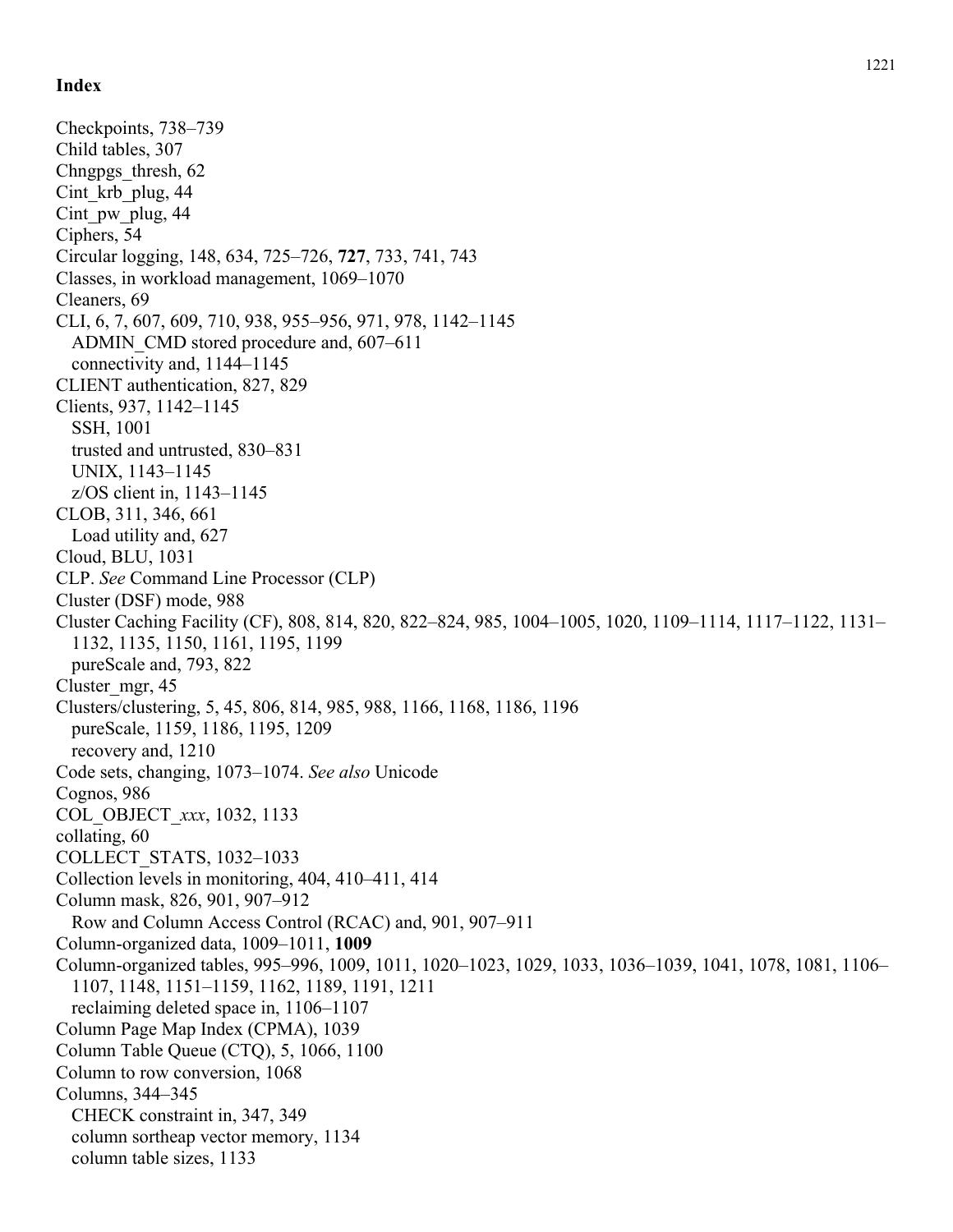columnar-organized data in, 1009–1011, **1009** converting data to rows, 1068 converting row tables to columns, 1105 informational constraints in, 349 NOT NULL constraint in, 348 primary key constraint in, 348 referential integrity in, 347, 349, 350 separate row and column instances on database server, 1023–1031 sorts, 1134 statistics on, in Data Studio, **1065**, 1065 times, column times, 1133 UNIQUE constraint in, 346, 349–350 Comm\_bandwidth, 45 Comm\_exit\_list, 45 Command Line Processor (CLP), 90, 93, 96, 98, 118, 144, 159, 255–259, 344, 391, 393, 489, 491, 513, 523, 607–609, 631, 651, 681, 710, 736, 871, 938, 940, 954–955, 1142 automatic maintenance and configuration, 91–99, **91**–**99** instances and, 24–25 COMMIT/committed semantics, 62, 720–723, **721**, 1170, 1198–1199 Import utility and, 604–605 logging and, 725 Common operators, 510 Communication protocols, 150, 937, 938, 969–970, 979–980, 1142 Compound SQL, 7, 588, 605 Comprehensive Explain data, 491 Compression, 4, 23, 77, 88–89, 138, 141, 155, 157, 262–272, 290, 291, 292, 293, 304, 305, 986, 1014–1015, **1016**, 1156 acceleration and, 1015 actionable, 157, 1014–1015, **1016**, 1014 adaptive. *See* Adaptive compression, 271 archiving and, 272 Automatic Compression Dictionary (ADC) in, 267–269 Automatic Dictionary Creation (ADC) and, 88 columnar table limitations to, 1015, **1016** compression dictionary in, 264–265, **265**, 267–269 deep, 661, 1014 enabling, with ALTER TABLE, 263–264 enabling, with CREATE TABLE, 263–264 features of, table, **88**–**89** index, 269–270, 292, 1157 INSPECT and Inspect utility in, 266–267, **268** LOB, 270 logging and, 272 name-value pairs and, 1015, **1016** replication support and, 271 row, 1014 static (classic) vs. adaptive, 272–273 static row, 262–265, **263** storage benefits of, 266–267 Storage Optimization, db2pd and, 270–271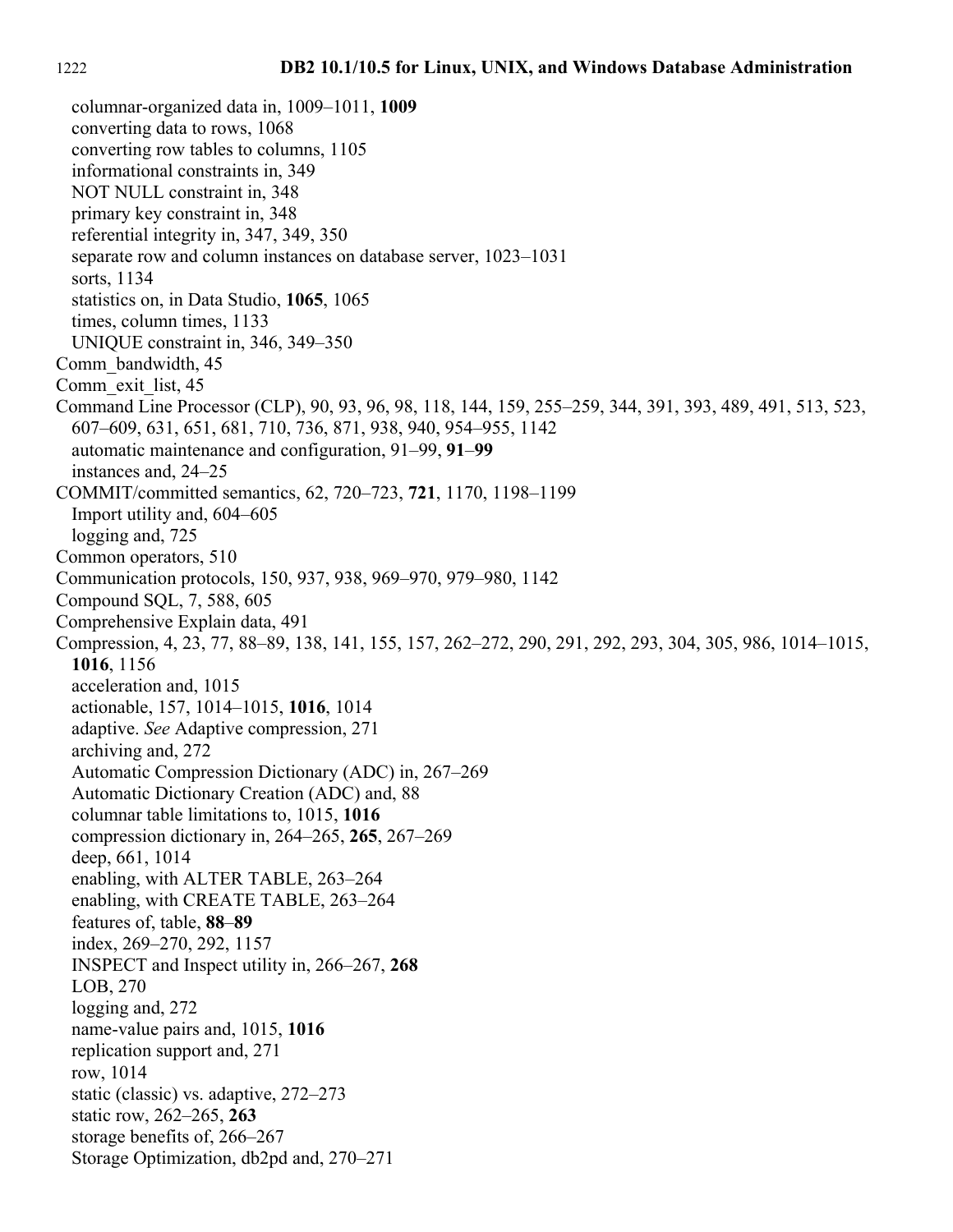temporary tables and, 270–271, 292 XML, 270 Compression dictionary, 264–265, **265**, 267–269, 291, 304 Concurrency, 56, 639, 660, 710, 779, 793, 814, 824, 847 Configuration, 3, 5. *See* Configuration Advisor; Connectivity and networking; Database configuration; System configuration Configuration Advisor, 3, 23, 78, 99–102, 141, 157, 169, 295, 301, 725–726 logging and, 725–726 Configuration files, 168 Configure Automatic Maintenance, 1052–1054, **1052**–**1054** Configuring the system environment. *See* System configuration Conn elapse, 45 CONNECT, 81–82, 131, 169, 281, 294, 550, 632, 674, 676, 678, 774, 840–842, 854, 860–862, 868–872, 881– 882, 906–910, 994 roles and, 872 Connect proc, 62 Connections, monitoring and event monitors for, 461–462, 466 Connectivity and networking, 3, 6, 44, 45, 50, 62, 937–984, 1141–1145 bind files in, 956–957, 978 binding utilities and applications in, 954–956 cataloging remote servers and databases in, 946–953, 970 cataloging, 971, 980, 982–984 CLI and, 6, 7, 607, 609, 710, 938, 955–956, 971, 978, 1142–1145 clients for, 1142–1145 configuring connections for, 937–938, 1142 Converged Ethernet (RoCE), 997 DAS, 961 Data Studio to manually configure, 939–942 Database Connection Services (DCS) directory in, 942, 946 DB2 databases in, cataloging, 946–950, **947** db2cli in, 978 db2schema.bnd file and, 956–957 db2ubind in, 978 DCS databases in, cataloging, 953–954, 970, 981 directory files in, 942 Discovery in, 957–962, **958**–**962**, 970, 973, 974, 978–980 distributed connections in, 937 errors in, troubleshooting, 969–970, 973, 974 Ethernet, 997 Fast Communications Manager (FCM) and, 962–965 features of, 1142 First in-First out (FIFO) in, 938 fix packs in, 971 HADR and, 1144 InfiniBand (IB), 997 instances in, 972 IPC and, 1142 IPv4 vs. IPv6 communications protocols in, 938, 978 Lightweight Directory Access Protocol (LDAP) in, 965–969, 976, 984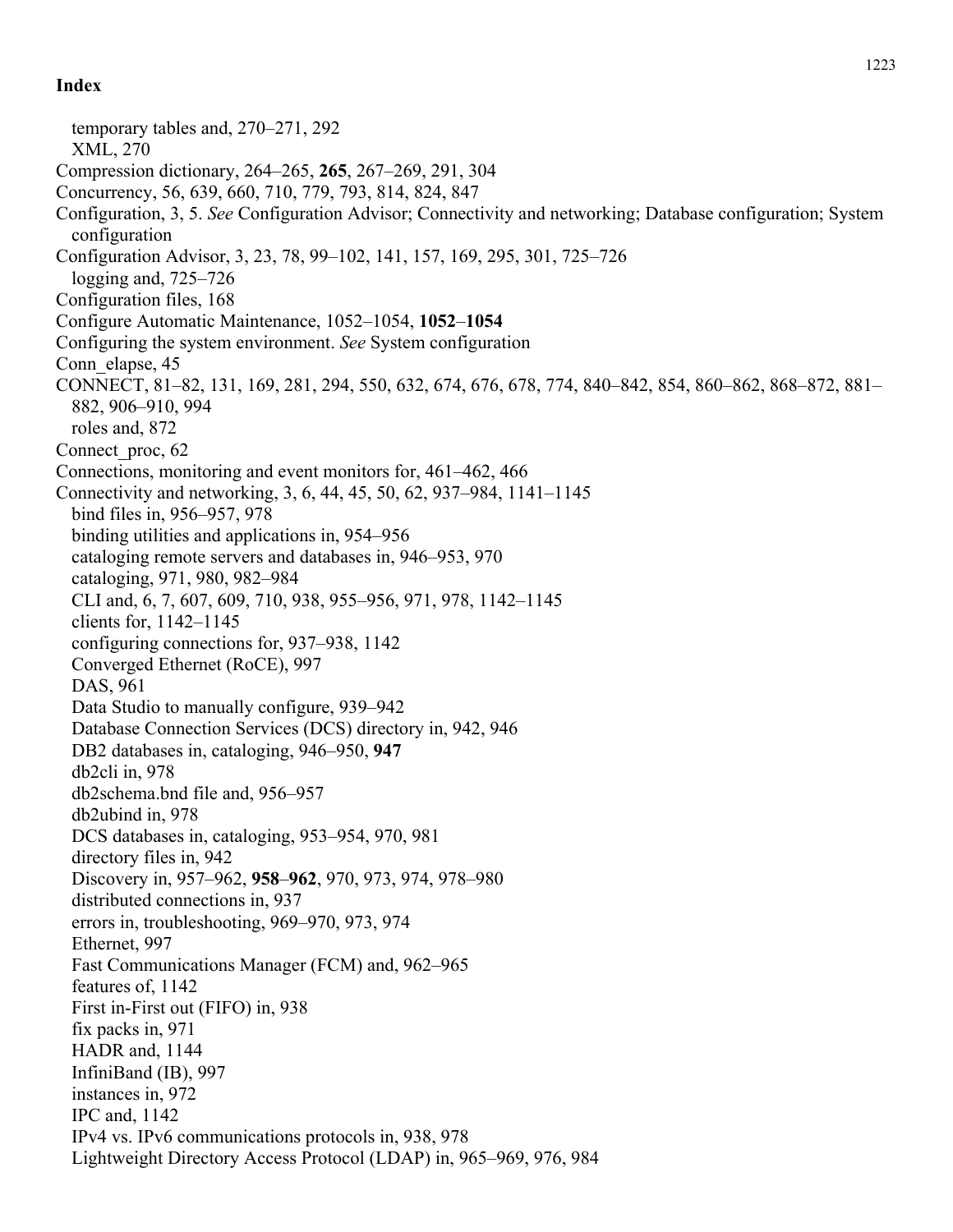Linux servers, cataloging, 952–953, 975 local database directory in, 942, 943–944 monitoring and, 406, 408–409 named pipes in, 938 node directory in, 942, 944–946 nodes in, cataloging, 977–978 passwords in, 973 pinging a server, 969 planning for, 1141–1142 protocols for, 937, 938, 969–970, 979–980, 1142 pureScale and, 997 RDMA protocol in, 997–998 registry variables and, 979–980 remote databases in, 946–953, 969 remote servers in, 946–953, 969 schemas and, 956–957 Secure Sockets Layer (SSL) in, 938 setting up, 1142–1145 system database directory in, 942–943 System i databases and, 946, 957 System z databases and, 946, 957 TCP/IP in, 938, 957, 969, 976, 978, 981–982, 997, 1142 Telnet commands in, 969 Transport Layer Security (TLS) in, 938 trusted connections in, 825, 879–883 UNIX and, 974, 1142, 1143–1145 Windows and, 975, 1142 z/OS client in, 1143–1145 Consistency, point of, in recovery, 731 Constraints, 3, 5, 162, 307, 371, 378, 382, 383, 716, 1157, 1158 business rules and, 308 CHECK, 307, 308, 313–316, **314**, 347, 349, 844 creating, with CREATE TABLE, 344–351, 371–373 DEFAULT, 308, 310–313, **312** exception tables and, 343, 381 foreign key, 381, 388 informational, 308, 337–339, **338**, 349, 382, 383 Load utility and, 629 NOT NULL, 308–310, **309**, 348, 385 primary key, 348, 379, 385, 386, 388 referential integrity and, 308, 320–337, **321**, 347, 349, 350, 378, 386. *See also* Referential integrity SET INTEGRITY command in, 339–343 UNIQUE, 308, 316–320, **316**, 345, 346–347, 349–350, 375, 382–384, 510, 844, 1157, 1158, 1167 Containers, 182, 569, 1035–1036 adding, with ALTER STOGROUP, 198–199 DROP PENDING TABLESPACES, 736, 815 information about, LIST TABLESPACE CONTAINERS, 190–191 monitoring and, 415–421 pureScale and, container paths mapped to, 1124–1125 REORG utility for, 681–684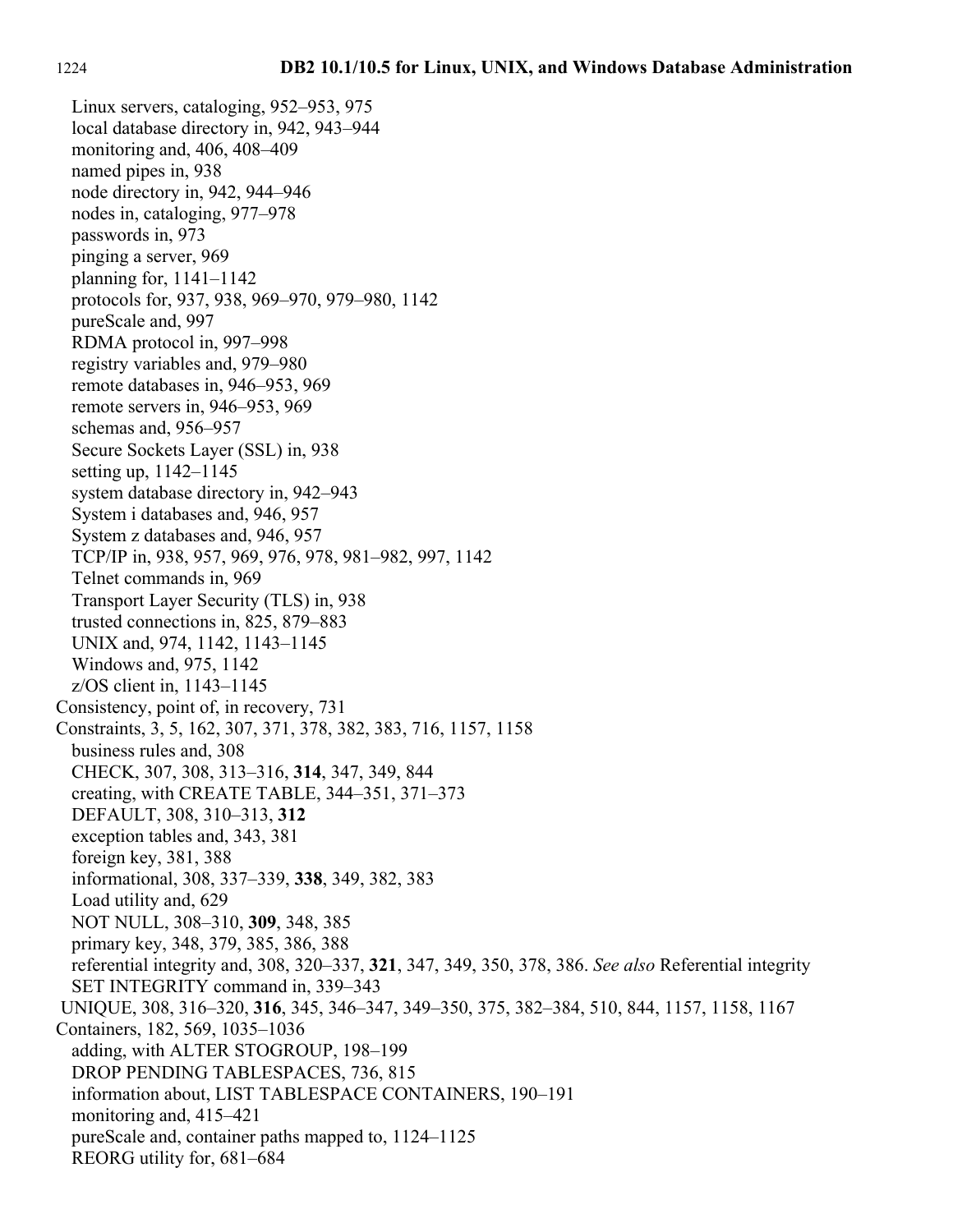REORGCHK utility for, 680–681 SET TABLESPACE CONTAINERS, 758–760 Contexts, trusted. *See* Trusted contexts Continuous Data Ingest (CDI) utility, 569, 638, 987. *See also* Ingest utility CONTROL, 576, 584, 813, 844–849, 850–852, 855–872, 880, 929–930, 956. *See also* Authorities; Privileges granting and revoking author/privs with, 870 privilege for, 844, 845, 846, 848, 850–851 roles and, 872 Control Center, instances and, 33 Control workloads, 998 Converged Ethernet (RoCE), 997 Converting row tables to columns, 1105 ADMIN\_MOVE\_TABLE for, 1105 db2convert for, 1105–1106, 1105 Coordinating agents, 51 Copy, Peer-to-Peer Remote (PPRC), 733 Core files, first occurrence data capture (FODC) and, 517 Cost of certification, 12 Counters, in monitoring, 390 resetting, with RESET MONITOR, 402–403, 563 Courses/education for certification, 10, 11 CPU, 45, 407 Cpuspeed, 45 Crash course, 985–1164 Crash recovery, 61, 617, 730–731, **731**, 802, 815 Crashes, 61 CREATE\_*xxx*, 871, 872 CREATE AUDIT POLICY, 936 CREATE BUFFERPOOL, 79, 154, 179 CREATE DATABASE, 85, 87, 156, 163–174, 274, 275, 279, 1033–1034, 1041, 1208 complete code/syntax of, 170–174 XML and, 251 CREATE EVENT MONITOR, 436–440, 444–478, 556, 564 CREATE INDEX, 77, 211, 218, 260–261, 289, 301, 305, 383–384, 716, 1016, 1037–1040 CREATE MASK, 907–911, 927, 935 CREATE OR REPLACE TRIGGER, 359 CREATE OR REPLACE VIEW, 353–358 CREATE PERMISSION, 901 CREATE ROLE, 872, 903–904 CREATE ROW PERMISSION, 927, 935 CREATE SCHEMA, 210–212 CREATE SECURITY LABEL, 892, 893 CREATE SECURITY LABLE COMPONENT, 884–885 CREATE SECURITY POLICY, 893 CREATE SERVICE, 1070 CREATE SERVICE CLASS, 1072 CREATE STOGROUP, 176–178, 205–206, 295, 1210 temporal tables and, 222–223 CREATE STORAGE GROUP, 1034–1035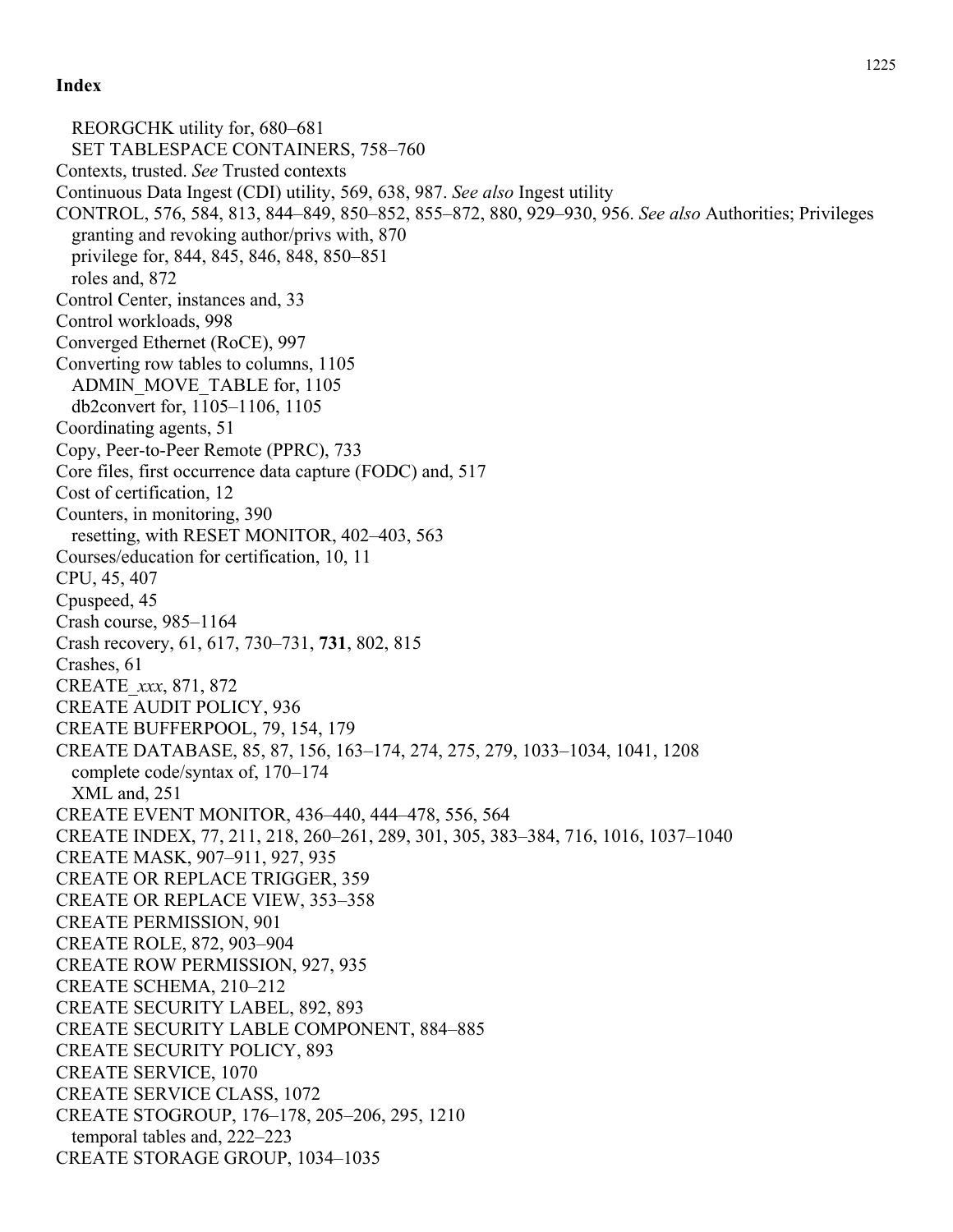CREATE TABLE, 281, 283, 284, 285, 300, 344–351, 702, 888–889, 893–894, 1037–1041, 1073, 1191 bitemporal period tables, 246–247 compression and, 263–264 constraints and, 371, 372, 373, 344–351 data types used with, 345–346 Ingest utility and, 641 Load utility and, 627, 628 MDC tables, 225–226 MQT, 226–227 range clustered tables with, 213–214 range partitioned tables and 216–219 Row and Column Access Control (RCAC) and, 902 rows and, extended row size and, 1045–1046 temporal tables and, 223, 232, 241 XML and, 253 CREATE TABLESPACE, 191–195, 206, 277, 278, 745–749, 1035–1036 HADR and, 778 CREATE THRESHOLD, 1072 CREATE TRIGGER, 387, 848 CREATE TRUSTED CONTEXT, 880–883 CREATE VIEW, 374, 848 CREATE WORK CLASS, 1070 CREATE WORKLOAD, 1071 CREATE\_EXTERNAL\_ROUTINE, 841, 842 CREATE\_NOT\_FENCED\_ROUTINE, 841, 842 CREATEIN, privilege for, 843 CREATETAB, 584, 841 Cur\_commit, 62 Current Effective Architecture Level (CEAL), 1108–1109, **1109** Current Effective Code Level (CECL) and, 1108–1109, **1109** CURSOR, 631, 661–662, 718, 1174, 1201 Load utility and, 631 Cursor Stability, Export utility and, 583 Cursors, 7, 62 Cygwin and UNIX, 1001 DAS. *See* DB2 Administration Server Data Access Administrator. *See* DATAACCESS Data Architect, 987 Data compression. *See* Compression Data concurrency, HADR and active standby databases in, 779, 818 Data Control Language (DCL), 2, 8 Data Definition Language (DDL), 2, 7, 8, 66, 111, 114, 161, 167, 463, 491, 661, 673, 680, 692–693,697–698, 712, 714, 746–748, 766,779, 781, 788, 821, 848–849, 1006, 1069–1074, 1080, 1210 generating scripts in, with Data Studio, 114, **114** workload management and, 1069 Data encryption, 6, 874–879, 925 column level, 874–878 encrypting network data, with DATA\_ENCRYPT, 878–879 levels of, 874–878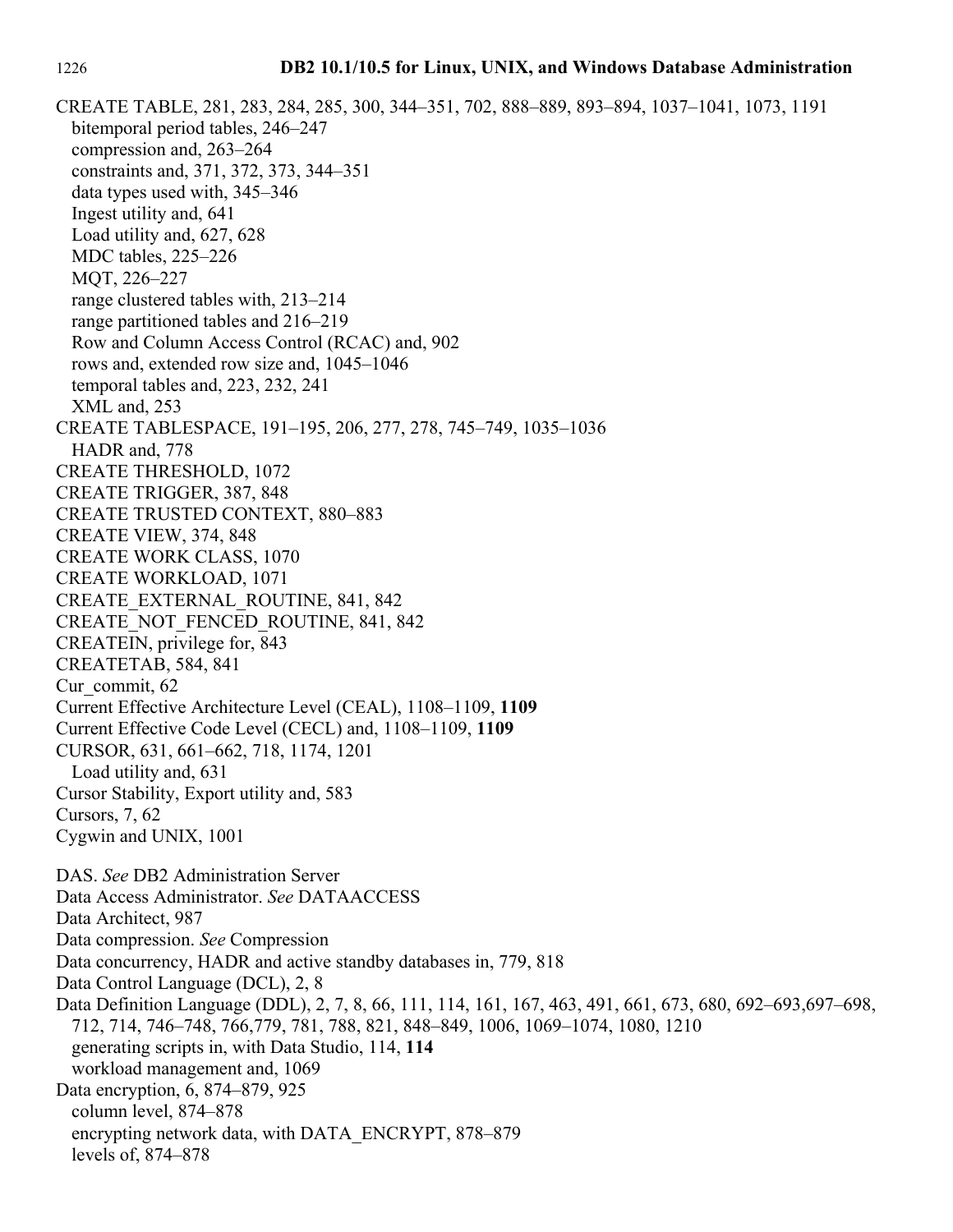passwords and, 874–878 row level, 874–878 scalar functions for, built-in, 874 Secure Sockets Layer (SSL) in, 878–879 Data load utility, 569 Data Manipulation Language (DML), 2, 7, 8, 163, 235, 243, 254, 258, 633, 639, 647–649, 662, 697, 788, 849, 860, 890, 894, 906, 994, 1006, 1022, 1030–1031, 1070, 1210 Ingest utility and, 639, 647–651 Row and Column Access Control (RCAC) and, 906–907 Data movement utilities. *See* Utilities Data object monitor elements, 404 Data objects. *See* Objects Data organization, using Data Studio, 1064, **1064** Data page reads, 1133 Data page writes, 1133 Data partition elimination, 215 Data Partitioning Feature (DPF), 6, 37, 45, 50, 142, 215, 251, 611, 639, 675, 677, 716, 717, 941, 988, 1022, 1208 product/package compatibility, 988 Data Protection Act (DPA), 874 Data Security Standards (DSS), 874 Data skipping, 4, 1020–1021 Data Store, 1081–1086, **1082**–**1086** subscription creation in, 1086–1095, **1087**–**1094** Data Studio, 3, 4, 23, 34, 110–127, 143, 144, 158, 159, 710, 1049–1067, 1211 Activities selection in, 1063, **1063** ADMIN\_CMD stored procedure and, 607–611 analyzing SQL queries in, 123–127, **124**–**127** Automatic configuration settings in, 1051 automatic maintenance and configuration, 91–99, **91**–**99** backup and, 742–744, **743**, **744**, 1055, **1055**, 1058 business rules and, 344 client for, 110 configuring DB2 database in, 1050–1058, **1051**–**1058** connecting to instances and databases with, 111–113, **111**–**112** connectivity and, manual configuration in, 939–942 data store creation in, 1081–1086, **1082**–**1086** database administration tasks with, 114–115, 115 database configuration and, 75, **75**, **76** database development tasks with, 115, **116** DB2 database cataloging in, 947–950, **947** Deprecated configuration settings in, 1051 Discovery in, 957–962, **958**–**962** Eclipse and, 1049 Explain/Graphical Explain in, 1065–1067, **1065**, **1067** Export utility and, 583–584, **584** generating DDL scripts with, 114, **114** granting authorities and privileges from, 852–853 HADR and setup with, 788–789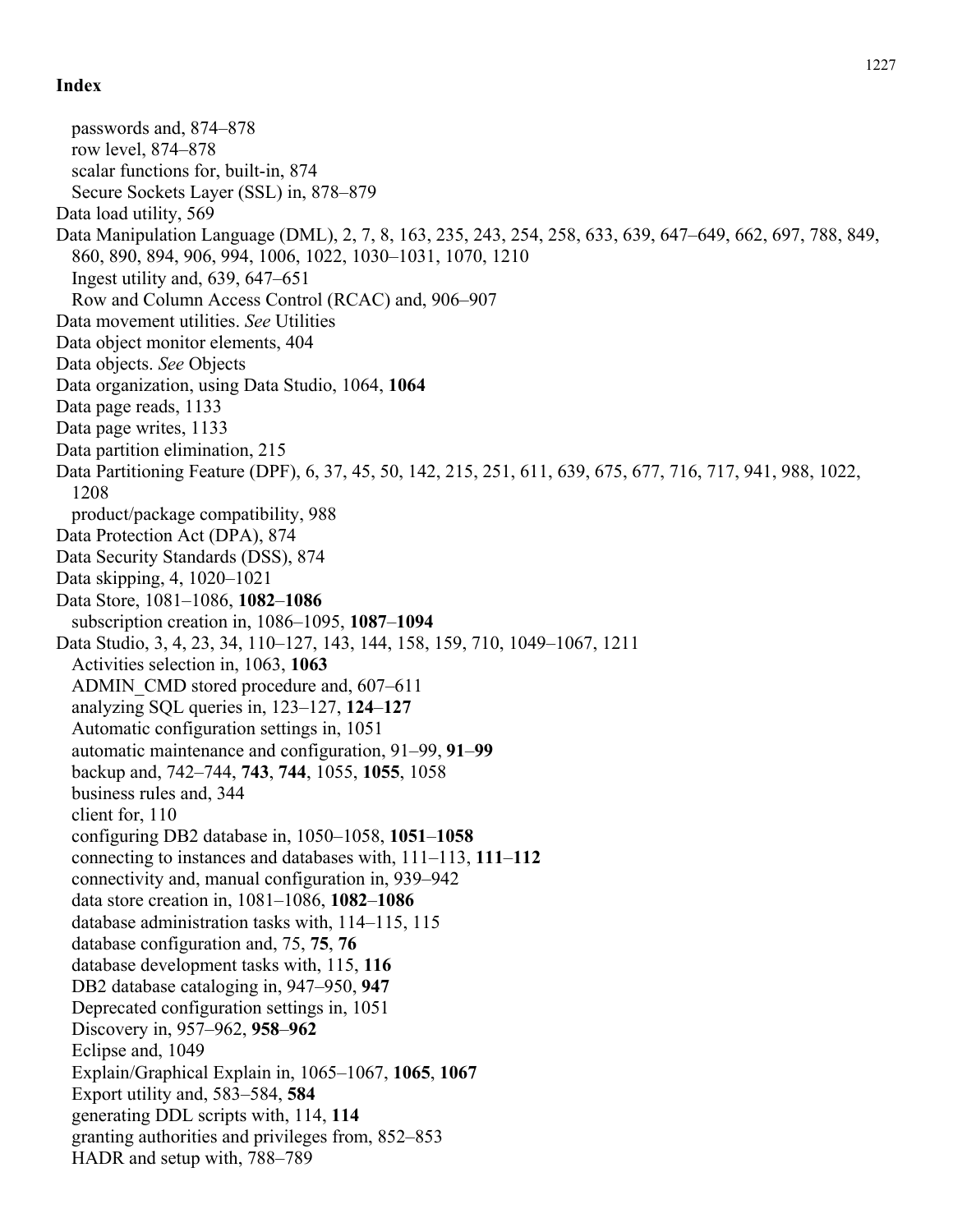Immediate configuration settings in, 1051 Import utility and, 599, **601** instances and, 58–59, **59** Load utility and, 637–638, **638** logging in, 1058 maintenance in, with Configure Automatic Maintenance, 1052–1054, **1052**–**1054** Open Perspective window in, **1050** perspectives in, 1049, **1050** Query Workload Tuner and, 1044 recovery and, 737–738, 742–744, **743**, **744** Reorg policy in, 1056, **1056** Restore Wizard in, 753–758 Return statistics in, 1066, **1067** roll-forward recovery in, 764–768, **764**–**768** Runstats policy in, 1057, **1057** scheduling database jobs with, 116–123 Self-Tuning Memory Manager (STMM) and, 82 Shadow tables and creation, 1078–1081, **1079**, **1080** SQL file reads in, 1062, **1062** SQL project creation in, 1061, **1061** SQL tuning with, 1059–1060, **1060**, **1063**, 1064 Statistics Advisor recommendation in, 1066, **1066** table and column statistics in, **1065** tables and data organization in, 1064, **1064** taking control of DB2 server and, 108–109 Task Launcher in, 1059, **1059** Visual Explain graph in, 506–511, **1044**, **1045** web console for, 110–111 Workflow Assistant in, 1061, **1061** Data transfer rates, storage groups and, 209 Data transformation, Ingest utility and, 639 Data types, 7, 311–312, 1173, 1184, 1185, 1209 CREATE TABLE and, 345–346 XML, 252 Data warehouses, Ingest utility and, 638–639 DATA\_ENCRYPT, 828, 829, 878–879 DATA\_ENCRYPT\_CMP, 828, 829 DATAACCESS, 576, 760, 813, 833, 837, 838, 840, 926. *See also* Authorities; Privileges granting and revoking author/privs with, 870 roles and, 872 Database Administration certification track, 2–6 Database Administrator, 3, 30. *See also* DBADM Database Application Development track, 6–8 Database configuration, 23, 130, 131, 133, 993–994, 1148 autonomic, 993 Configuration Advisor and, 99–102 Data Studio for, 75, **75**, **76**, 1050–1058, **1051**–**1058** DATABASE CONFIGURATION commands in, 72 –75 database manager and, 23, 57–59 db2pdcfg in, 390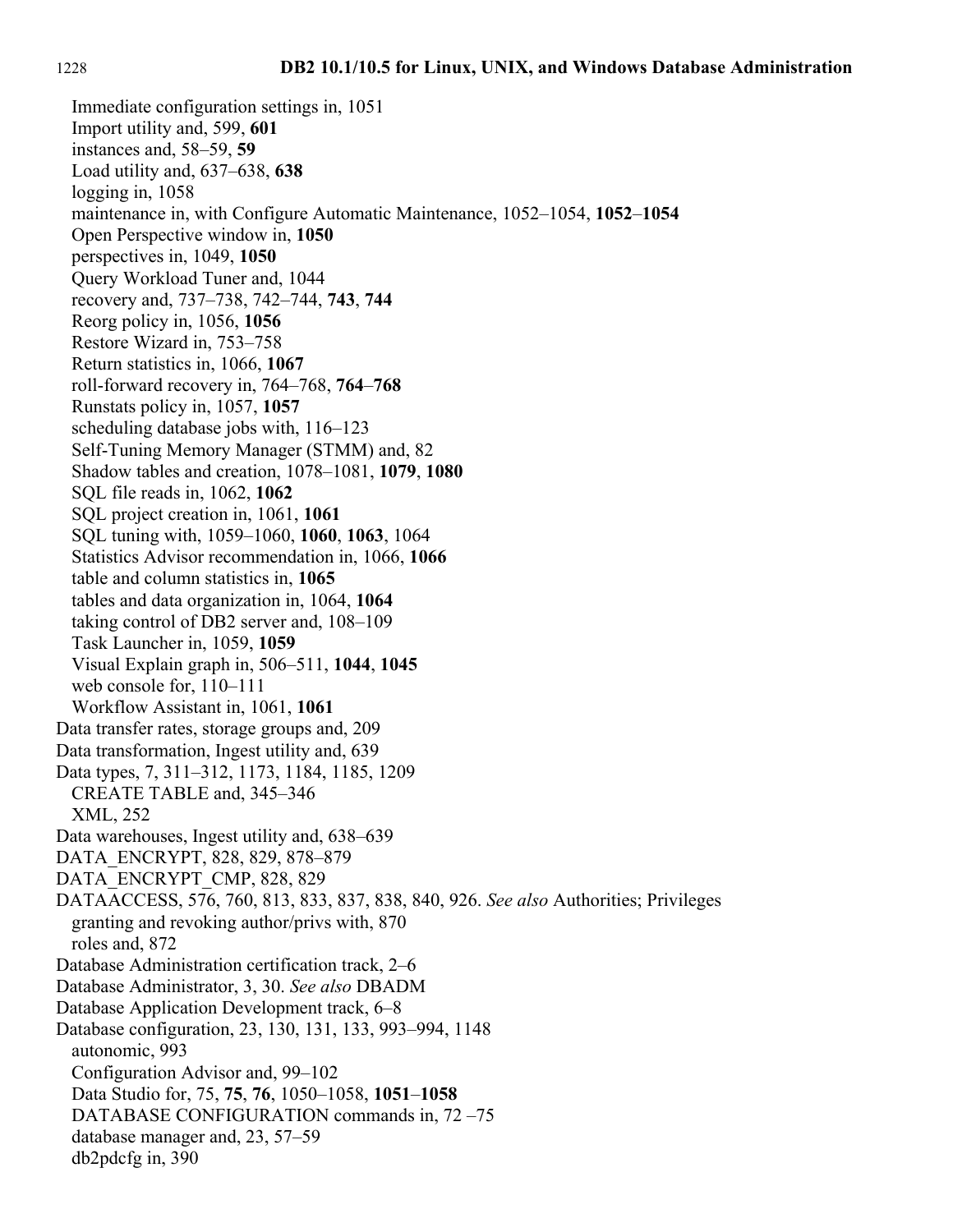JSON, 1047–1049 parameters for, chart of, 60–72 Studio Administration Explorer in, 75, **75**, **76** Database Connection Services (DCS), 44, 47, 395, 403, 525, 834, 836, 937, 942, 946, 953–954, 957, 966, 970, 979, 980, 981, 984 connectivity and, 942, 946 databases, cataloging, 953–954, 970, 981 Database Managed Space (DMS), 3, 5, 161, 167, 172–174, 177, 182–185, 190, 193–198, 202–203, 277, 279, 280, 295–298, 461, 661, 759, 778, 781, 1028, 1035, 1124, 1199 convert to automatic storage, 202–204 table space, 182–184, 280 Database manager, 23–24, 57–59 Database Services Flexible Architecture (DSFA), 1002 Database Solution Development track, 8, **9** Database\_memory, 63, 79, 993–994 Databases, 3, 6, 7, 162, 1033–1034 access control in, 1005–1006 active standby, 779–782, 808, 809, 821, 998 administration tasks in, Data Studio for, 114–115, 115 authorities for, 168–169, 294–295 automatic features in, 169 automatic maintenance of. *See* Automatic maintenance automatic storage in, 176–178 backing up, with BACKUP DATABASE, 740–741 BLU and, 1033–1034 buffer pools in, 167 cataloging of, 168 Configuration Advisor and, 169 configuration file in, 168 configuring, 41, 60–76 connecting to, with Data Studio, 111–113, **111**–**112** creating, with CREATE DATABASE, 163–174, 274, 275, 279 default features of, 294 design aspects of, 175–178 development of, with Data Studio, 115, **116** directories and subdirectories for, 164, 294, 295 dropping, with DROP DATABASE, 176 event monitors for, 444–446, 465 files in, 166 HADR and, 778 hierarchy of objects in, **165** instances and, 24 listing, with LIST DB DIRECTORY, 175–176 maximum number of, 1209 migrating, using pureScale, 1122–1123 monitoring and, 444–446, 465 moving, using pureScale, 1123–1124 objects in. *See* Objects, database physical design and, 1033–1034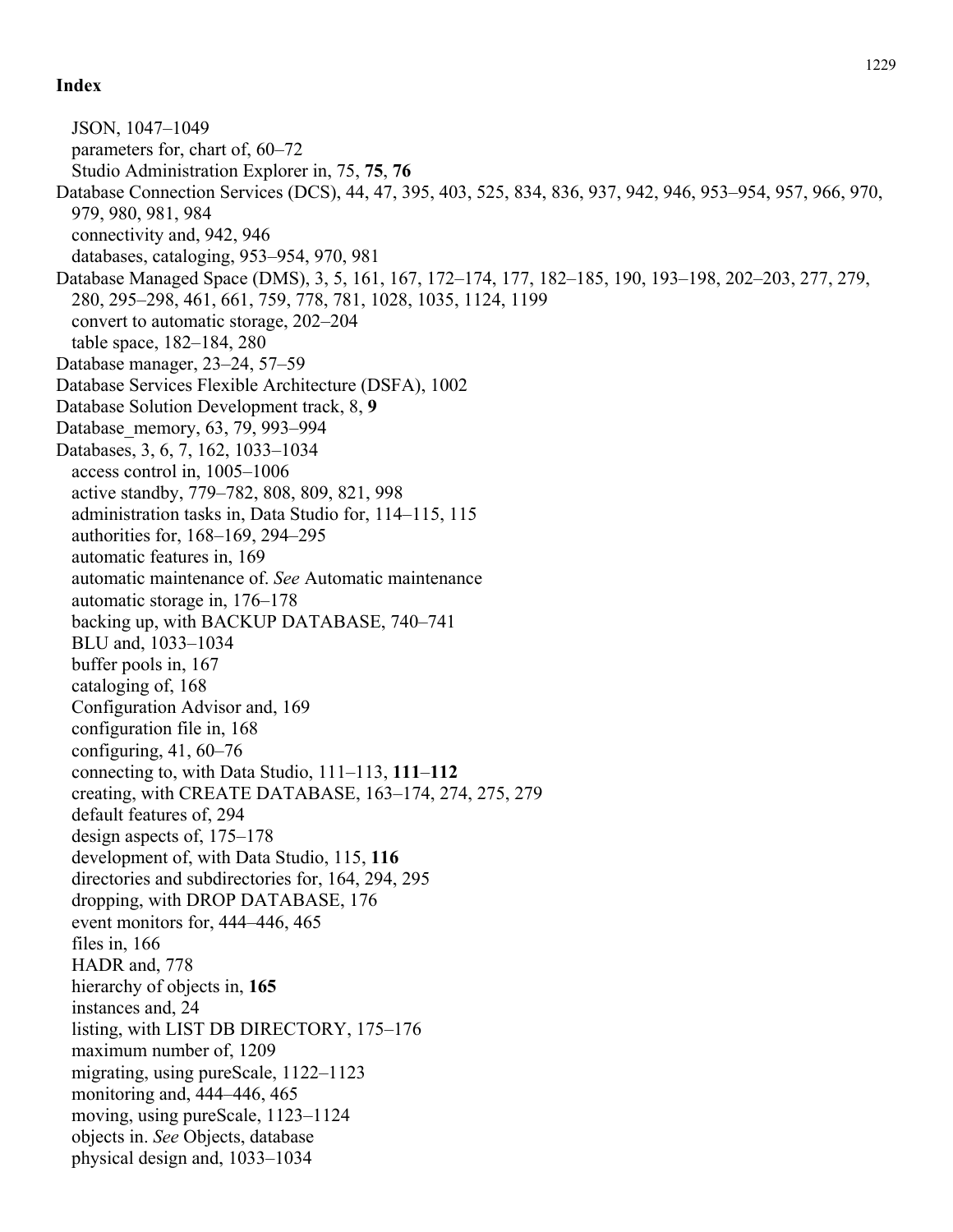privileges for, 168–169, 294–295, 841–842, **841**, 854, 862, 869, 929, 931 pureScale and, 1033–1034 rebuild feature for, 761–763 recovery and, recoverable and nonrecoverable, 733–734 recovery of, with RESTART DATABASE, 736 relocating, with db2relocatedb, 674–679 remote, 937, 946–953, 969–970 restoring, with RESTORE DATABASE, 749–753, 760, 761–763 RUNSTATS, 684–686 scheduling jobs in, with Data Studio, 116–123 schemas in, 168 Shadow tables and, requirements for, 1076–1077. *See also* Shadow tables system catalog tables in, 167–168 table spaces in, 167 taking control of a DB2 server in, 106–110 Unicode and, changing code sets in, 1073–1074, 1123–1124, 1149, 1163, 1209 utilities for, 168 views in, 167–168, 351–358 DATE, 311, 346 DB\_HISTORY view, 769 Db mem thresh, 63 DB\_WORKLOAD, 1210 DB2 10.1 for LUW Advanced Database Admin (C2090–614) exam, 6 DB2 10.1 certification. *See* IBM DB2 10.1 certification, 1 DB2 10.1 for Linux, UNIX, Windows Database Admin (C2090–611) exam, 4 DB2 10.1 Fundamentals (C2090–610) exam, 3, 4 DB2 10.5 DBA for LUW Upgrade (C2090–311) exam, 5 DB2 9 Family Fundamentals (C2090–730) exam, 7, 8 DB2 9 Fundamentals (C2090–730) exam, 4 DB2 9.7 Application Development (C2090–543) exam, 7 DB2 9.7 SQL Procedure Developer (C2090–545) exam, 8 DB2 Administration Server (DAS), 33–37, 938, 959–961 instances and, 33–34 DB2 Connect, 987 DB2 Express Edition (EE), XML and, 251 DB2 high availability instance configuration utility (db2haicu), 791, 820, 823 DB2 pureScale. *See* pureScale DB2 server management. *See* Server management DB2 V8.1 Family Fundamentals (C2090–700) exam, 7, 8 DB2 Workgroup Server Edition (WSE), XML and, 251 Db<sub>2</sub> install, 160 DB2\_RESTORE\_GRANT\_ADMIN\_AUTHORITIES, 760 DB2\_WORKLOAD, 40–41 DB2\_WORKLOAD-ANALYTICS, 993–997, 1022, 1031, 1036, 1076, 1150, 1151, 1161, 1162, 1163 DB2ADMINSERVER, 33 Db2adv, 714 Db2advis, 692–696, 716 Db2audit, 912, 913–916 Db2batch, 570, 612–613, 688–692, 704, 712 Db2bfd, 512, 530–532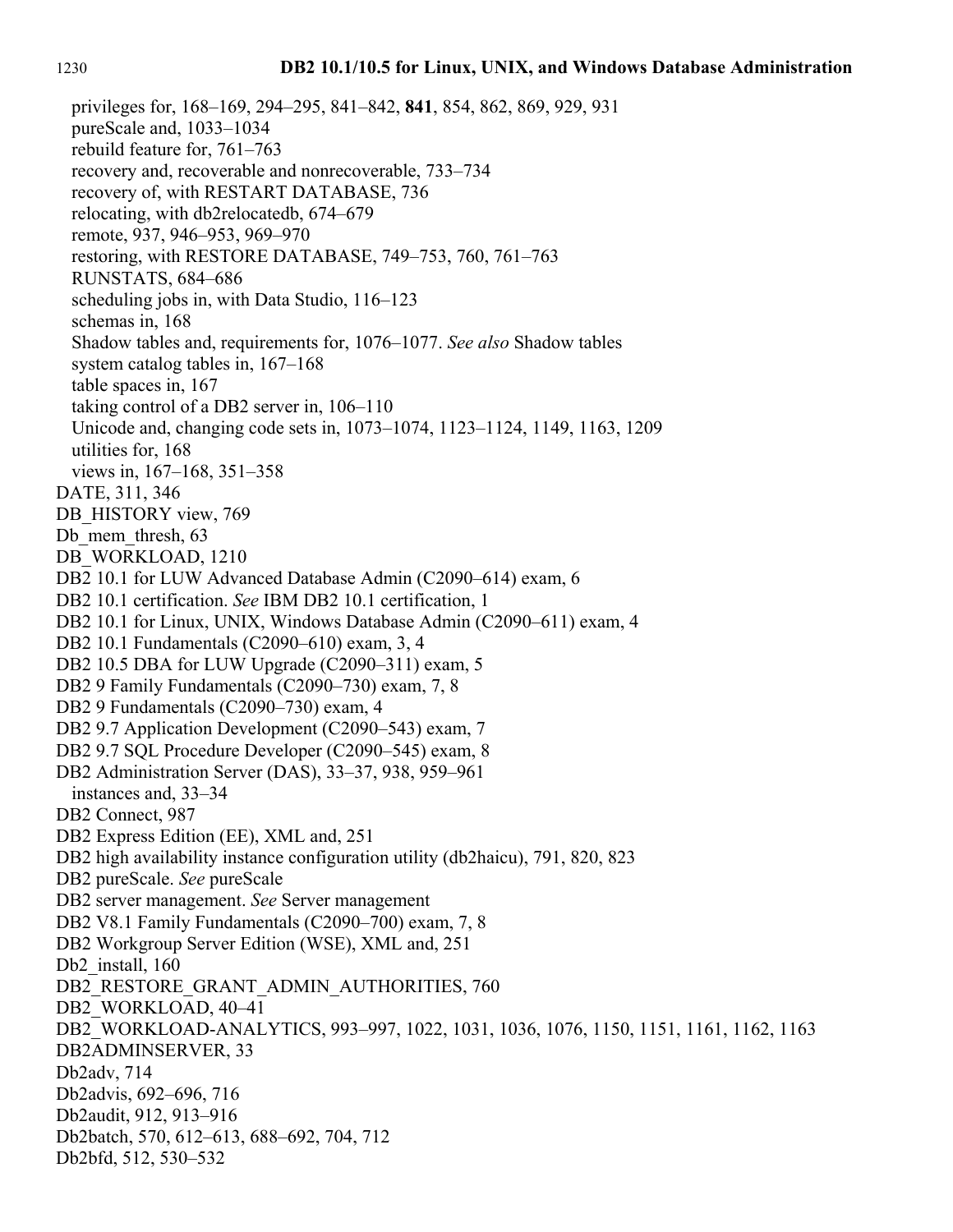Db2ca, 34 Db2cc, 34 Db2ckpw, 1006–1007 Db2ckupgrade, 25 Db2cli, 978 Db2comm, 150 DB2COMM, 39, 147 Db2convert, 5, 1105–1106 1158 Db2crt, 25 Db2dart, 390, 512, 552–554 Db2diag, 390, 512, 515–516, 622, 566 Db2drop, 25 Db2dsdriver.cfg, 986 Db2eva, 34 Db2evmon, 443–444 Db2evmonfmt, unformatted event (UE) table and, 467–475, 568 Db2exfmt, 499–506, 561, 564, 567 Db2exp, 496–499 Db2expln, 564 Db2fodc, 390, 512, 516–522, 567 Db2getsnapshot() api, 395 Db2greg, 35–36, 990–991, 1210 Db2haicu, 791, 812, 820, 823 Db2hc, 34 Db2i, 28 Db2icrt, 28, 1003 Db2idrop, 33 Db2ilist, 33 Db2indbt, 34 Db2inidb, split mirroring and, 775–776, 818 Db2inst1/db2inst2, 1006–1007 Db2instal, 39 DB2INSTANCE, 26, 146 Db2iupdt, 25, 1004, 1005 Db2iupgrade, 25 DB2LBACRULES,885–886, 896–897, 896 Db2lc, 34 Db2list, 25 Db2look, 3, 570, 679–680, 698, 703, 717 Db2ls, 375, 988–990, 1208 Db2move, 3, 570, 679–680, 703, 712, 717 Db2mtrk, 390, 512, 535–538, 558, 565 DB2NightShow, 11 Db2pd, 3, 390, 512, 538–543, 559, 560, 565, 568, 1204 compression and, 270–271 HADR and, status monitoring, 789 Db2pdcfg, 390, 512, 526–530 Db2rc, 1199 Db2relocatedb, 570, 674–679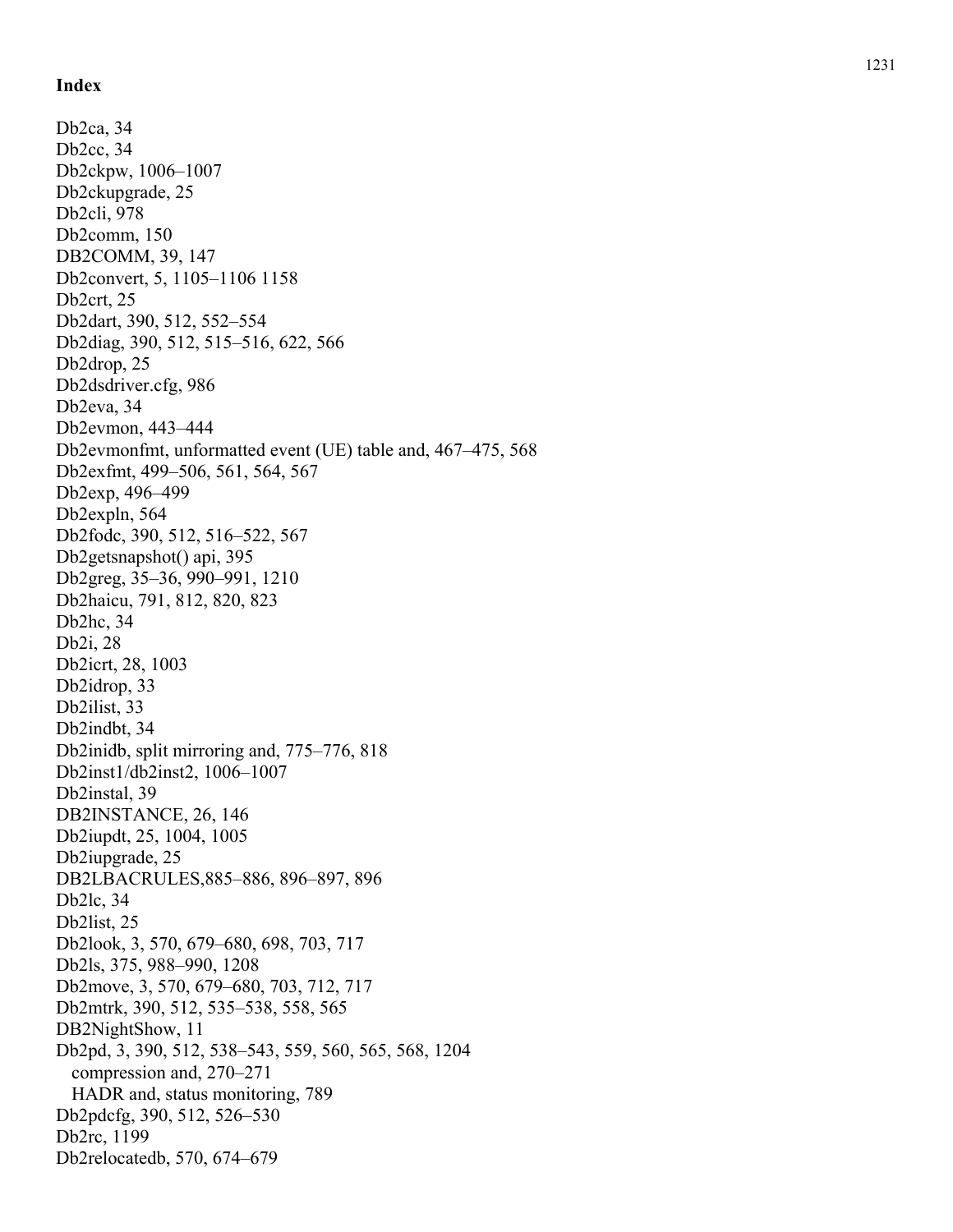Db2schema.bnd file, 956–957 Db2set, 36–39, 129, 146–147, 1195–1196 Db2setup information, 1001–1002 Db2start, 25 Db2stop, 25 Db2support, 390, 512, 554 Db2tc, 34 Db2top, 390, 512, 543–547 Db2trc, 390, 547–549 Db2ubind, 978 Db2val, 532–535 DBADM, 30, 169, 212, 294, 576, 608, 760, 813, 832, 833, 837, 838, 840–841, 846, 851, 852, 856, 857, 860, 862, 864, 868, 869, 870, 871, 872, 890, 894, 913, 916, 917, 922, 929, 930. *See also* Authorities; Privileges auditing and, 913 Export utility and, 576 granting and revoking author/privs with, 870 Import utility and, 584 Load utility and, 637 pureScale and, 1119 quiescing/unquiescing an instance and, 30 roles and, 872 DBCLOB, 312, 346, 661 Dbheap, 63 DBI Software, 11 DBMS\_*xxx* modules, 696–699 DCL. *See* Data Control Language (DCL) DCS. *See* Database Connection Services DDL. *See* Data Definition Language Deadlocks, 64, 68, 148, 166, 392, 407–408, 420, 421, 437–439, 444, 445, 451–457, 465–466, 471, 475, 513– 514, 527, 556, 563, 651, 671, 688, 1198 Deb2iauto, 1196 Dec<sub>to</sub> char fmt, 63 Decflt rounding, 63 Decimal values, 63 DECIMAL/DEC, 311, 345 Declaration in XML, 252–253 DECLARE triggers, 358, 387 Declared global temporary tables, 8 Declared temporary tables, storage groups and, 209 DECRYPT\_B, 874 DECRYPT\_CHAR, 874 Deep compression, 661, 1014 DEFAULT constraints, 307, 308, 310–313, **312** Default database features, 294 DEFERRED clause, 74 Defrag, 136, 152 automatic maintenance and, 90 DEGREE, 63 DELETE, 237, 244, 245, 250, 251, 254, 256, 258, 332–336, 337, 358, 365, 387, 492, 510, 584, 637, 639, 370, 715, 788, 840, 844, 846, 851, 855, 856, 859, 863, 864, 867, 871, 872, 906, 930, 931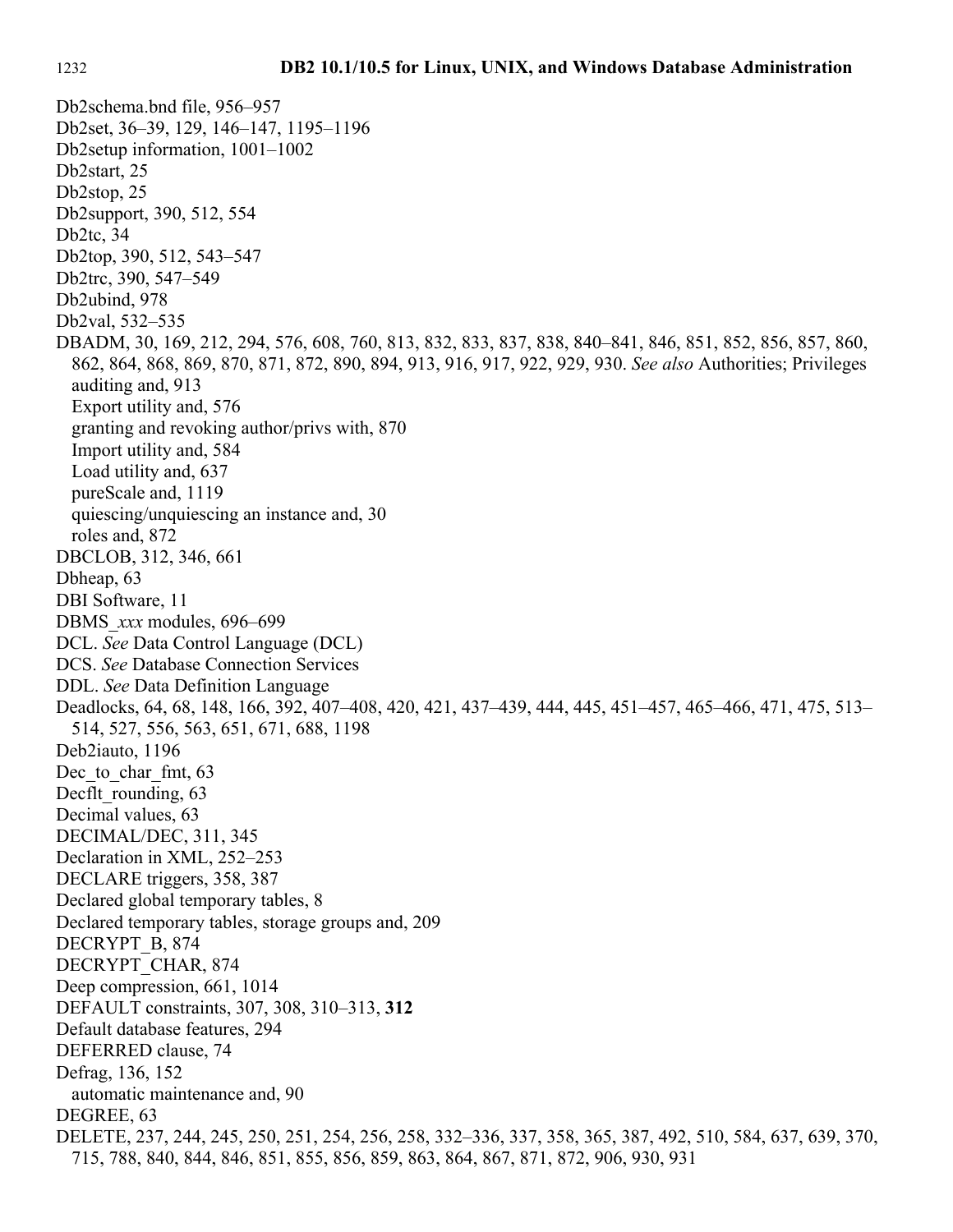Load utility and, 637 privilege for, 844, 845, 846, 850–851 roles and, 872 triggers and, 358, 365, 387 XML and, 254, 256 Delete phase, in Load utility, 614–615 Delete Rule, 325, 332–337, **333** –**336** Delimited ASCII (DEL) files, 570–572 Import utility and, 598 Ingest utility and, 639, 641–642 Load utility and, 626–627 Delta backup, 734–736, 816 Dependent or child table/row, 324 Deprecated configuration settings, Data Studio and, 1051 Depreciated commands in DB2 10, 145, 160 Derivations, business rules and, 308 Descendent row, 324 Descendent table, 324 DESCRIBE, 839 DESCRIBE DATA PARTITIONS, 219–220 temporal tables and, 224–225 Design Advisor, 569, 570, 705, 707, 713–716, 1174 db2advis utility and, 692–696 Designing A Database, 175–178 DETACH, 27, 285 DETACH PARTITION, 215, 218, 220–221 Detaching from an instance, 26–27 Development category of access control, 1006 Dft account str, 45 Dft\_degree, 63 Dft\_extent\_sz, 63 Dft\_loadrec\_ses, 63 Dft mon bufpool, 45 Dft mon lock, 46 Dft mon\_sort, 46 Dft mon stmt, 46 Dft\_mon\_table, 46 Dft mon timestamp, 46 Dft\_mon\_uow, 46 Dft mttb types, 63 Dft prefetch sz, 64 Dft queryopt, 64 Dft refresh age, 64 Dft\_schemas\_dcc, 64 Dft\_sqlmathwan, 64 Dftdbpath, 46 Diaglevel, 46 Diagnostic and troubleshooting tools, 512–522. *See also* Error management administration notification log and, 523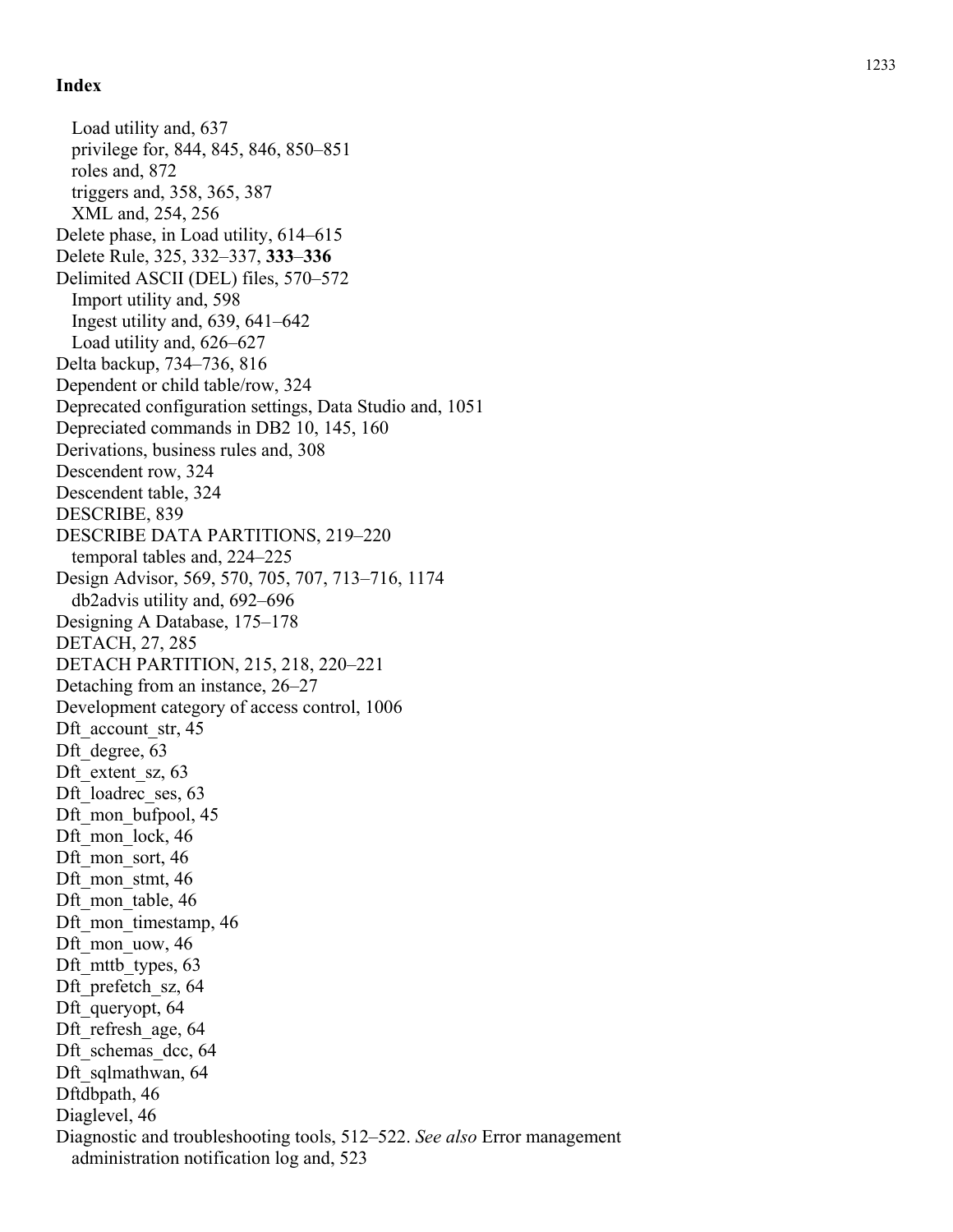AIX/LINUX built-in monitoring tool/db2top in, 543–547 analysis and reporting tool/db2dart in, 552–554 bind file description tool/db2bfd and, 530–532 db2diag and, 515–516 diagnostic log file/db2diag.log and, 522, 566 error codes and, 513–514 first occurrence data capture (FODC)/db2fodc and, 516–522, 567 inspect in, 550–552, 568 interpreting notification and diagnostic log entries, 524–526 limiting amount of data collected in, 523–524 memory tracker utility/db2mtrk and, 535–538, 565 problem analysis and environment collection tool/db2support in, 554 problem determination configuration/db2pdcfg and, 526–530 problem determination tool/db2pd and, 538–543, 565–566, 568 reason codes in, 514–515 trace tool/db2trc in, 547–549 validation tool/db2val and, 532–535 Diagnostic log file/db2diag.log , 522, 566 Diagnostics, 7, 46, 133, 560, 567, 1175, 1202 Diagpath, 46 Diagsize, 46 Differential backup, 735. *See also* Delta backup Dir cache, 47 Direct reads, 405 Directories and subdirectories, 164, 1166, 1194 connectivity and, 942 databases and, 294, 295 Directory files, connectivity and, 942 Disaster recovery (DR), 730, 732–733, 1178 Discover parameter, 47 Discover\_db, 64 Discover inst, 47 Discovery, 957–962, **958**–**962**, 970, 973, 974, 978–980 Disk full errors, handling, 62, 729–730 Distributed Connection Services (DCS), 44, 47, 395, 525, 834, 836, 937, 942, 946, 953–954, 957, 966, 970, 979–981, 984 Distributed connections, 937 Distributed units of work, 6, 7 Dlchktime, 64 DML. *See* Data Manipulation Language (DML) DMS. *See* Database Managed Space DOUBLE/DOUBLE PRECISION, 311, 345 Downgrading instances, 1182 DPF. *See* Data Partitioning Feature (DPF) DROP BUFFERPOOL, 180 DROP DATABASE, 176 DROP PENDING, 736, 815, 1035 Drop Pending state, 185, 298, 736–737, 815, 1035 recovery and, 736–737 DROP STOGROUP, 208–209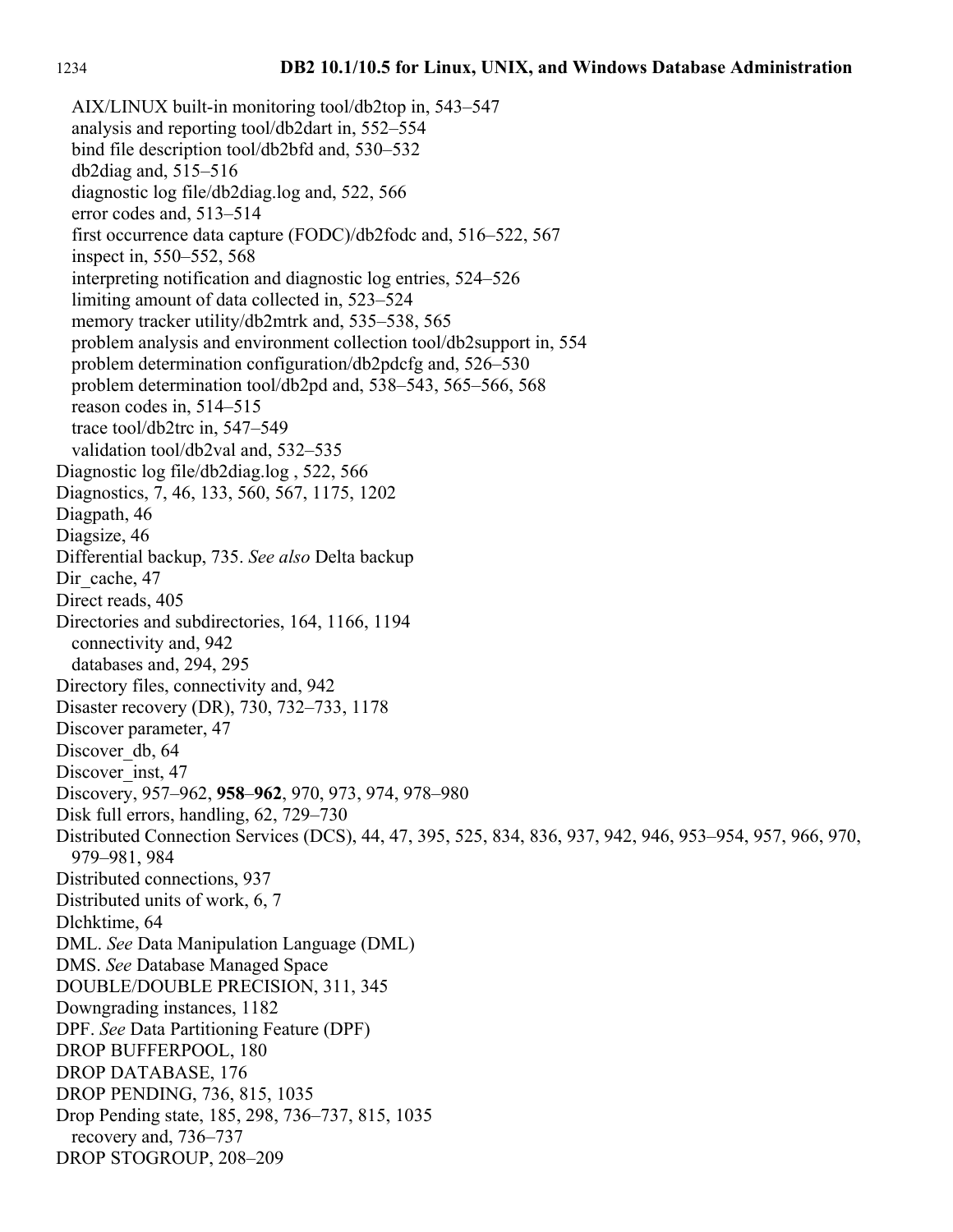HADR and, 778 DROP TABLESPACE, 202 HADR and, 778 DROP TRIGGER, 387 DROPIN, privilege for, 843 Dropping an instance, 33 Dual logging, 729 Dump files, 1175, 1202 first occurrence data capture (FODC) and, 517 Duplexing, 824 Dynamic SQL, 8 Eclipse, 1049 Editions of DB2, 1207–1208 Education/courses for certification, 10, 11 EISCAN, 510 Elements, XML, 252–253 Enable\_xmlchar, 64 ENCRYPT, 874 Encryption. *See* Data encryption Enterprise Server DB2, 1207–1208 Enterprise Server Edition (ESE), 987, 1187 Entry headers, 524 Environment collection tool/db2support, 554 Environmental variables, 3, 34 Error codes, obtaining information about, 513–514 Error logs, 7, 1203 Error management, 1170, 1176, 1198, 1203 administration notification log and, 523 AIX/LINUX built-in monitoring tool/db2top in, 543–547 analysis and reporting tool/db2dart in, 552–554 bind file description tool/db2bfd and, 530–532 connectivity and, 969–970, 973, 974 db2diag and, 515–516 diagnostic log file/db2diag.log and, 522, 566 disk full errors and, 729–730 error codes and, 513–514 first occurrence data capture (FODC) /db2fodc and, 516–522, 567 Ingest utility and, 652–655 inspect command, 550–552, 568 interpreting notification and diagnostic log entries, 524–526 logging and, 729–730 memory tracker utility/db2mtrk and, 535–538, 565 problem analysis and environment collection tool/db2support in, 554 problem determination configuration/db2pdcfg and, 526–530 problem determination tool/db2pd and, 538–543, 565–566, 568 reason codes in, 514–515 trace tool/db2trc in, 547–549 triggers and, 364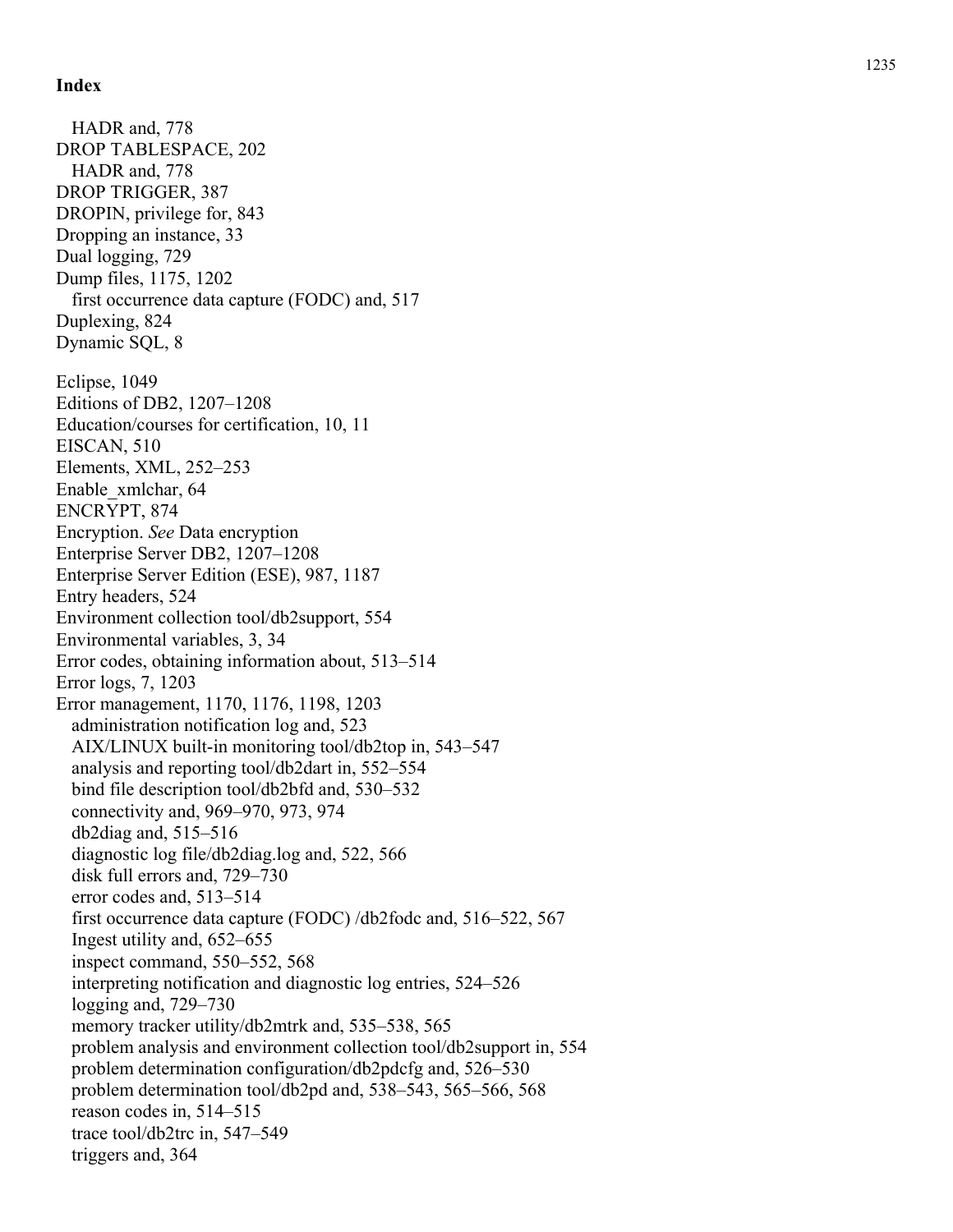validation tool/db2val and, 532–535 Ethernet, 997 Event logs, first occurrence data capture (FODC) and, 517 Event monitors, 3, 389, 436–478, 556, 564, 1134, 1139, 1176, 1202, 1203 activating/deactivating, with SET EVENT MONITOR, 440–442, 444–478 activities, 457–458, 466 buffer pools, 446–447, 465 change history, 463–465, 467 connections, 461–462, 466 creating, with CREATE EVENT MONITOR, 436–440, 444–478, 556, 564 databases, 444–446, 465 deprecated, 465 event types and examples in, 444–478 forcing premature output from, with FLUSH EVENT MONITOR, 442–443, 567 locking, 451–457, 466, 563 numbers of, 564 package cache, 458–459, 466 quick reference table for, 465–467 statements, 462–463, 466 statistics, 460, 466 table spaces, 446–447, 465 tables, 447–451, 465 threshold violations, 460–461, 466 unformatted event (UE) table and, table functions for, 475–478 unformatted event (UE) table and, using db2evmonfmt, 467–475, 568 unit of work, 457, 466 viewing, with db2evmon, 443–444 Event tables, 562 EVMON\_FORMAT\_*xxx*, 1134, 1139 Exam sample, 12–22 before you start, 13–14 Certification Agreement awarded for, 22 Close button in, 18 End button in, 20, **20**, **21** Exhibit button for illustrations in, 16–18, **19** Exit button in, 14 Help button in, 14, 16 IBM Professional Certification title and trademark and, 22 incomplete items in, 19–20, **20** Mark check box in, 15 Next button in, 16 Previous button in, 16 question numbering in, 14–15 Question panel in, 16–17, **17** results panel in, 21, **21** retaking, 22 Review Item button in, 18–19, **20** Review Marked button in, 18–19, **19**, **20** scores in, 21–22, **22** screen in, **15**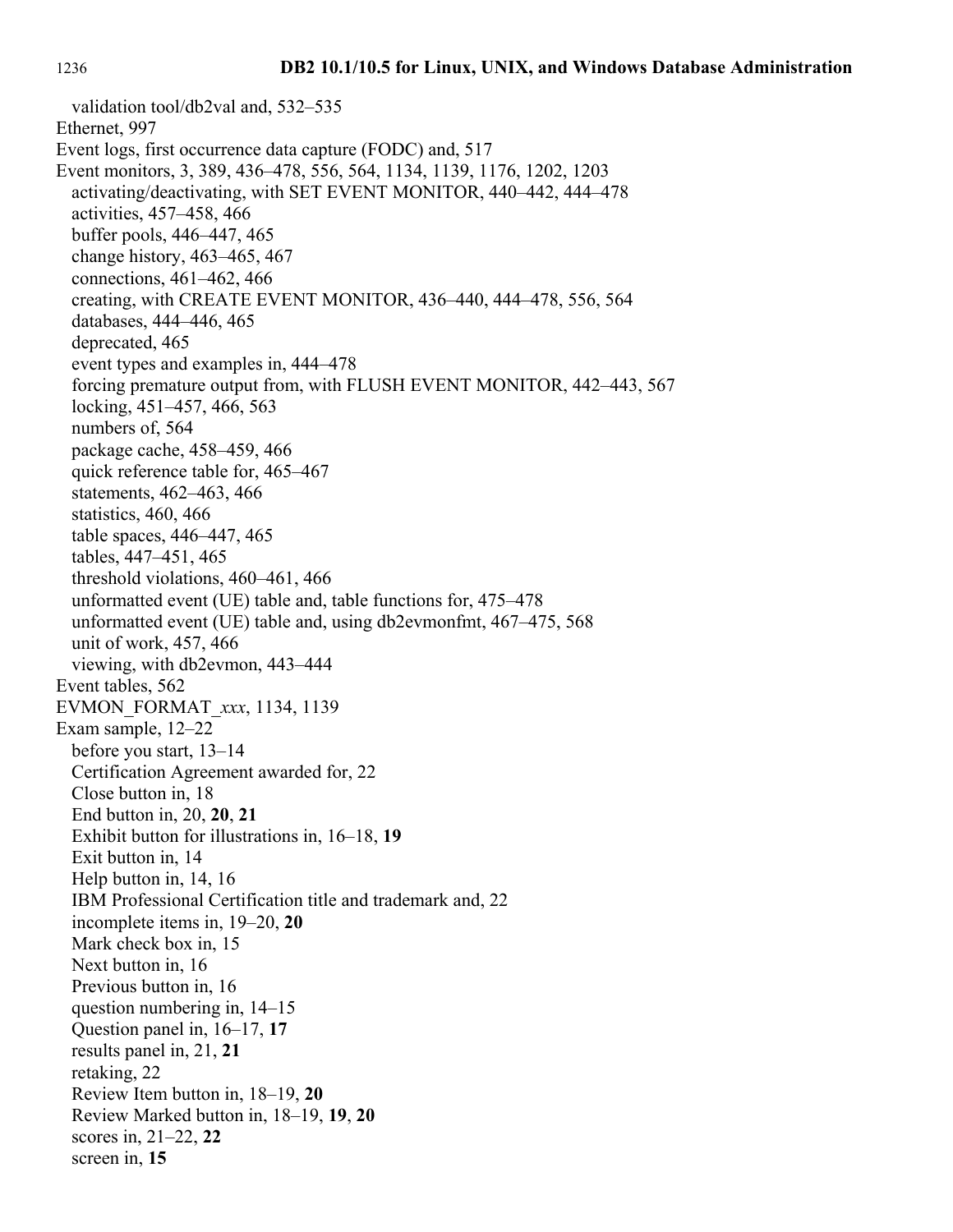sign in, 12–13 Start button in, 14 time limits for, 14 Time Remaining information in, 15–16, **16** title screen of, 13–14, **13** Exception handling, Ingest utility and, 639 Exception tables, 342–343, 370, 381, 385, 388, 613–614, 627–629, 637, 640, 652–657, 707, 711, 716, 840, 1206 Load utility and, 627, 628 Exceptions, 7 EXECUTE, 169, 294–295, 608, 840, 848, 858, 861, 865–866, 868, 871–872, 880, 913, 929, 930, 932, 955, 978 privilege for, 847–848, **847** roles and, 872 Exhibit button for illustrations, certification exam, 16–18, **19** Exit lists, 45 Explain Administrator (EXPLAIN), 3, 5, 833, 838–840. *See also* Authorities; Privileges, 870 granting and revoking author/privs with, 870 EXPLAIN bind option, 494–496 Explain facility, 389, 557, 559, 560, 564, 567 access plans and. *See* Access plans collecting data from, 491–496 common operators in DB2 and, 510 comprehensive data in, 491 evaluating data from, using db2exfmt, 496–506, 567 EXPLAIN bind option in, 494–496 EXPLAIN SQL statement in, 491–493 Explain tables and, 490–491 EXPLSNAP bind option in, 494–496 mode values in, 494 packages in system catalog and, 489 snapshot data in, 491 special registers in, 493 Visual Explain in, 506–511, 506 EXPLAIN SQL statement, 491–493 Explain tables, 490–491 Explain/Graphical Explain, in Data Studio, 1065–1067, **1065**, **1067** EXPLAIN\_*xxx*, 490–491 Explicit Hierarchical Locking (EHL), 1117–1118, 1122, 1148, 1161 Explicitly granting authorities and privileges, 851 EXPLSNAP bind option, 494–496 Export utility, 3, 569, 576–584, **585**, **586**, 700, 954 code set (Unicode) differences and, 1073–1074 Cursor Stability and, 583 customizing the data selection, 586 Data Studio and, 583–584, **584** db2look command and, 679–680 db2move command and, 679–680 delimiter options in, 585 file name and data format in, 585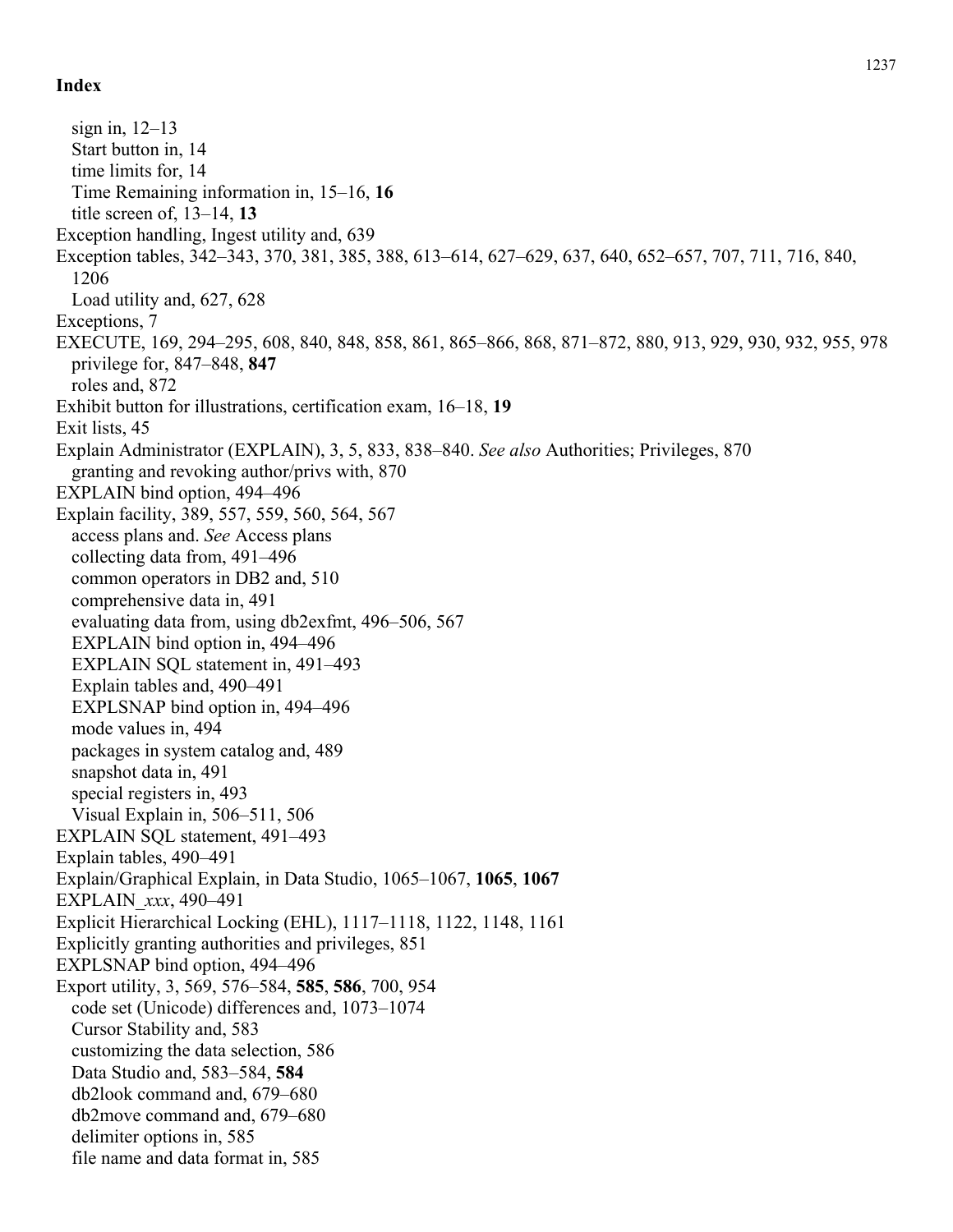LOB and, 577, 581–582 operation of, 582, **582** XML and, 577, 582–583, **583** Express C, 1207–1208 Express DB2, 1207–1208 Expression-based indexing, 986, 1043–1045, **1045** Extended row size, 5, 1045–1046, 1192, 1211 Extensible Markup Language. *See* XML Extents, 161, 182, 204 External files, extracting columnar data from, 574–576, **574** Extract, Transform, and Load (ETL) servers, 639, 840, 992 Ingest utility and, 639 Failarchpath, 65 Failback operation, 777 Failover, 6, 70, 773, 777, 783, 790–791, 1144, 1160, 1195 Family Fundamentals (C2090–700) exam, 7, 8 Family Fundamentals (C2090–730) exam, 7, 8 Fast Communication Manager (FCM), 47–48, 400, 404, 427–430, 962–965, 970 monitoring and, 427–428, 427 Fault monitoring, 6 Fcm\_num\_buffers, 47 Fcm\_num\_channels, 48 Fcm\_parallelism, 48 Features of DB2, 1207–1208 Fed\_noauth, 48 Federated databases, 7, 48, 510, 849–851 Federated parameter, 48 Federated servers, 6, 48, 510, 514, 849–851 HADR and, 778 Federated\_async, 48 Fenced mode, 52–53 Fenced Mode Process (FMP), 424 Fenced pools, 49 Fenced processes, 50 Fenced pool, 49 Fencing, I/O, 1188 FETCH, 510 File dumps, 1175, 1202 File formats, 569, 1174 delimited ASCII (DEL), 570–572 nondelimited ASCII (ASC), 572–573 PC integrated exchange format (PC/IXF), 573, 626 utilities and, 570–573 worksheet format (WSF) in, 573 File type modifiers, for temporal tables, 239, 240, 239 Files, database, 67, 166 FILTER, 510 Fine Grained Access Control (FGAC), 901

file type modifiers recognized by, 579–580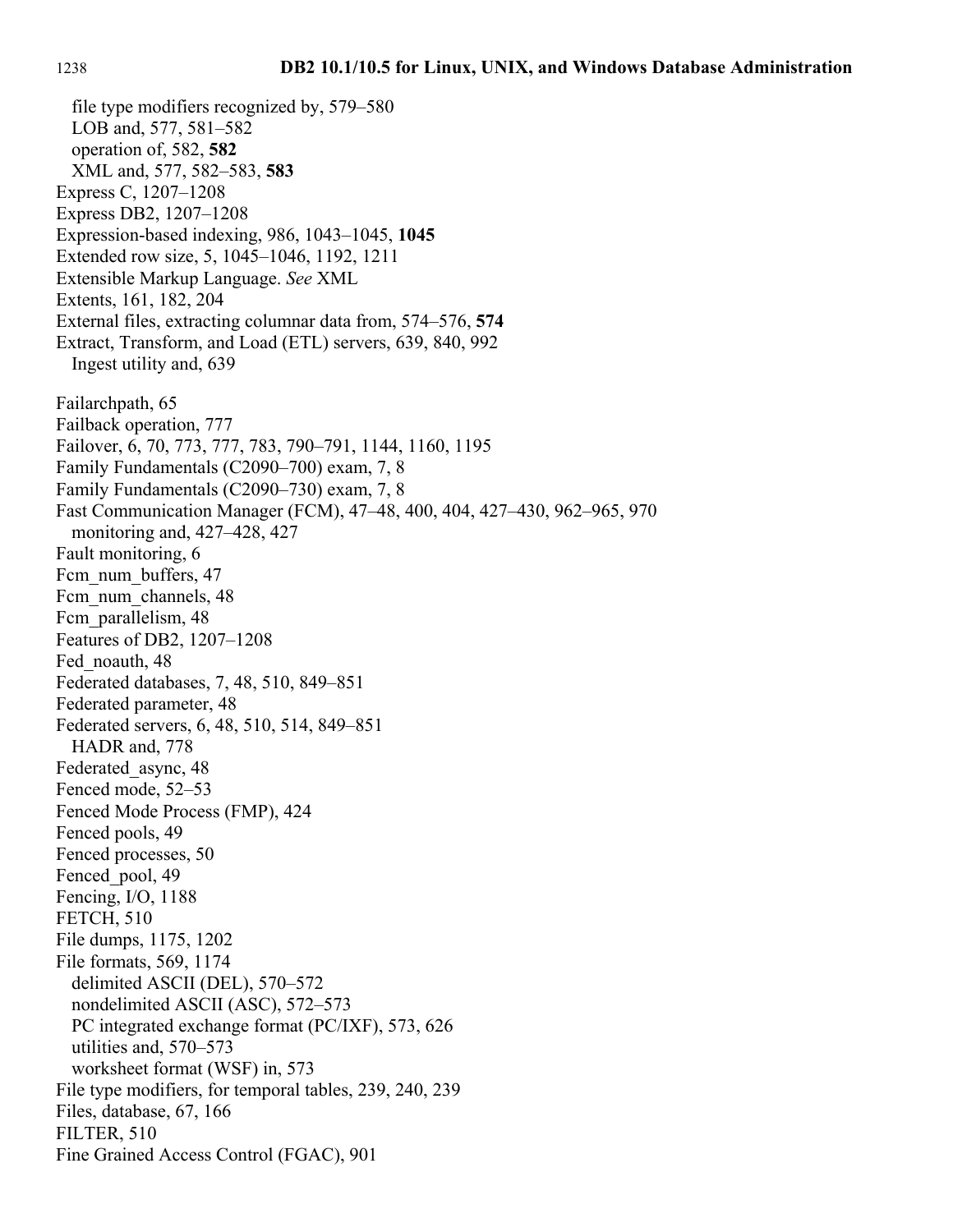First in-First out (FIFO), 938, 1017 First Occurrence Data Capture (FODC) /db2fodc, 516–522, 527, 530, 554, 567, 1175, 1202 Fix Central, 1075 Fix packs, 971, 985 Fixed length ASCII files, 572–573 Flash storage, 1013 FLOAT, 311, 345 Floating points, 63 FLUSH BUFFERPOOLS, 773 FLUSH EVENT MONITOR, 442–443, 567 FLUSH PACKAGE CACHE, 570, 687–688, 706, 715 FOR triggers, 358, 387 FORCE APPLICATION, 109–110, 151 Forcing application connection, 109–110 Foreign key, 243, 317, 320–321, 324, 325, 329, 332, 381, 382, 386, 388, 597, 700, 710, 844, 851, 922, 1043 Foreign key constraints, 320, 381, 388. *See also* Referential integrity Functions Row and Column Access Control (RCAC) and, 912 SQL, 8 Fundamentals (C2090–610) exam, 3, 4 Fundamentals (C2090–730) exam, 4 Gauge, monitoring and, 390 General Parallel File System, 820 GENERATED BY DEFAULT AS IDENTITY, 1169 Generic Security Service Application Program Interface (GSS-API), 828, 829 GENROW, 510 GET DATABASE CONFIGURATION, 72–73, 147 GET DATABASE MAIN CONFIGURATION, 56 GET DATABASE MANAGER CONFIGURATION, 57 GET DB CFG SHOW DETAIL, 82 GET DBM CFG SHOW DETAIL, 58 GET DIAGNOSTIC, triggers and, 358, 387 GET MONITOR SWITCH, 393–394 GET SNAPSHOT, 391, 395–402 GET SNAPSHOT FOR BUFFERPOOLS, 84 GET SNAPSHOT FOR DATABASE, 85–86 GET SNAPSHOT FOR TABLESPACE, 86–87 GETHINT, 874 Global Lock List (GLL), 793 Global Lock Manager (GLM), 793, 824 Global registry files, 1187 location and content of, with db2greg, 990–991 Global variables, 8 Global/Group Buffer Pool (GBP), 793, 796–797, 813, 823, 1122 pureScale and, 1122 Global-level profile registry, 34, 1194 GPFS drives, 793, 991, 1005, 1034, 1125, 1195, 1209 Gramm-Leach-Bliley Act (GLBA), 874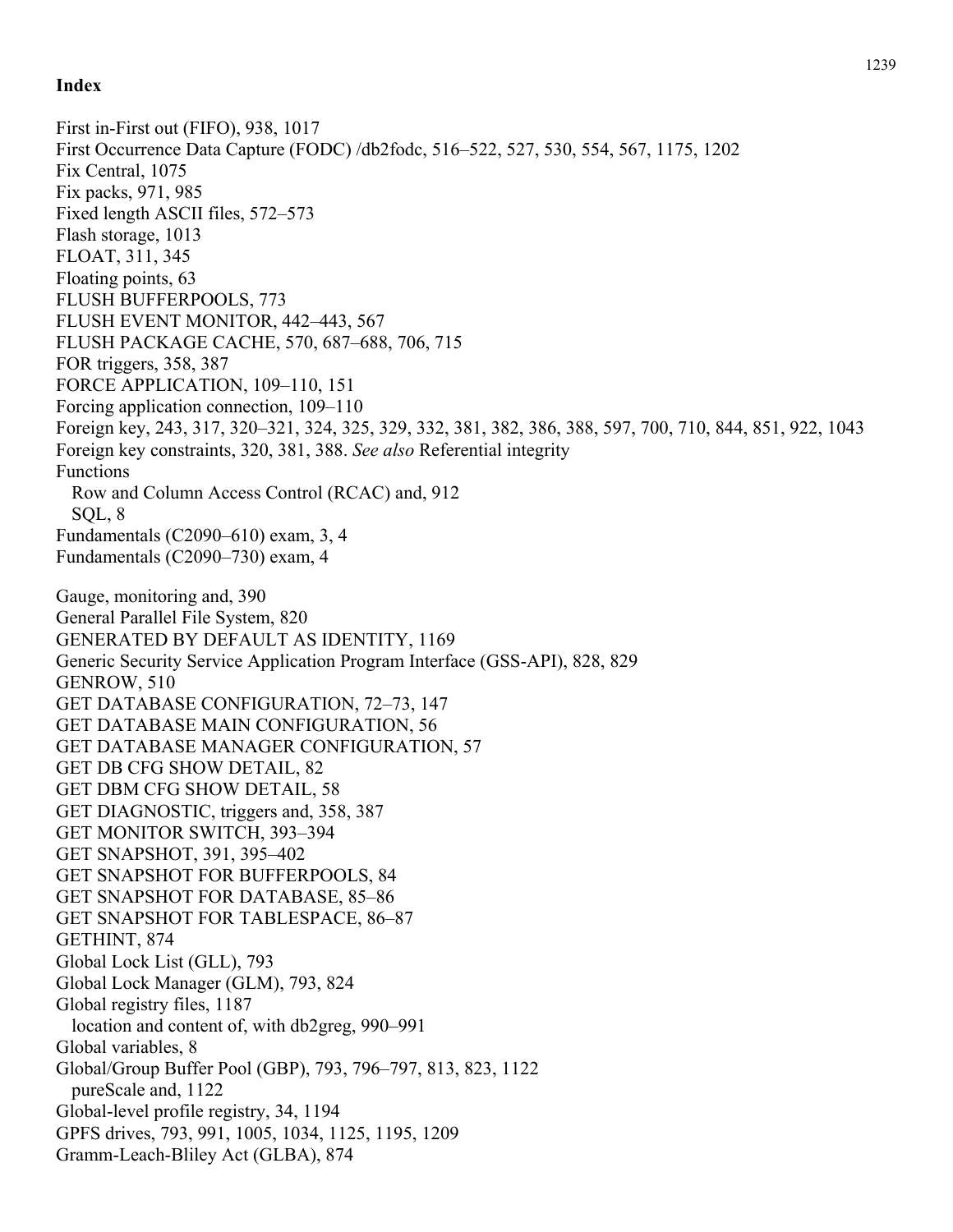GRANT, 837, 838, 841, 853–861, 870, 921, 930, 931, 932 GRANT ROLE , 872–873 Label-Based Access Control (LBAC) privileges with, 890–892, 890 roles and, 872 Granting authorities and privileges, 851–861, 934 common tasks requiring, 870–871 Data Studio for, 852–853 explicitly, 851 GRANT command for, 853–861 implicitly, 851 requirements for granting and revoking in, 869–870 revoking, with REVOKE, 861–869 Granting security labels to users, in LBAC, 889, 894–895 GRAPHIC, 311, 346 Group Buffer Pool (GBP). *See* Global/Group Buffer Pool (GBP) GROUP BY, 912, 1204 Group plug, 49 Groups, 1006–1008 roles vs., 873–874 GRPBY, 510 GSS, 50 GSSPLL, 53 GSSPLUGIN authentication, 828, 829 HADR. *See* High Availability Disaster Recovery (HADR) Hadr local host, 65 Hadr local svc, 65 Hadr peer window, 65 Hadr remote host, 65 Hadr remote inst, 65 Hadr replay delay, 65 Hadr spool limit, 65 Hadr syncmode, 65 Hadr target list, 66 Hadr\_timeout, 66 HADR\_*xxx* parameters tables, 784–786 Hangs, 562, 567 HAVING, 912 Health Insurance Portability and Accountability Act (HIPAA), 874 Health monitor, 49 Health\_mon, 49 Heap, 42, 50, 51, 63, 70, 71, 72, 79 Hierarchical relationships database objects, 165 instances and 24, **25** storage, 180–182, **181** High availability, 719–824, 1145–1146 pureScale, 791–797, **792** recovery and, 730–771. *See also* Recovery transactions and, 720–725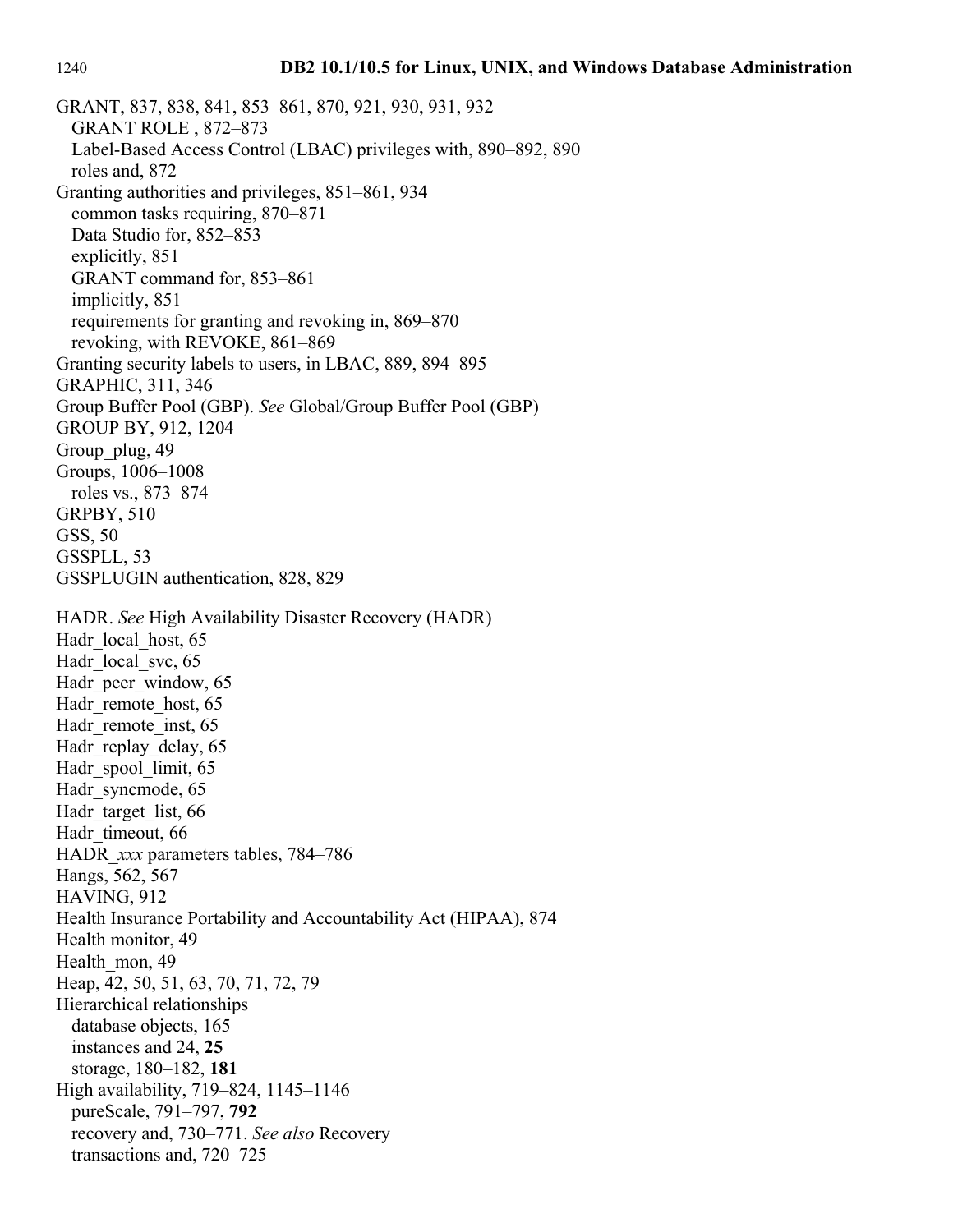High Availability and Disaster Recovery (HADR), 4, 5, 6, 65, 66, 142, 158, 719, 776–791, 803, 804, 805, 808, 809, 810, 812, 818, 823, 1145–1146, 1177, 1178 ASYNC mode in, 776, 782, 1145, 1164, 1204 active standby databases, in HADR, 779–782, 808, 809, 821, 998 auxiliary standby mode in, 822 backup and, 778 client connection to, 778 compatibility matrix for, 1145–1146 computers for host and standby in, 777 configuring databases for, parameters for, 784–787 configuring multiple standby for, parameters for, 785–787 connecting to, 787 connectivity and, 1144 data concurrency and active standby databases in, 779, 818 Data Studio setup for, 788–789 DB2 high availability instance configuration utility (db2haicu), 791, 820, 823 environment requirements for, 777–779 failback operation in, 777 federation servers and, 778 isolation levels and, 779, 821–822 LOAD and load operations with, 789–791, 818–819 Load operations and, 778 monitor status of, with db2pd, 789 monitoring and, 1140 multiple standby databases in, 776, 782–789, **785** NEARSYNC mode in, 776, 782, 1145, 1204 nonlogged operations and, 778 partitioning of databases in, 778 primary database (source) in, 776 pureScale and, 1112, 1115–1117, 1146, 1160 read on standby (ROS) and, 778, 779, 781–782, 819 recovery and, 733, 1146 replay-only window in active standby databases and, 779–781, 821 restrictions to ROS in, 781–782, 781 Self-Tuning Memory Management (STMM) and, 83, 778 setup of, 783–789 software on host and standby for, 777–778 starting, with START HADR, 787 storage paths in, 778 SUPERASYNC mode in, 776, 782, 819, 821, 822, 1145, 1146, 1164, 1204 SYNC mode in, 776, 782, 1145, 1204 synchronization modes in, 776, 782, 1145, 1204 table spaces and, 778 Tivoli System Automation for Multiplatforms (TSA MP) and, 782, 819–820 Uncommitted Read (UR) isolation level, 779, 821 High availability instance configuration utility (db2haicu), 791, 820, 823 Histogram, in workload management, 1069 History file, 70 delete entries in, with PRUNE HISTORY, 769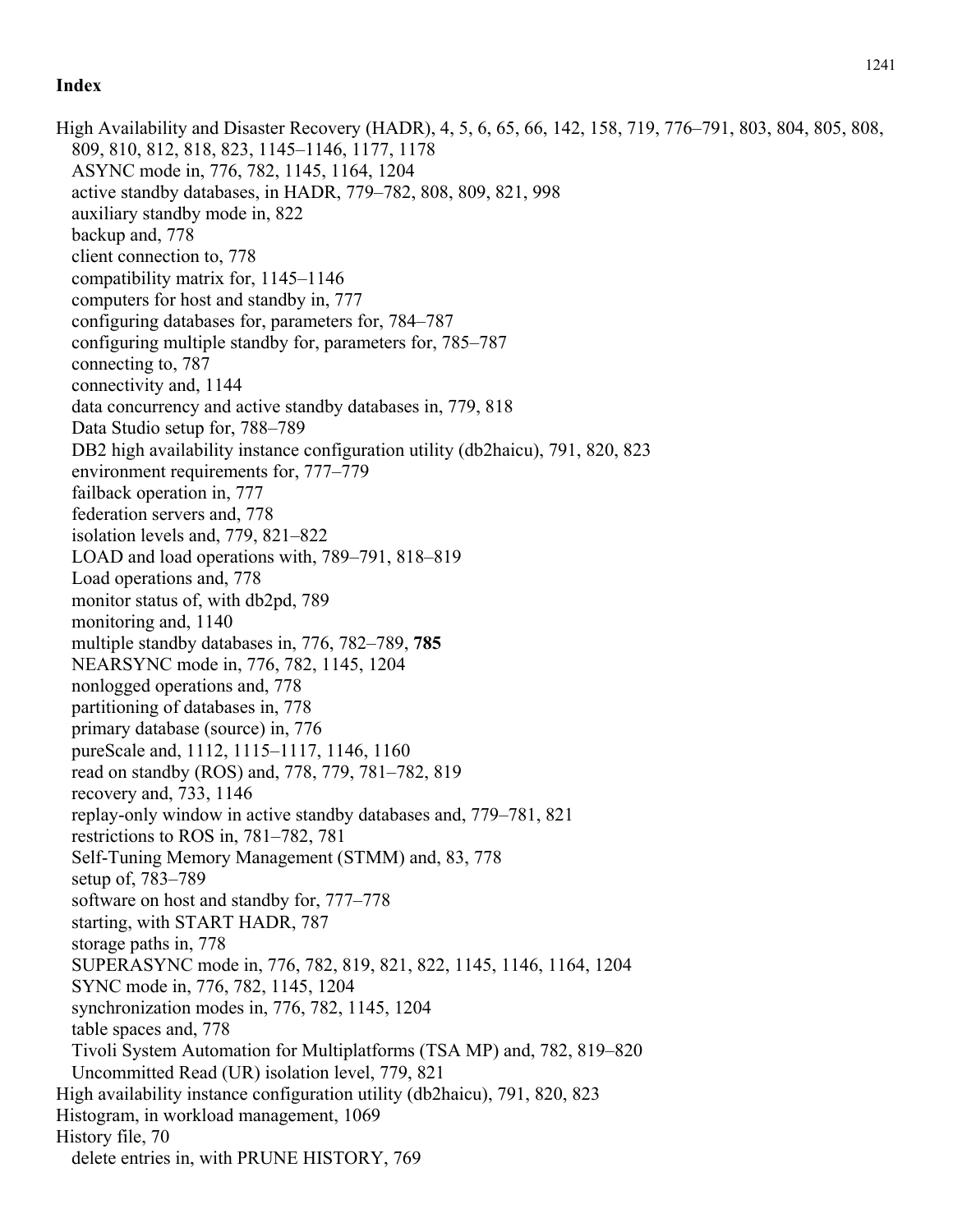event monitors for, 463–465, 467 history log file, 799 LIST HISTORY, 747–748 monitoring and, 463–465, 467 recovery, 768–769 SYSIBMADM.DB\_HISTORY view in, 769 view, with LIST HISTORY in, 769 Hit ratio, buffer pool, 415–416, 430–435, 444, 554, 813, 823 HP-UX, 5, 31, 826, 1203, 1208 HSJOIN, 510 I/O, 1012, 1013 response time, 431–432 I/O fencing, 1188 IBM DB2 10.1 certification, 1–22 applicant identification numbers in, 12 arranging to take exams for, 11–12 Certification Navigator tool in, 10 Certified Advanced Database Administrator in, 5–6 Certified Application Developer DB2 9.7 for LUW in, 6–7, **7** Certified Database Administration DB2 10.5, 4–5 Certified Database Administration for Linux, UNIX, Windows in, 3–4 Certified Database Associate in, 2–3 Certified Solution Developer DB2 9.7 SQL Procedure in, 8 cost of, 12 Database Administration track in, 2–6 Database Application Development track in, 6–8 Database Solution Development track in, 8, **9** education/courses for, 10, 11 exams in DB2 10.1 for LUW Advanced Database Admin (C2090–614), 6 DB2 10.1 for Linux, UNIX, Windows Database Admin (C2090–611), 4 DB2 10.1 Fundamentals (C2090–610), 3, 4 DB2 10.5 DBA for LUW Upgrade (C2090–311), 5 DB2 9 Family Fundamentals (C2090–730), 7, 8 DB2 9 Fundamentals (C2090–730), 4 DB2 9.7 Application Development (C2090–543), 7 DB2 9.7 SQL Procedure Developer (C2090–545), 8 DB2 V8.1 Family Fundamentals (C2090–700), 7, 8 practice, 10–11 practice exams in, 10–11 preparing for exams in, 10–11 process of, 9, **9** publications to prepare for, 10 rescheduling exams for, 12 roles in, selecting appropriate, 1 taking the exam for, 12–22. *See also* Exam sample track selection in, 9 tracks in, 2–9, **2**–**9** webinars for, 11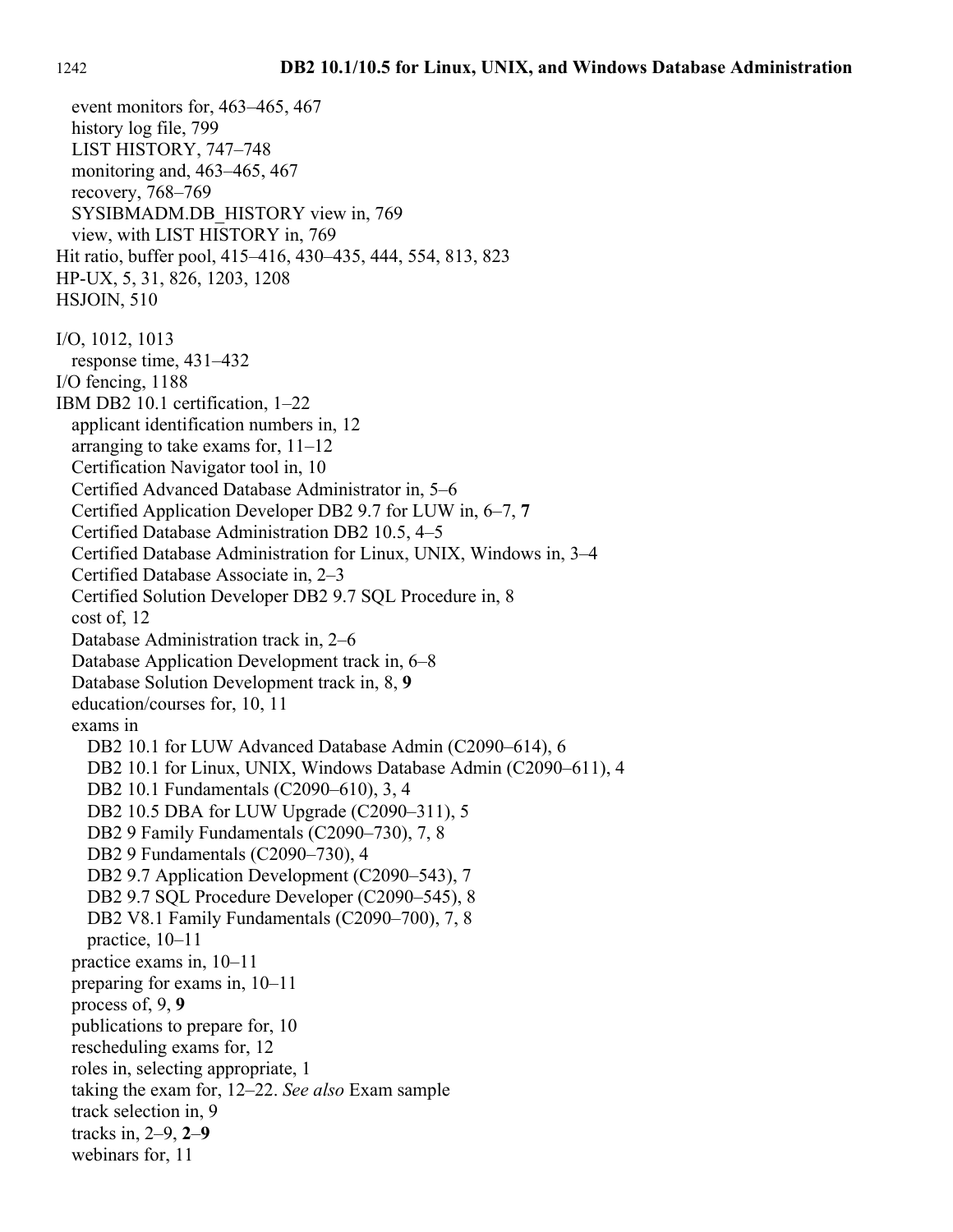IBM Knowledge Center, 987 IBM Professional Certification title and trademark, 22 Idle server, **1019** IF triggers, 358, 387 IMMEDIATE clause, 28–31, 57–58, 62, 74, 148–149, 357, 526 Immediate configuration settings, in Data Studio, 1051 Impact policies, 103–104, 153 Impact priorities, 104–106, 154, 1660, 661, 684–685, 740, 816, 1201 Implicitly granting authorities and privileges, 851 IMPLICT\_SCHEMA, 841 Import Table wizard, 599 Import utility, 3, 569, 584–607, 700, 701, 710, 711, 714, 954 access control and, 605 advanced options for, 604–605, **606** column options for, **602** COMMIT and, 604–605 Data Studio and, 599, **601** date, time, timestamp in, 602, **603** db2look command and, 679–680 db2move command and, 679–680 delimited ASCII (DEL) files and, 598 edit and run options in, 606, **607** executing, 597 file options for, **601** file type modifiers recognized by, 588–595 Import Table wizard for, 599 Ingest utility and vs., 660 invoking, 586–587 Load utility vs.,  $611-613$ LOB values, 597–598, **599**, 600 location method for, 596 locks and, 605 name method for, 596 options for, 597 output from, 588 position method for, 596 SQL and, 605, 613 SQL0964C Transaction Log Full and, 607 transaction log full conditions and, 607 warnings in, 605 XML and, 598, 600, **600**, 603, **604**, Incremental backup, 71, 734–736, 741, 769, 800, 816, 823, 1122 INDEX, 160 privilege for, 844, 850–851 Index compression, 269–270, 1157 Index copy phase, Load utility and, 615 Indexes/indexing, 2, 4–6, 49, 66, 67, 160, 163, 175, 182, 286, 289, 301, 303, 305, 803, 804, 1038–1040, 1164, 1168, 1173, 1177, 1196, 1204 axis in, 259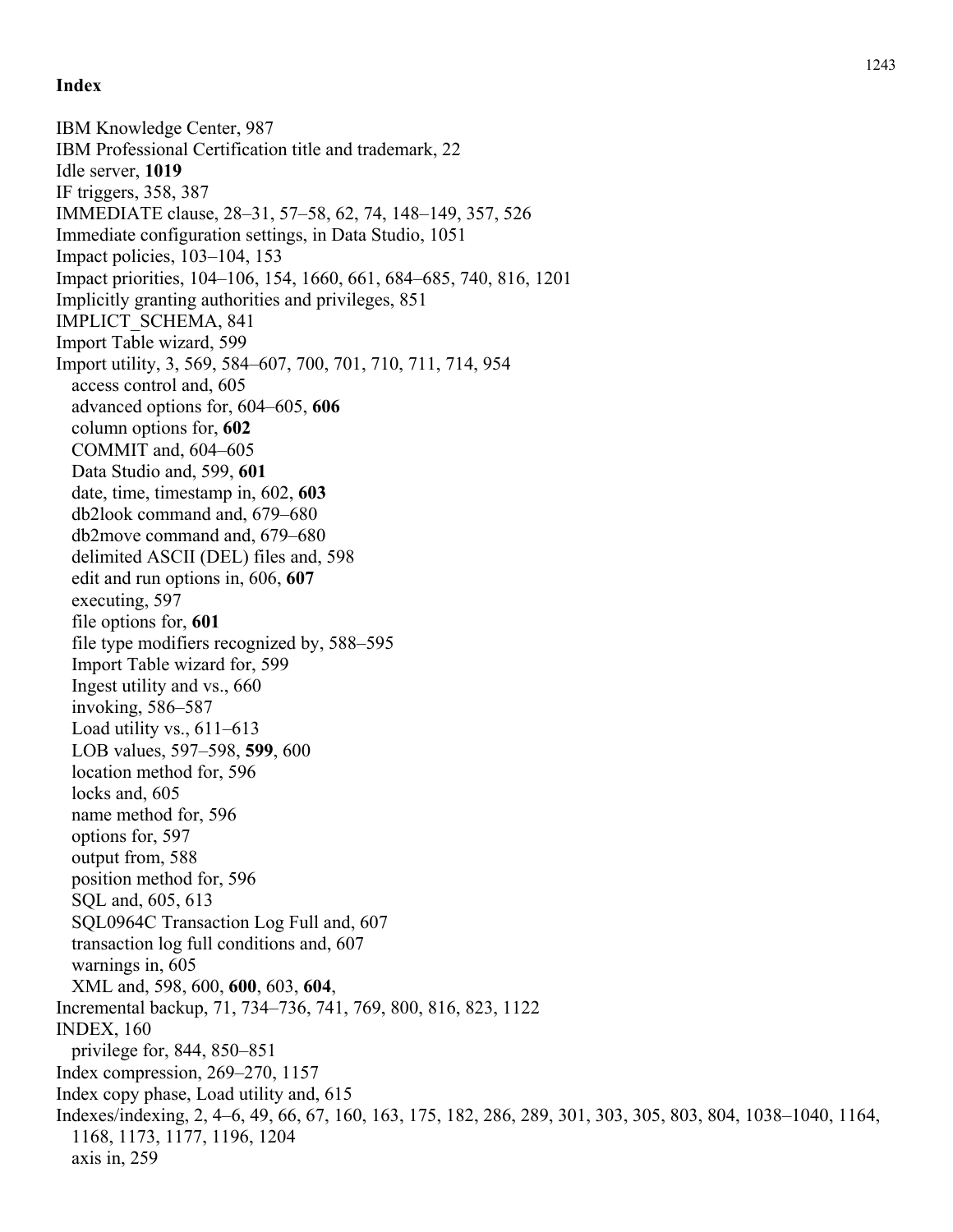bidirectional, 386 Column Page Map Index (CPMA) in, 1039 compression, 292, 1157 compression, ALTER INDEX and index compression, 269–270 CREATE INDEX and, 77, 211, 218, 260–261, 289, 301, 305, 383–384, 716, 1016, 1037–1040 Design Advisor and db2advis in, 692–696 expression-based, 986, 1043–1045, **1045** invalid, 719, 771–772, 817 Load utility and, 615 monitoring and, 415–421, 1141 on expression, 1043–1045, **1045** pages in, 405 partitioning, 300, 301 privileges for, 846, **846**, 857, 865 random key indexes and, 1041–1045, **1044**, **1045** range partitioned tables and, 215, 218 recovery of, 817–818 REORG utility for, 681–684 XML and, 259–261, **260**, 290, 303, 1201 Indexrec, 49, 66 InfiniBand (IB), 794, 997–998, 1005, 1115 Infinite logging, 728, 778, 1175 HADR and, 778 Informational constraints, 307, 308, 337–339, **338**, 349, 382, 383 exception tables and, 343, 381 InfoSphere Optim portfolio, 1165 Ingest utility, 3, 638–661, 709, 714, 715, 718, 1174, 1201 architecture of, 639–640, **640** capabilities of, 638–639 data transformation and, 639 data warehouses and, 638–639 delimited ASCII (DEL) files and, 639, 641–642 DML operations and, 639, 647–651 exception handling in, 639 Extract, Transform, and Load (ETL) servers and, 639 Import utility vs, 660 input values for, formatting, 643–646 invoking, syntax of INGEST, 640–641 limitations of, 660–661 Load utility vs., 660 monitoring, 658–659 nondelimited ASCI (ASC) files and, 639 parameters for, 651–652 performance tuning tips for, 659–660 pipes and, 646–647 problems/errors with, handling, 652–655 recovering failed INGEST command in, 655–657 table created for, with CREATE TABLE, 641 tables of various kinds in, 639 tuning database configuration in, 642–643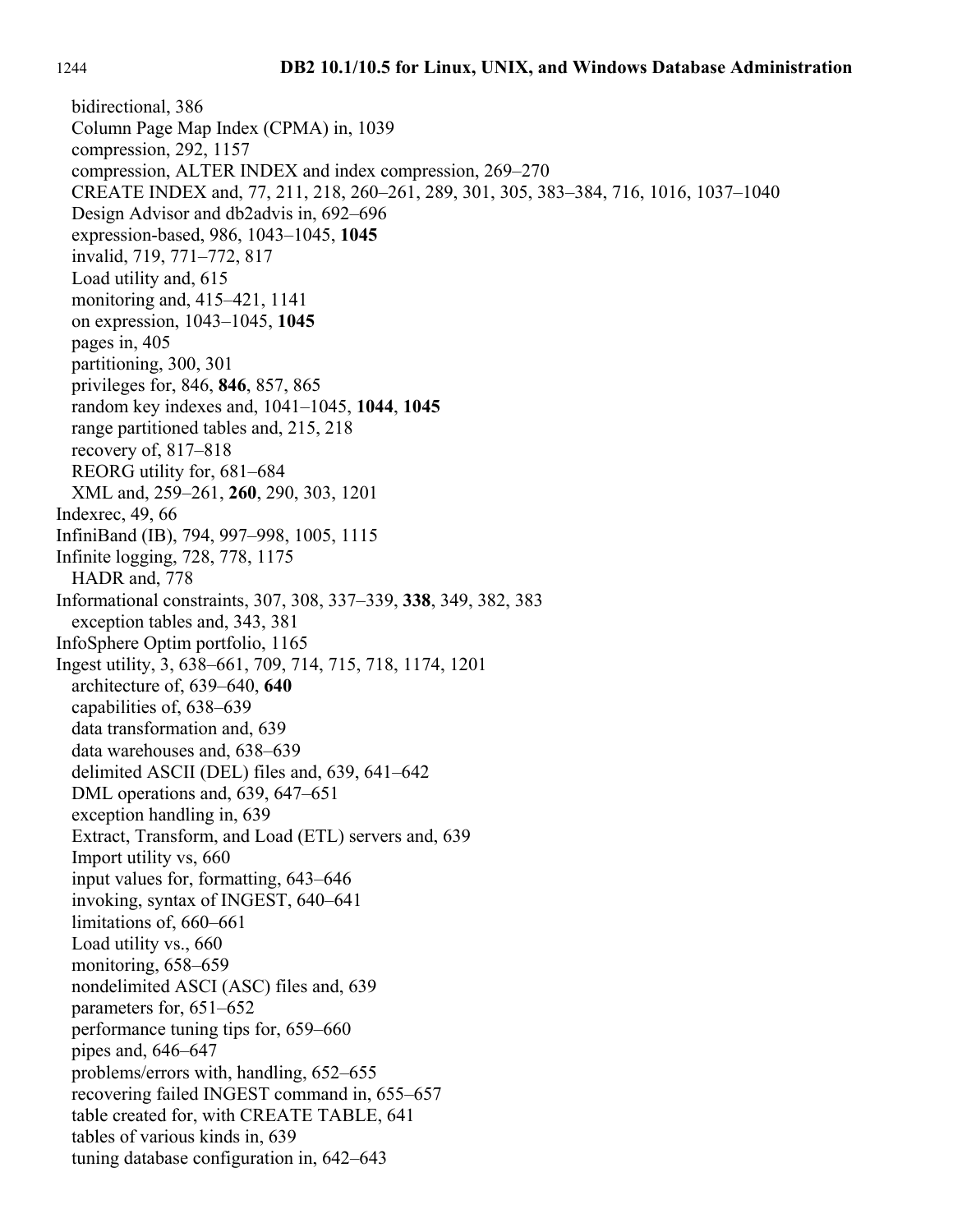Initial install host (IIH), 1004 Inoperative views, 356–358, 374, 383 INSERT, 233–234, 242–242, 254–259, 303, 313–318, 322, 328–329, **338**, 358–362, 365–366, 386, 372–375, 381, 382, 387, 492, 510, 484, 597, 611, 625, 637–639, 646, 661–664, 670, 710, 715, 718, 788, 840, 844–845, 850, 856, 863, 864, 867, 871, 872, 886, 902, 906, 930, 1096, 1120–1122 Load utility and, 637 privilege for, 844, 845, 850–851 roles and, 872 triggers and, 358, 359–363, 365, 387 XML and, 254, 255, 257 Insert Rule, 325–329, **326**, **327** Insert time clustering (ITC), 5, 225, 230–231, 287, 288 Ingest utility and, 639 INSPECT and Inspect utility, 88, 89, 266–267, 304, 390, 512, 550–552, 568 compression and, 266–267, **268** Installation process for DB2, 999, 1002–1005, 1183, 1194 for UNIX, 1166 Installed features, display with db2ls, 988–990 Instance node-level profile registry, 34, 1194 Instance\_memory, 49 Instance-level profile registry, 34, 1194 Instances, 3, 23, 24–34, 128, 129, 140, 146, 156, 162, 937, 992 attaching to, 26 AUTOMATIC keyword and, 57 automatic restart of, 1167, 1196 Command Line Processor (CLP) for, 24–25 configuring, 41–59, 132 connecting to, with Data Studio, 111–113, **111**–**112** connectivity and, 972 creating group and user IDs for, 1007–1008 creating, 24–25 creating, with db2icrt, 1003 Data Studio and, 58–59, **59** database manager commands in, 24, 57–59 databases and, 24 DB2 Administration Server (DAS) and, 33–34 DB2 high availability instance configuration utility (db2haicu), 791, 820, 823 detaching from, 26–27 downgrading, 1182, 1207 dropping, 33 HADR and, 791, 820, 823 hierarchical relationships and, 24, **25** managing, 24–25 multiple, 24 pureScale and, 1004 quiescing, 28–31, **30** separate row and column instances on database server in, 1023–1031 starting, 27–28 stopping, 27–28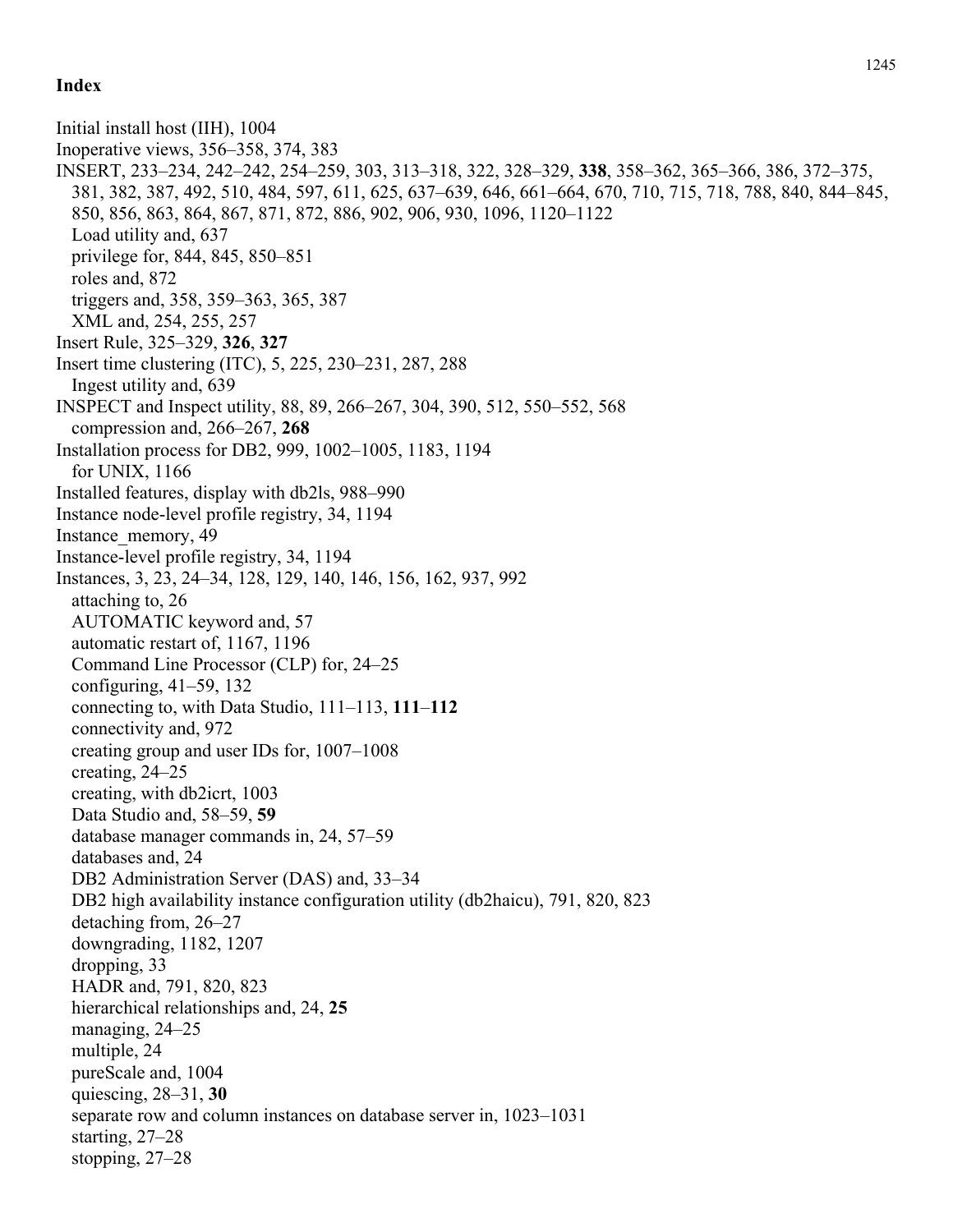system configuration and, 36 taking control of a DB2 server in, 106–110 upgrading, 31–32 workstations or servers and, 24 INSTEAD OF trigger, 358, 359, 365, 387, 1121 INTEGER/INT, 311, 345 Interfaces that report activity metrics, 1139 Interfaces that report object metrics, 1139 Interfaces that report ratio metrics, 1139 Interfaces that report request metrics, 1134 Interpreting notification and diagnostic log entries, 524–526 Intra\_parallel, 50 Intrapartition, 50–51 Invalid indexes, rebuilding, 771–772, 817 IPv4 vs. IPv6 communications protocols, 938, 978 Isolating transactions, 2 Isolation levels, 62, 583, 690, 722, 779, 781, 808, 810, 821–822, 1009 HADR and, 779, 821 ITC, 303 ITERATE triggers, 358, 387 IX, 510 IXSCAN, 510 Java, 50 ADMIN\_CMD stored procedure and, 607–611 Java Database Connectivity (JDBC), 6, 7, 609, 1049, 1083, 1108, 1142–1143 Java heap sz, 50 JDK, 50 Jdk path, 50 Job chains, Data Studio, 121–123, **121**–**123**, 144, 159 Job Manager, 116–123, 159 Job notifications, in Data Studio, 123, **123** JSON, 986, 1046–1049, 1192 database configuration for, 1047–1049 managing, 1049 NoSQL properties for, 1049 KBB\_SERVER\_ENCRYPT, 828, 829 Keepfenced, 50 Kerberos, 53 KERBEROS authentication, 827–828, 829 Keys, in referential integrity, 324 Knowledge Center, IBM, 987 Label-Based Access Control (LBAC), 4, 6, 240, 346, 825–826, 833, 837, 838, 883–901, 924, 926, 932, 935 column-level, implement, 892, 895–896, 898–899 combining column- and row-level, 899–901 creating protected tables in, 888–889, 893–894 DB2LBACRULES in, 885–886, 896–897 exemptions to rules in, 897–898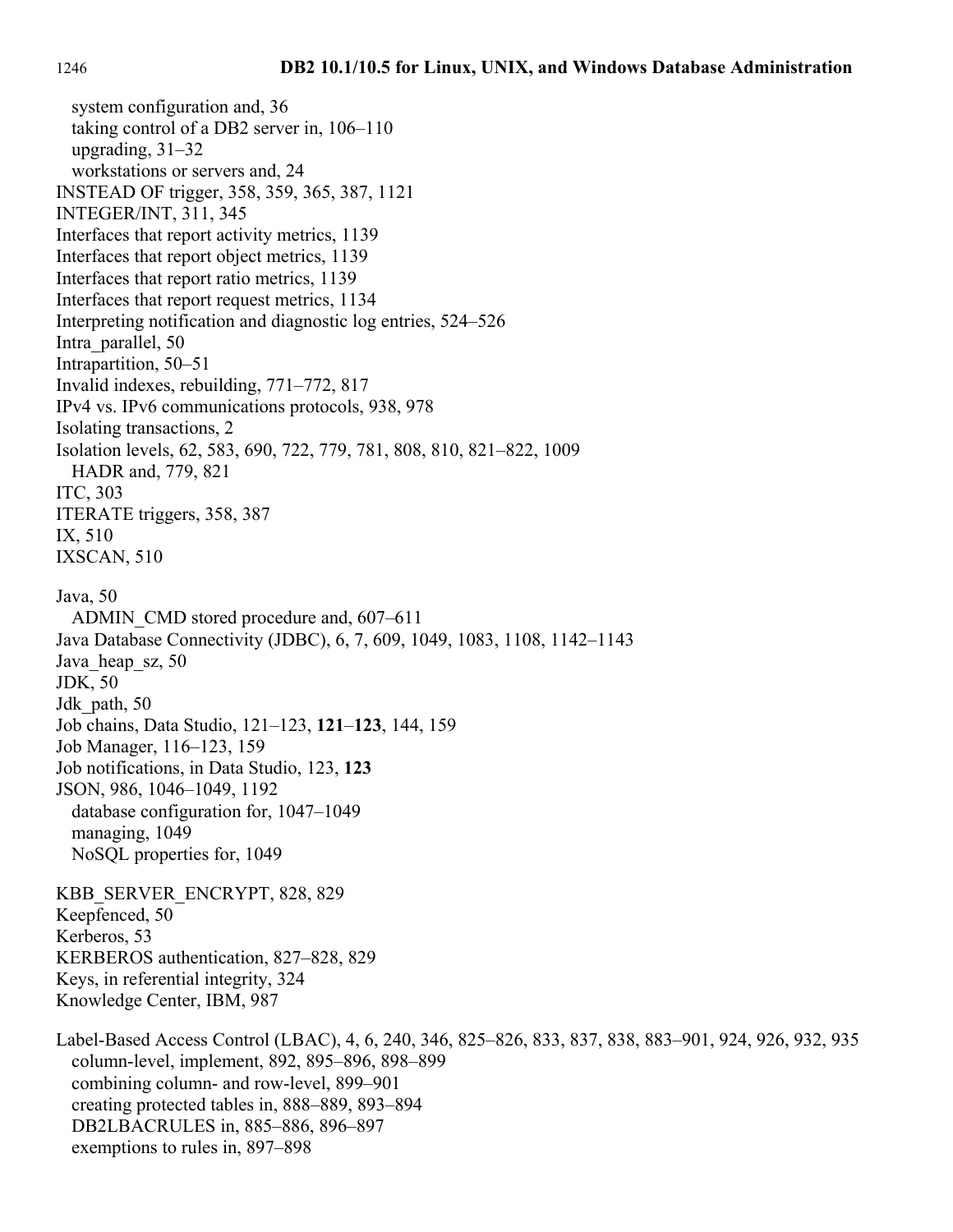granting security labels to users in, 889, 894–895 Row and Column Access Control (RCAC) vs., 901–912 row-level, implement, 883–884 row-level, with GRANT ALL, 890–892 rule set for, DB2LBACRULES, 896–897 SECADM and, 932 security label component, 935 security labels in, defining, 886–888, 893 security policies in, defining, 885–886, 893, 896–897, 933 security-label component in, defining, 884–885, 892 Last in-Last out (LILO), 1017 Latency, 173, 205, 998, 1074–1075, 1077, 1086, 1095, 1098–1099, 1163, 1206 storage groups and, 209 Least recently used (LRU) pages, 1017 LEAVE triggers, 358, 387 Lempel-Ziv (LZ) compression, 88, 1014 Licensing, 987 Lightweight Directory Access Protocol (LDAP), 35, 37, 874, 937, 942, 965–969, 976, 984 Limiting amount of data collected in logs, 523–524 Linux, 2–7, 14, 26, 28, 31, 35, 42, 44, 124, 146, 167, 384, 543, 660, 725, 741, 760, 794, 820, 826, 859, 897, 946, 952–953, 954, 956, 962, 970, 971, 975, 976, 977–978, 992, 1001, 1008, 1022, 1075, 1076, 1144, 1194, 1197, 1202 authorization in, 1197 binding, and db2schema.bnd file and, 956–957 cataloging, 971 connectivity and, cataloging servers, 952–953, 975 Ingest utility and, 660 logging and, 725 monitoring tool/db2top in, 543–547 server selection, BLU and, 992 shadow tables and, 1075–1076 trusted and untrusted clients in, 830–831 LIST APPLICATIONS, 107–108, 134 LIST DB DIRECTORY, 175–176 LIST HISTORY, 747–748, 769 LIST TABLESPACE CONTAINERS, 190–191 LIST TABLESPACES, 184–189, 296, 759 LIST UTILITIES, 105–106 Listing a database, 175–176 Lo ddl stmts, 66 LOAD authority, 5, 833–841, 912. *See also* Authorities; Privileges granting and revoking author/privs with, 870 privilege for, 841, 842 roles and, 872 LOAD FROM, 379 Load phase, in Load utility and, 614 Load utility, 3, 287, 569, 611–638, 700, 701, 702, 703, 705, 706, 710–712, 714, 715, 994–995 ALTER TABLE and, 627 build phase in, 614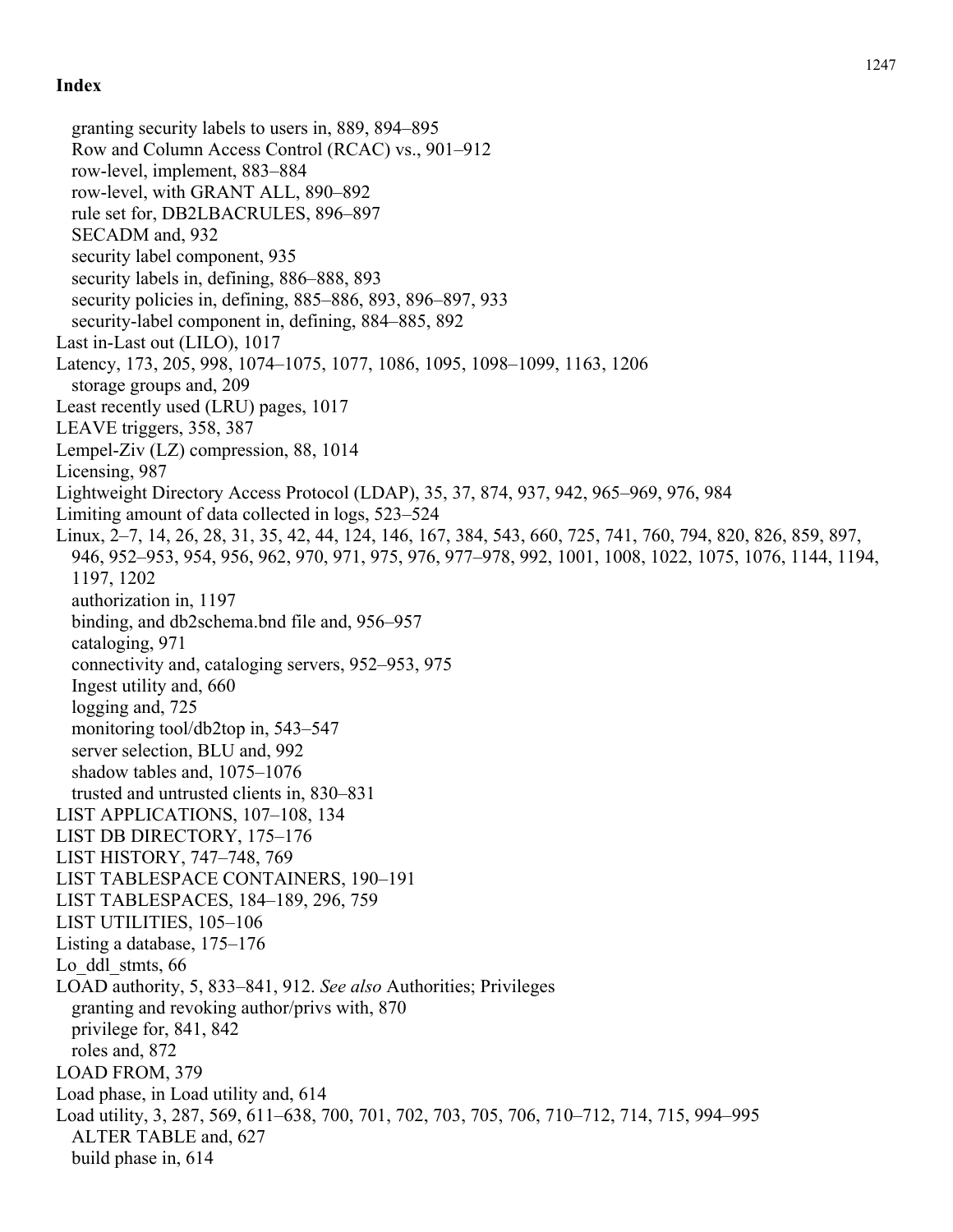CLOB and, 627 constraints and, 629 CURSOR and, 631 Data Studio in, 637–638, **638** db2look command and, 679–680 db2move command and, 679–680 delete phase in, 614–615 delimited ASCII (DEL) files and, 626–627 exception tables and, using CREATE TABLE, 627, 628 file modifiers recognized by, 617–624 HADR and, 778, 789–791, 818–819 Import utility vs., 611–613 index copy phase and, 615 Ingest utility vs., 660 Load Pending state and, 637 load phase in, 614–615 location method and, 624 logging and, 637 monitoring, 634–636 name method and, 624 nonrecoverable load operation and, 633–634, 715 options for, 624 PC integrated exchange format (PC/IXF) and, 626 performing LOAD operation in, 615–616, 628–629 phases of, 614–615 pipes and, 632–633 position method and, 624 SET INTEGRITY and, 614, 636–638 SQL and, 613 SYSADM, DBADM and, 637 TIMESTAMP and, 627 TRUNCATE and, 637 XML and, 630–631 LOAD\_INSERT, 995 LOAD\_*xxx*, 995 LOB, 581–582 compression, 270 Export utility and, 577, 581–582 Import utility and, 597–598, **599**, 600 Ingest utility and, 661 Local Buffer Pool (LBP), 482, 793, 1133 Local database directory, connectivity and, 942, 943–944 Local Lock Manager (LLM), 793 Local gssplug, 50 Location method for extraction, 575, **575** Import utility and, 596 Load utility and, 624 LOCK, 392 Lock-wait, 68, 404–407, 421, 433, 436, 451, 455, 475, 479, 554, 562, 568, 838 Lock-wait chains, 433–434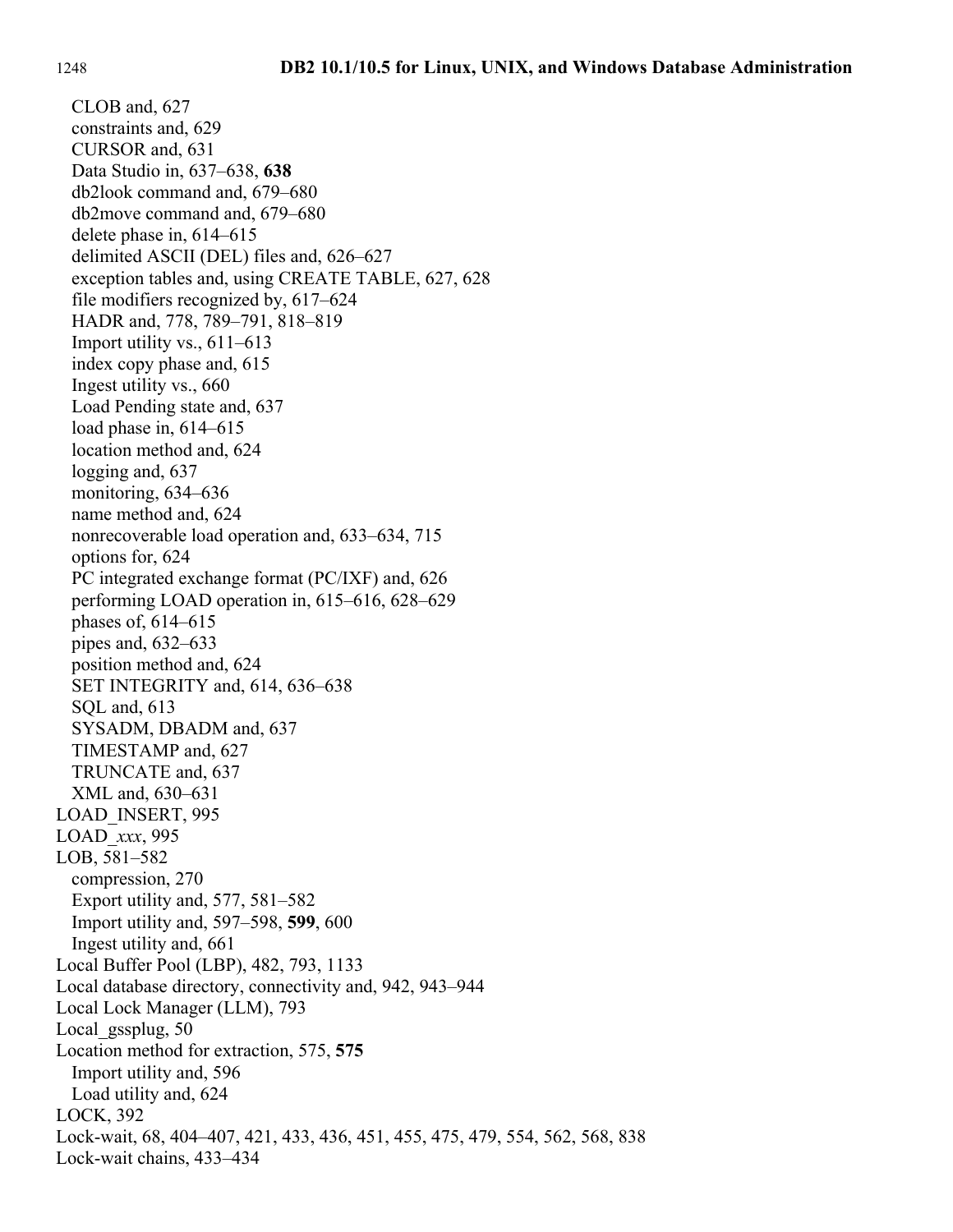Locking, 2, 5, 66, 68, 157–158, 405, 814, 1169, 1198 deadlocks. *See* Deadlocks event monitors for, 451–457, 466, 563 Explicit Hierarchical Locking (EHL) in, 1117–1118, 1122, 1148, 1161 Global Lock List (GLL) in, 793 Global Lock Manager (GLM) in, 793, 824 Import utility and, 605 Local Lock Manager (LLM) in, 793 lock-wait chains in, 433–434 monitoring and, 392, 407–408, 421–423, 451–457, 466, 563 pureScale and, 793, 824 Locklist, 66, 78–79, 83, 142, 148, 157–158, 604, 659 Locktimeout/LOCKTIMEOUR, 66, 148, 1169, 1198 Log files, 1171, 1210 Log retention logging, 726 Log shipping, 6 Log appl info,  $66$ Logarchcompr1/logarchcompr2, 66, 160 Logarchmeth1/logarchmeth2, 66, 67, 148, 727, 729, 733, 1202 Logarchopt1/logarchopt2, 67 Logbufsz, 67 Logfilsz, 67 Logging, 4, 6, 62, 66, 67, 68, 69, 70, 160, 559, 561, 719, 798, 803, 1171, 1175, 1202, 1203, 1210, 1212 active log files in, 727 administration notification log and, 523 archival, 726–727, **728**, 815, 1164 buffer pools and, 724 checkpoints in, 738–739, 738 circular, 148, 634, 725–726, **727**, 733, 741, 743 COMMIT and, 725 compression and, 157, 272 Configuration Advisor and, 725–726 Data Studio and, 1058 delta backup and, 734–736, 816 diagnostic log file/db2diag.log and, 522, 566 disk full errors and, handling, 729–730 dual, 729 entry headers in, 524 error management, 729–730, 729 first occurrence data capture (FODC) /db2fodc and, 516–522, 567 HADR and, 778 Import utility and, 607 incremental backup and, 734–736, 816 infinite, 728, 778, 1175 interpreting notification and diagnostic log entries in, 524–526 Linux, UNIX, Windows, and, 725 Load utility and, 637 log records in, 724–725, 724 log retention/LOGRETAIN mode, 726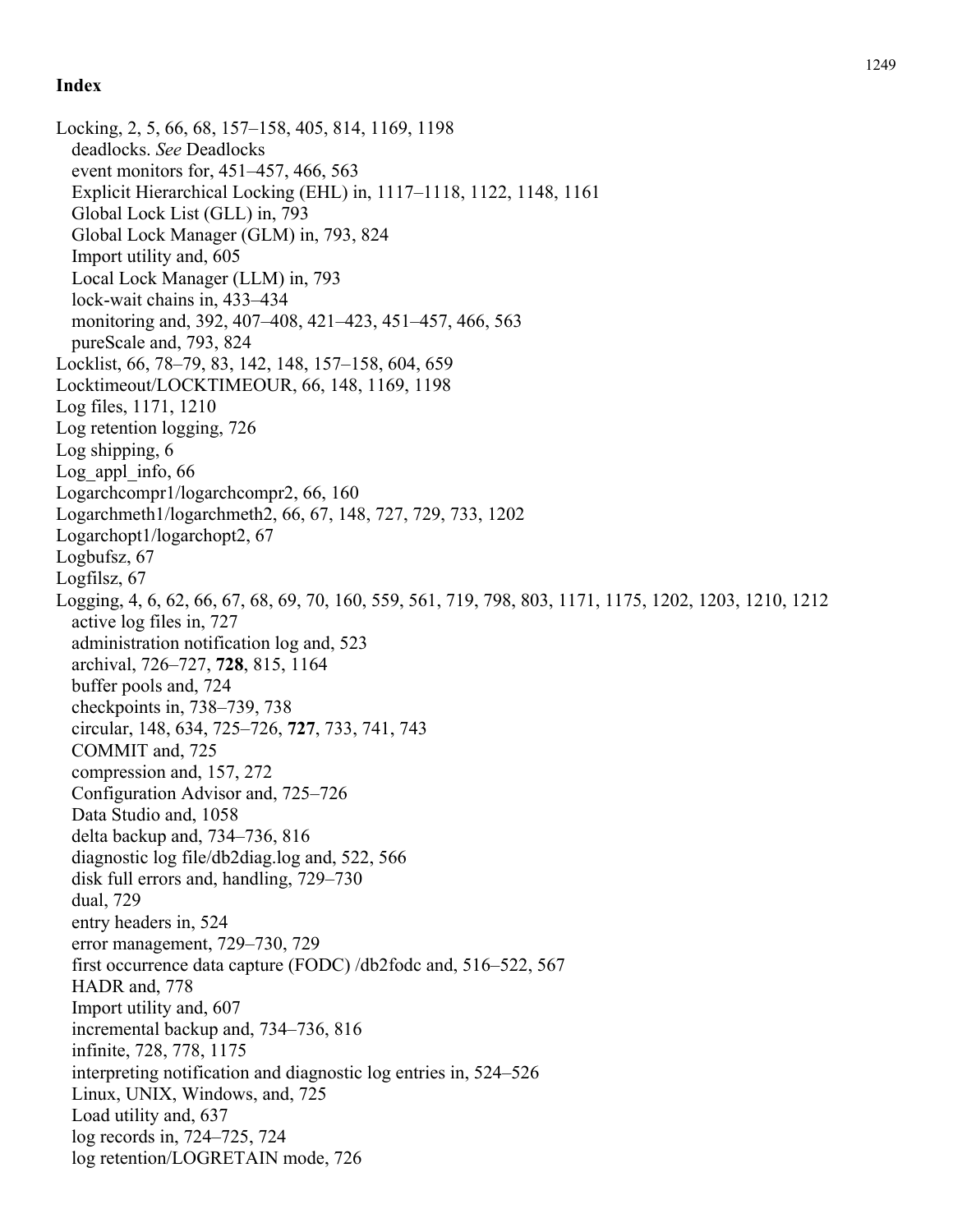mirror, 719, 729 mirrorlogpath in, 729 newlogpath in, 729 offline archive log files in, 727 online log files in, 727 online vs. offline backup and recovery in, 734 recoverable and nonrecoverable databases in, 733–734 recovery history file and, 768–769 ROLL FORWARD DATABASE in, 762–768, 769, 817 roll-forward in, and Roll-forward utility in, 763–768, 817 ROLLBACK and, 725 secondary log files in, 725–726, 725 Self-Tuning Memory Manager (STMM) and, 83 SET WRITE SUSPEND/RESUME in, 773–776 soft checkpoints in, 738–739 strategies for, 725–728 transactions and, 723–725. *See also* Transaction logging wait times, 567 Logical deletion, 995–996 Logical Partition of Physical Machine (LPAR), 999, **999** pureScale and, 792, 1107 Logindexrebuild, 67 Logprimary, 67 LOGRETAIN mode, 726 Logsecondary, 67 LONG VARCHAR, 311, 345 LONG VARGRAPHIC, 311, 346 LPAR. *See* Logical Partition of Physical Machine (LPAR) Maintenance, 23, 63. *See also* Automatic maintenance Data Studio and, with Configure Automatic Maintenance, 1052–1054, **1052**–**1054** FLUSH PACKAGE CACHE, 687–688 pureScale and, 795 Rebind, 686–687 REORG utility for, 681–684 REORGCHK utility for, 680–681 RUNSTATS, 684–686 throttling and, 103–106 utilities for, 680–688 MAKE table, referential integrity and, 320–322 Managed space, 3 Mask, column, 826, 907–908, 911, 912 Row and Column Access Control (RCAC) and, 901 Materialized Query Tables (MQTs), 4, 7, 63, 175, 182, 225–230, 240, 246, 273, 288, 303, 490, 569, 613, 639, 692, 693, 694, 713, 714, 716, 840, 874, 934, 1074–1075, 1077–1081, 1093, 1095, 1096, 1098–1104, 1105, 1163, 1208 creating, with CREATE TABLE, 226–227 Design Advisor and db2advis in, 692–696 Ingest utility and, 639

logarchmeth1/logarchmeth2 in, 727, 729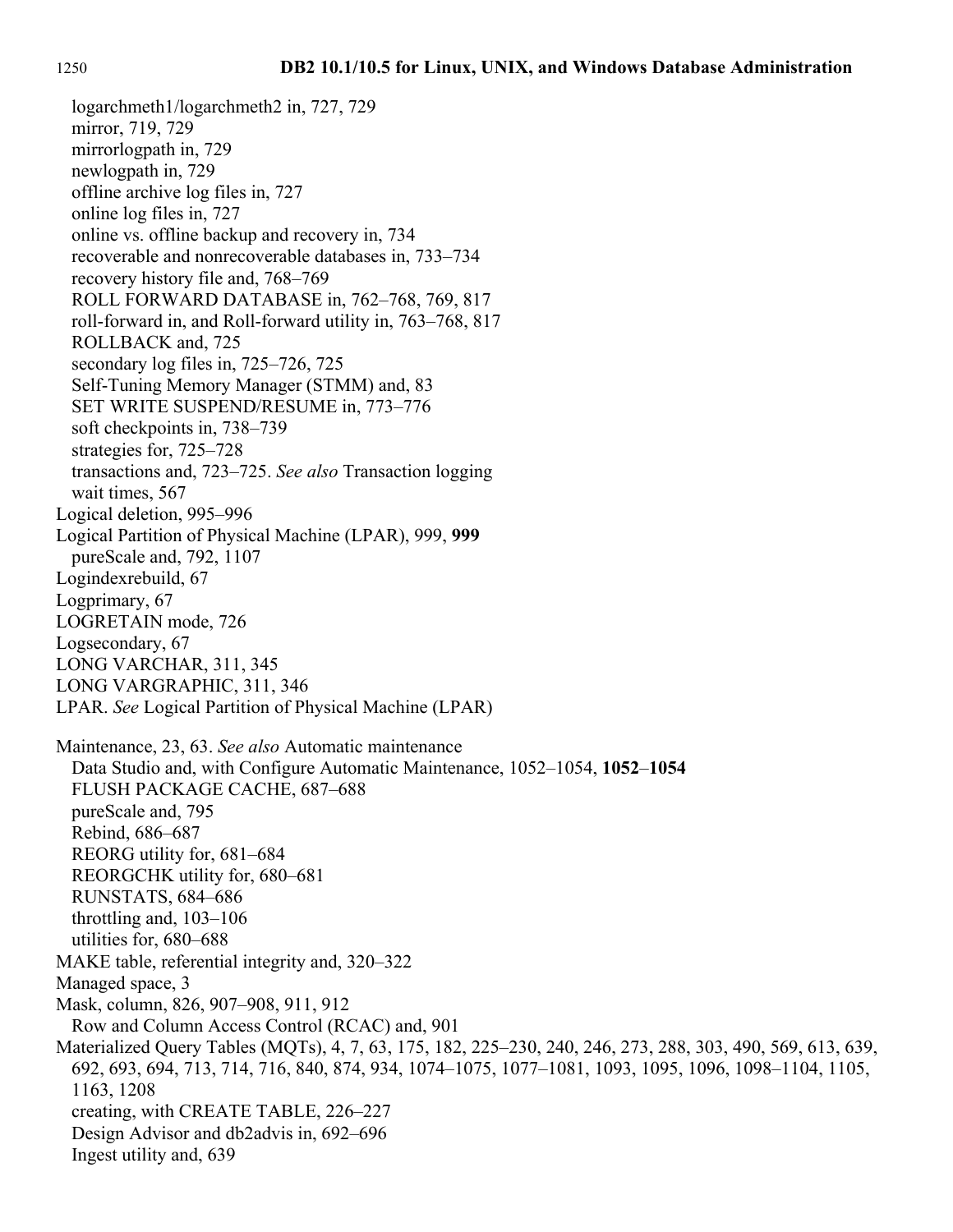Shadow tables and, 1078–1081, **1079**, **1080**, 1093 Max connections, 50 Max connretries, 50 Max\_coordagents, 51 Max  $log, 67$ Max querydegree, 51 Max time diff, 51 Maxappls, 67 Maxfilop, 67 Maxlocks, 68, 79, 83, 157–158 Maxpappls, 147 MDC. *See* Multidimensional Clustered (MDC) tables Member Crash Recovery (MCR), 1131 Member sets, in pureScale, 1118–1119 Memory, 43, 49, 52, 60, 63, 78–84, 129, 131, 139, 1011–1013, **1012**, **1014** column sortheap vector memory, 1134 memory tracker utility/db2mtrk and, 535–538, 565 monitoring and, 423–425 page residency in, **1012** RDMA. *See* Remote Direct Memory Access (RDMA) roll-forward and, 766 self-tuning. *See* Self–tuning memory sort, 79 Memory caching, 4 Memory tracker utility/db2mtrk, 535–538, 565 MERGE triggers, 358, 387 Microsoft Active Directory, 1005 Migrate a database, 1122–1123 Min dev div 3, 68 Mirroring, 68, 74, 148, 166, 675, 681, 685, 717, 719, 720, 729, 733, 772–776, 783, 784, 803, 815, 818, 1076, 1094–1095 backup and restore with, 772–776, 818 db2inidb and, 775–776, 818 logging and, 729 recovery and, 733, 815 Mirrorlogpath, 68, 729 MODEL table for referential integrity, 320–322, 324 Modules, 8 utilities and, 696 Mon act metrics, 68 MON BP\_UTILIZATION, 430 MON\_CONNECTION\_SUMMARY, 430 MON CURRENT SQL, 430 MON\_CURRENT\_UOW, 430 MON DB\_SUMMARY, 430 mon deadlock, 68 MON\_FORMAT\_*xxx*, 1134 MON\_GET\_*xxx*, 1069, 1134, 1139, 1140 MON GET ACTIVITY DETAILS, 405, 411–414, 429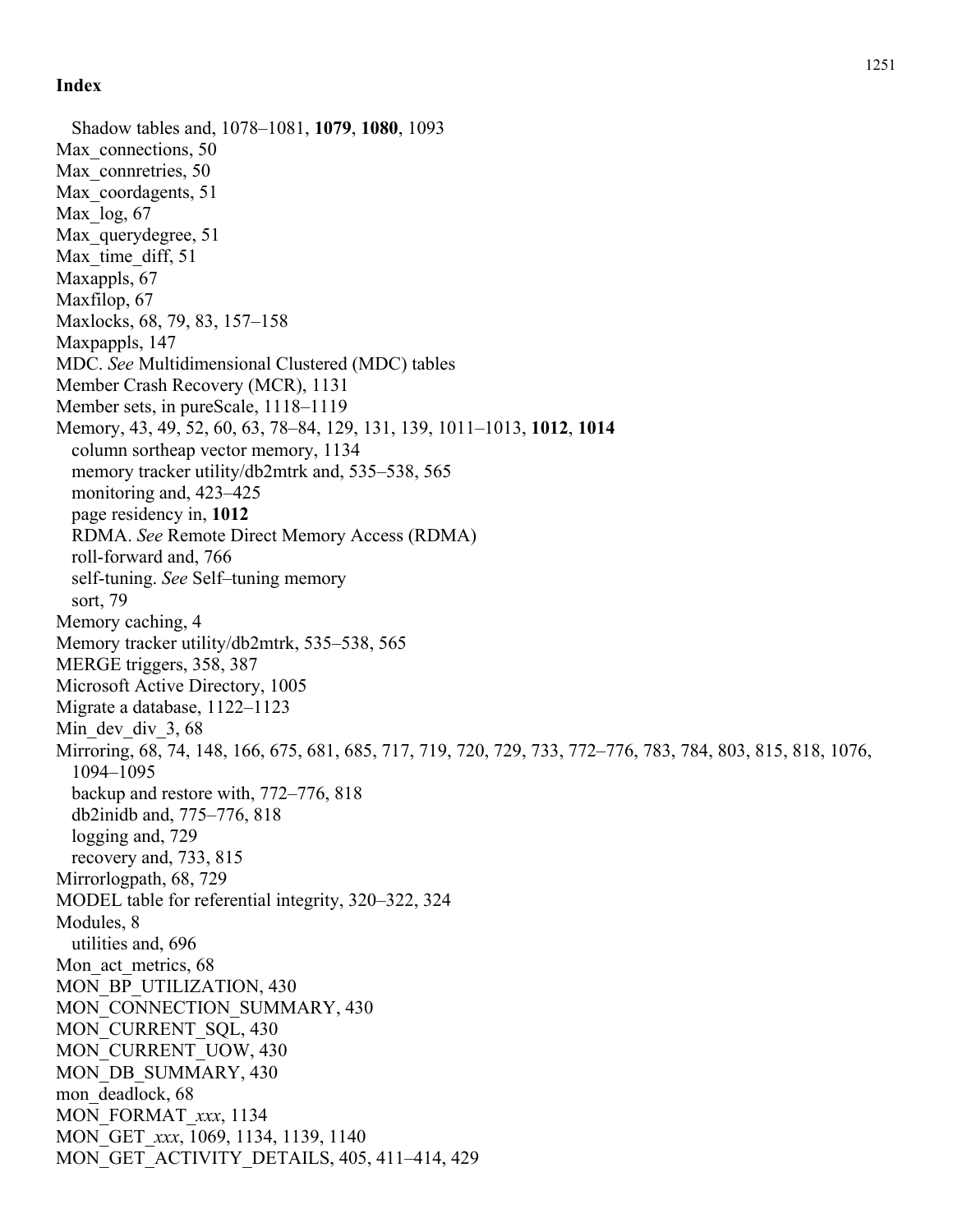MON\_GET\_APPL\_LOCKWAIT, 421-423, 429 MON\_GET\_BUFFERPOOL, 405, 415–421, 429, 563 MON GET CONNECTION, 406, 429 MON GET CONNECTION DETAILS, 405, 406, 429 MON GET CONTAINERS, 415–421, 429 MON GET EXTENT MOVEMENT STATUS, 430 MON GET FCM, 430 MON GET FCM CONNECTION LIST, 430 MON\_GET\_INDEX, 415–421, 429 MON\_GET\_LOCKS, 421–423, 429 MON\_GET\_MEMORY\_POOL, 423, 429 MON\_GET\_MEMORY\_SET, 423, 429 MON\_GET\_PKG\_CACHE\_STMT, 405, 411–414, 429 MON GET PKG CACHE STMT DETAILS, 411–414, 429 MON GET ROUTINE, 426, 430 MON GET ROUTINE DETAILS, 426, 430 MON GET ROUTINE EXEC LIST, 426, 430 MON GET SECTION ROUTINE, 426, 430 MON GET SERVICE SUBCLASS, 406, 429 MON GET SERVICE SUBCLASS DETAILS, 406, 429 MON\_GET\_TABLE, 415–421, 429 MON\_GET\_TABLESPACE, 405, 415–421, 429 MON\_GET\_UNIT\_OF\_WORK, 405, 406, 429 MON GET UNIT OF WORK DETAILS, 406, 429 MON\_GET\_WORKLOAD, 406, 429 MON\_GET\_WORKLOAD\_DETAILS, 406, 429 Mon heap sz, 51 Mon lck msg lvl, 68 Mon locktimeout, 68 Mon lockwait, 68, 430 Mon lw lthresh, 68 Mon obj metrics, 68 MON\_PKG\_CACHE\_SUMMARY, 430 Mon pkglist siz, 68 Mon req metrics, 69 MON\_SERVICE\_SUBCLASS\_SUMMARY, 431 MON\_TBSP\_UTILIZATION, 431 Mon uow data, 69 Mon uow execlist, 69 Mon uow pkglist, 69 MON\_WORKLOAD\_SUMMARY, 431 Mongo CLI, 978 Monitoring, 5, 68, 69, 994, 1132–1141, 1159, 1176, 1202 access plans and. *See* Access plans activities, 411–414, 457–458, 466 activity monitor elements in, 404 administration notification log and, 523 administrative views for, 390, 430–431 AIX/LINUX built-in monitoring tool/db2top in, 543–547 analysis and reporting tool/db2dart in, 552–554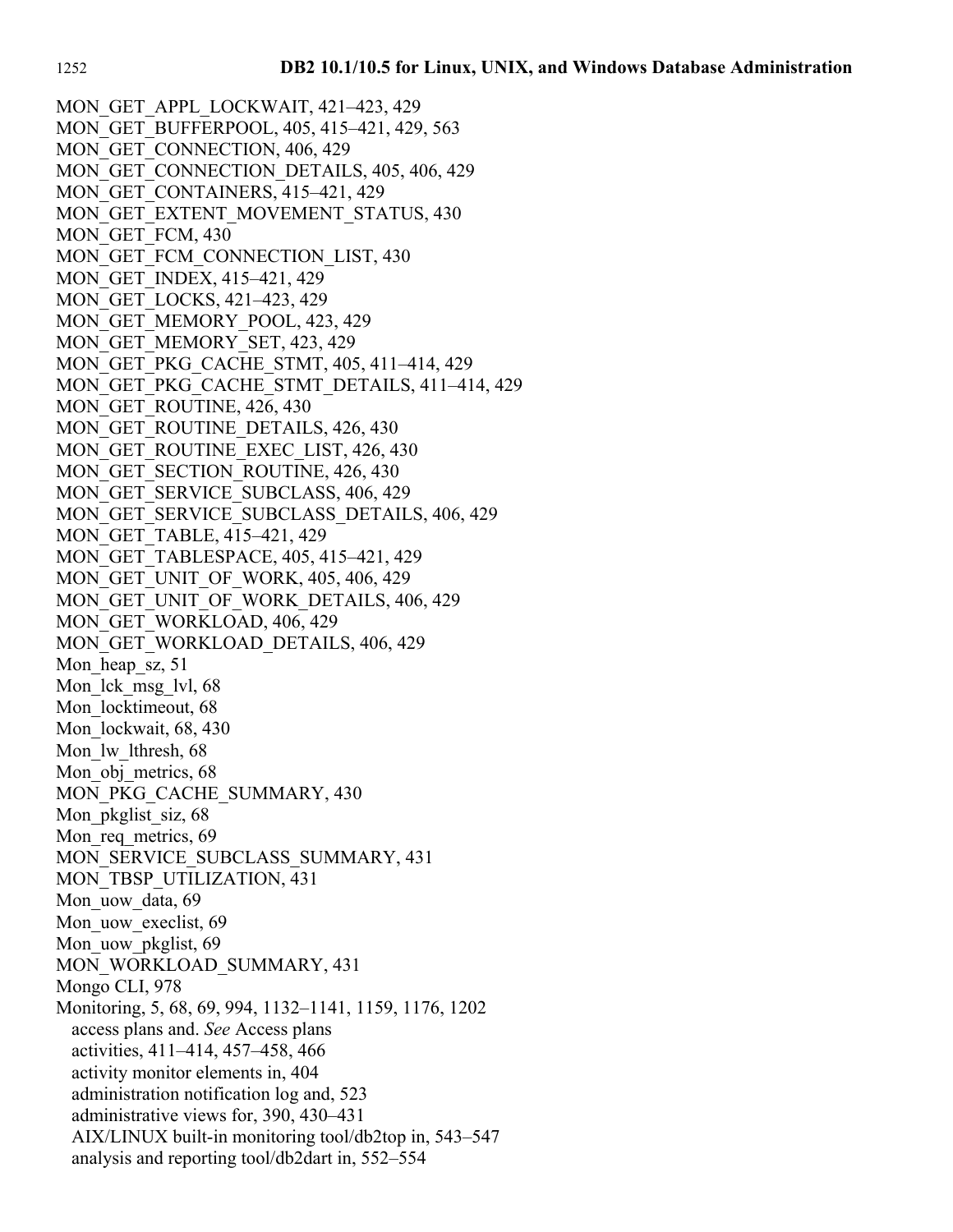backups, 1141 bind file description tool/db2bfd and, 530–532 BLU and, 1020 buffer pool hit ratio and I/O response time, 431–432 buffer pools and, 392, 415–421, 446–447, 465, 563 change history, 463–465, 467 collection limits in, 404, 410–411, 414 column sortheap vector memory, 1134 column sorts, 1134 column table sizes, 1133 column times, 1133 common operators in DB2 and, 510 connections, 461–462, 466 connectivity, 389–568, 406, 408–409 containers, 415–421 counter in, 390 CPU, 407 data object monitor elements in, 404 data objects, 414–421 data page reads, 1133 data page writes, 1133 database system monitor in, 390 databases, 444–446, 465 DB2 monitoring elements in, 403–405 db2diag and, 515–516 deadlock detectors and, 436 diagnostic log file/db2diag.log and, 522, 566 element types in, 390 error codes and, obtaining information about, 513–514 event. *See* Event monitors Explain facility and, 489–511. *See also* Explain facility Fast Communications Manager (FCM) and, 404, 427–428 First Occurrence Data Capture (FODC) /db2fodc and, 516–522, 567 gauge in, 390 HADR, 1140 indexes and, 415–421, 1141 information in, 391 Ingest utility and, 658–659 Inspect in, 550–552, 568 interfaces that report activity metrics, 1139 interfaces that report object metrics, 1139 interfaces that report ratio metrics, 1139 interfaces that report request metrics in, 1134 interpreting notification and diagnostic log entries, 524–526 limiting amount of data collected in, 523–524 Load utility and, 634–636 lock-wait chains in, 433–434 locking, 392, 407–408, 421–423, 451–457, 466, 563 memory tracker utility/db2mtrk and, 535–538, 565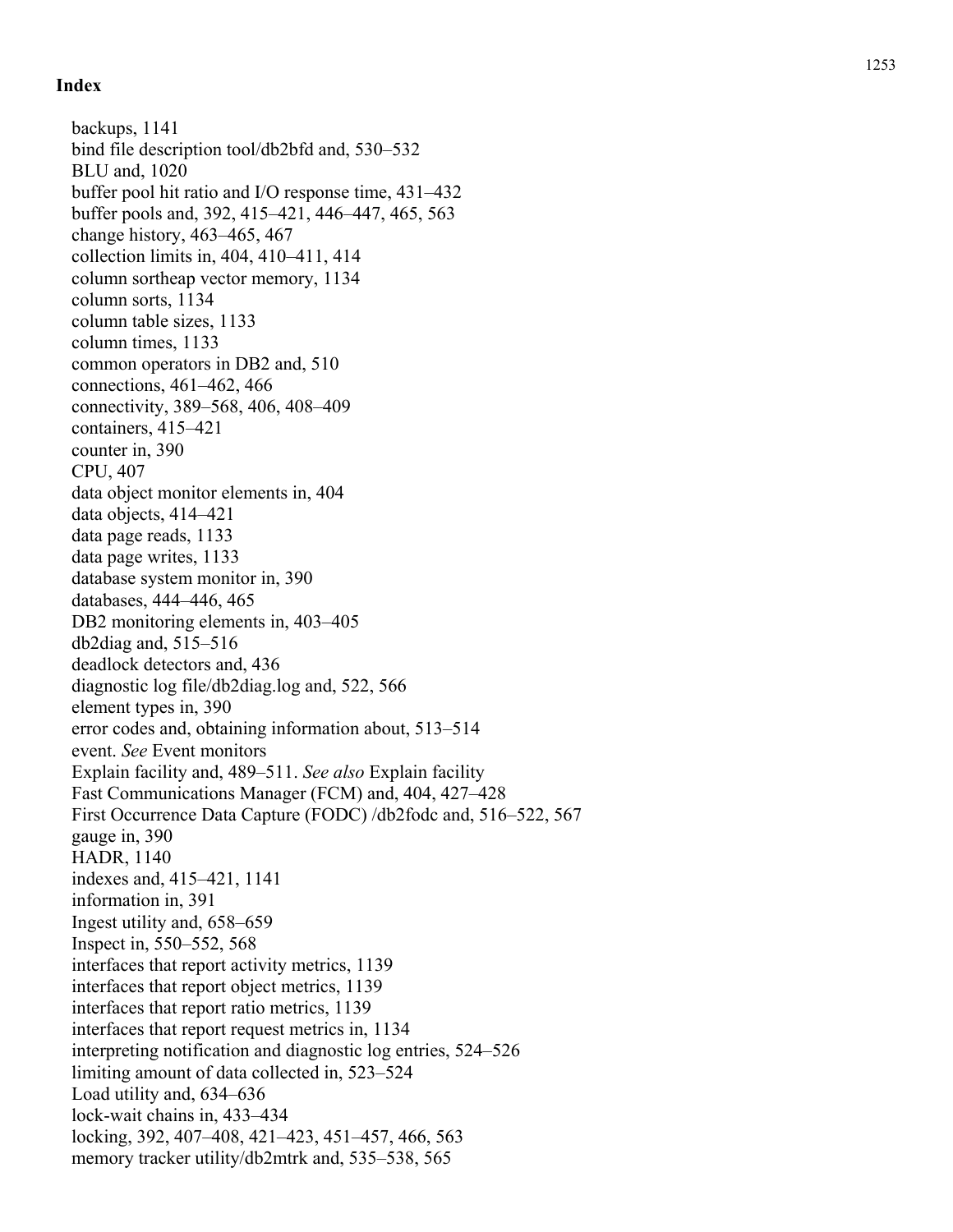monitor elements and usage, table of, 405 monitoring table functions in, 390 MONREPORT module and, 478–486 optimization class and, 511–512 package cache, 458–459, 466 packages in system catalog and, 489 problem analysis and environment collection tool/db2support in, 554 problem determination configuration/db2pdcfg and, 526–530 problem determination tool/db2pd and, 538–543, 565–566, 568 procedures, 425–429 pureScale and, 796–797, 1020 quick reference for functions used in, table of, 429–430 reason codes in, 514–515 report database metrics example, 1135–1138 request metrics in, 403–404 resetting counters in, with RESET MONITOR, 402–403, 563 routines, 425–429 server, 435–436 services, 406 shadow tables and, 1095 snapshot monitor in, 391–403 sort, 392, 1140, 1204 SQL, 392, 413–414, 432–433 statements, 462–463 statistics, 460, 466 SYSMON and, 836 system information, 406–411 system memory, 423–425 table functions for, 405–430 table spaces, 392, 415–421, 434–435, 446–447, 465 tables, 415–421, 447–451, 465 threshold violations, 460–461, 466 time in, 391 time-spent monitor elements in, 405 timestamps in, 391, 392 trace tool/db2trc in, 547–549 transactions and, 392 troubleshooting tools and, 512–522. *See also* Diagnostic and troubleshooting tools unformatted event (UE) table and, table functions for, 475–478, 568 unformatted event (UE) table and, using db2evmonfmt, 467–475 unit of work, 406, 408, 457, 466 validation tool/db2val and, 532–535 wait times, 421–423 watermark in, 390 workload management (WLM) and, 406, 410–411, 486–489 XML connections, 409–410 MONREPORT, 389, 478–486, 697 Most recently used (MRU) pages, 1017 MQ/CDC Replication, 986 MQT. *See* Materialized Query Tables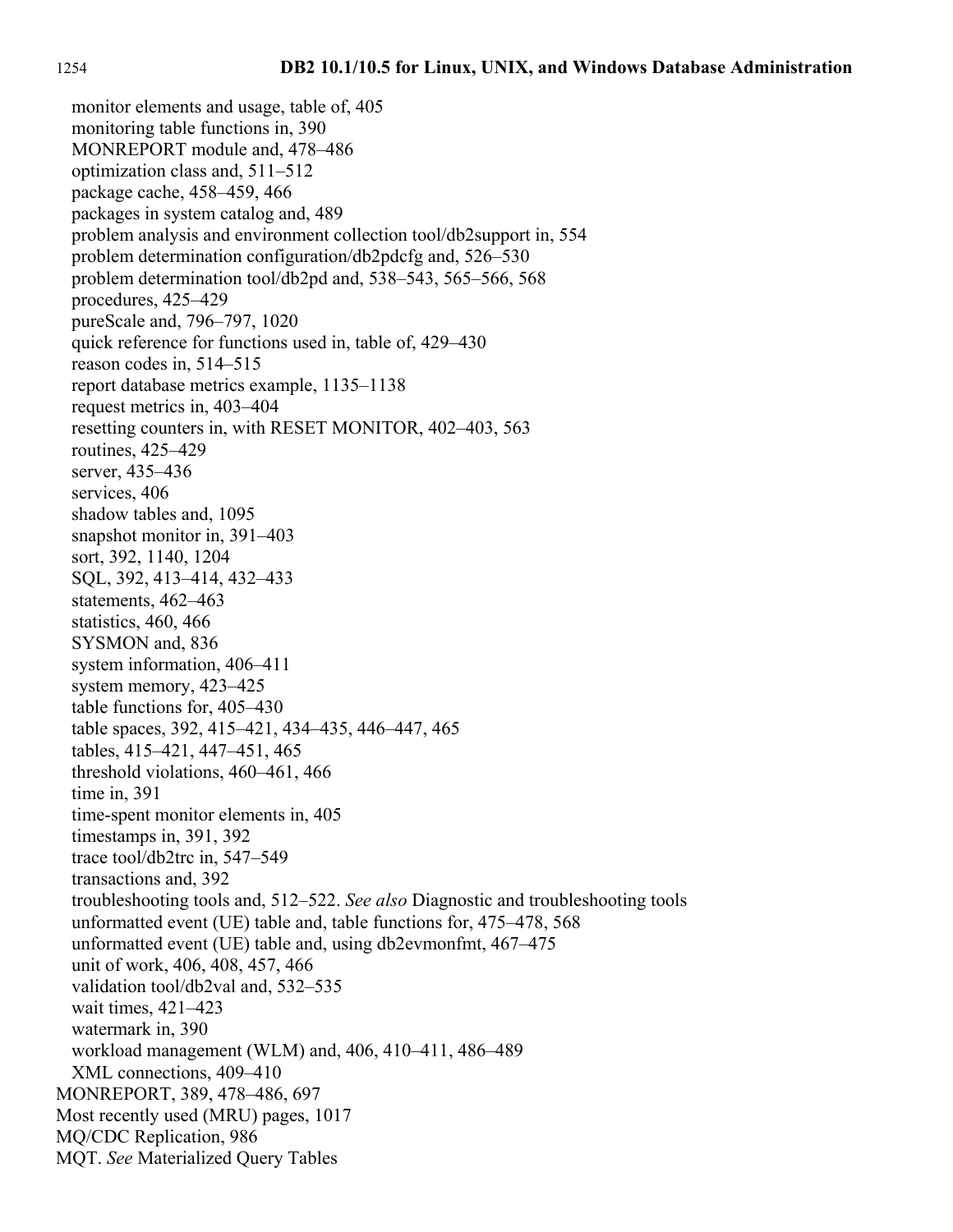MSJO, 510 Multi-core parallelism, 1008, 1018–1020 Multi-temperature data/storage, 5, 88, 161, 175, 222–231, 273, 280, 298, 1180, 1207 Multibyte Character Set (MBCS), 1072–1074, 1171, 1199 Multidimensional Clustered (MDC) tables, 4, 5, 88, 175, 225–230, 269, 273, 302, 303, 569, 639, 661, 664, 692, 693, 694, 713, 714, 716, 718, 1106 creating, with CREATE TABLE, 225–226 Design Advisor and db2advis in, 692–696 Ingest utility and, 639 Multipage alloc, 69 Multiple-event triggers, 365–368 Multiple standby databases, HADR, 719, 776, 782–789, **785** Multiuser environments, 2, 6 taking control of a DB2 server in, 106–110, 106 N-Port ID Virtualization (NPIV), 999 Name method for extraction, 575–576, **576** Import utility and, 596 Load utility and, 624 Name-value pairs, 1015, **1016** Named pipes, 938 NEARSYNC mode, HADR and, 776, 782, 1145, 1204 Nested procedures, 8 NET, 7 Networking. *See* Connectivity and networking Newlogpath, 69, 729 Nickname privileges, 849–851, **850**, 859–860, 867–868 NLJOIN, 510 Node directory and connectivity, 942, 944–946 Nodeftype, 51 Nodes, 51 connectivity and, 977–978 Non-cluster (ESE) mode, 988 Non-Administrator Database. *See* LOAD Noncumulative backup, 735. *See also* Delta backup Nondelimited ASCII (ASC), 572–573 Ingest utility and, 639 Nonrecoverable load operation, 633–634, 715 NoSQL properties, JSON, 1049 NOT LOGGED, 62, 204, 215, 241, 246, 613 NOT NULL constraints, 212, 214, 246, 307, 308–312, **309**, 314, 317, 319, 324, 332, 348, 385, 628, 629, 637, 641, 670 Notification log, 4, 523 Notifications, 51 Notifylevel, 51 Num db backup, 69 Num freqvalues, 69 Num initagents, 51 Num initfenced, 52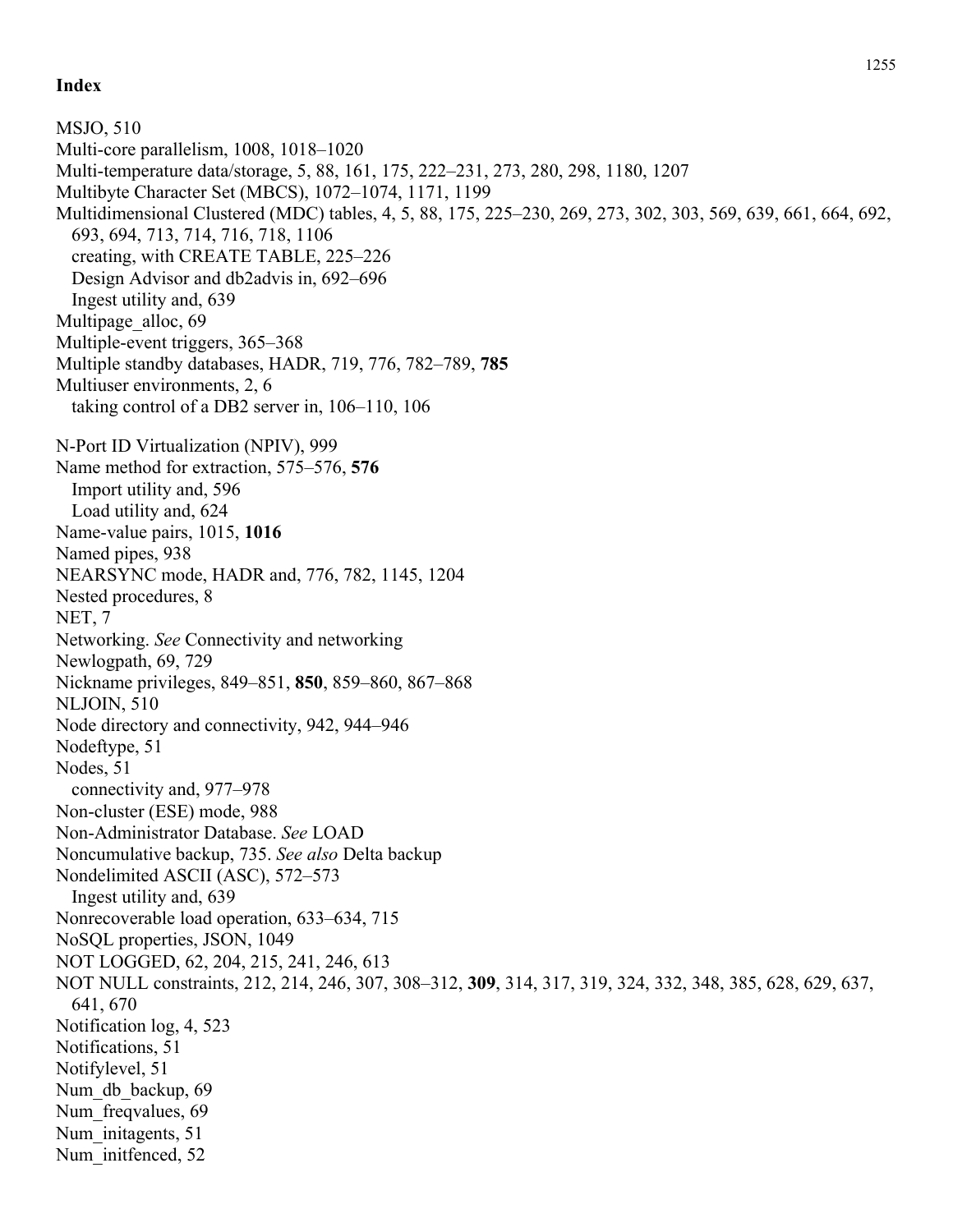Num iocleaners, 69 Num ioservers, 69 Num log span, 69 Num poolagents, 52 Num quantiles, 70 Numarchretry, 70 Numdb, 52 Numeric data types, 1173 NUMERIC/NUM, 311, 345 Object metrics, interfaces that report object metrics, 1139 OBJECT\_*xxx*, 1133 Objects, 2, 3, 5, 6, 8 database, 162–163 monitoring and, 414–421 ownership of, 1168, 1197 privileges for, 842 schemas and, 209–212, **210** workload management and, 1069 Octets, 1073 ODBC, 6, 7, 44, 554, 955, 971, 978, 1142 Offline archive log files, 727 Offline backup and recovery, 734 OLTP, 100–101, 182, 431, 510, 557, 564, 806, 807, 992, 993, 1021, 1023–1031, 1074, 1174–1177, 1204 separate row and column instances on database server in, 1023–1031 setting up environment for, 1021–1023 Shadow tables and, 1074 On expression, indexing, 1043–1045, **1045** Online backup and recovery, 734 Online log files, 727 Operating systems, 1176, 1183, 1197, 1203, 1208 authentication and, 826 trusted and untrusted clients in, 830–831 Operational autonomics, 994–995 Operators, common, 510 Optim Configuration Manager, 986 Optim Performance Manager, 986, 1194, 1208 Optim Query Workload Tuner, 4, 124, 985, 987, 1044, 1059–1060, **1060**, 1064, 1153, 1194 Optimizer/optimization, 153, 558, 565, 570, 713, 714 access plans and. *See* Access plans automatic maintenance and, 90 catalog statistics and, 1099 Design Advisor and db2advis in, 692–696 optimization class and, 511–512 QUERYOPT in, 511–512, 565 Rebind, 686–687 RUNSTATS, 684–686 SET CURRENT QUERY OPTIMIZATION in, 511–512, 565 timerons and, 432, 566, 566, 996, 1153, 1185, 1188, 1209, 1210 Visual Explain in, 506–511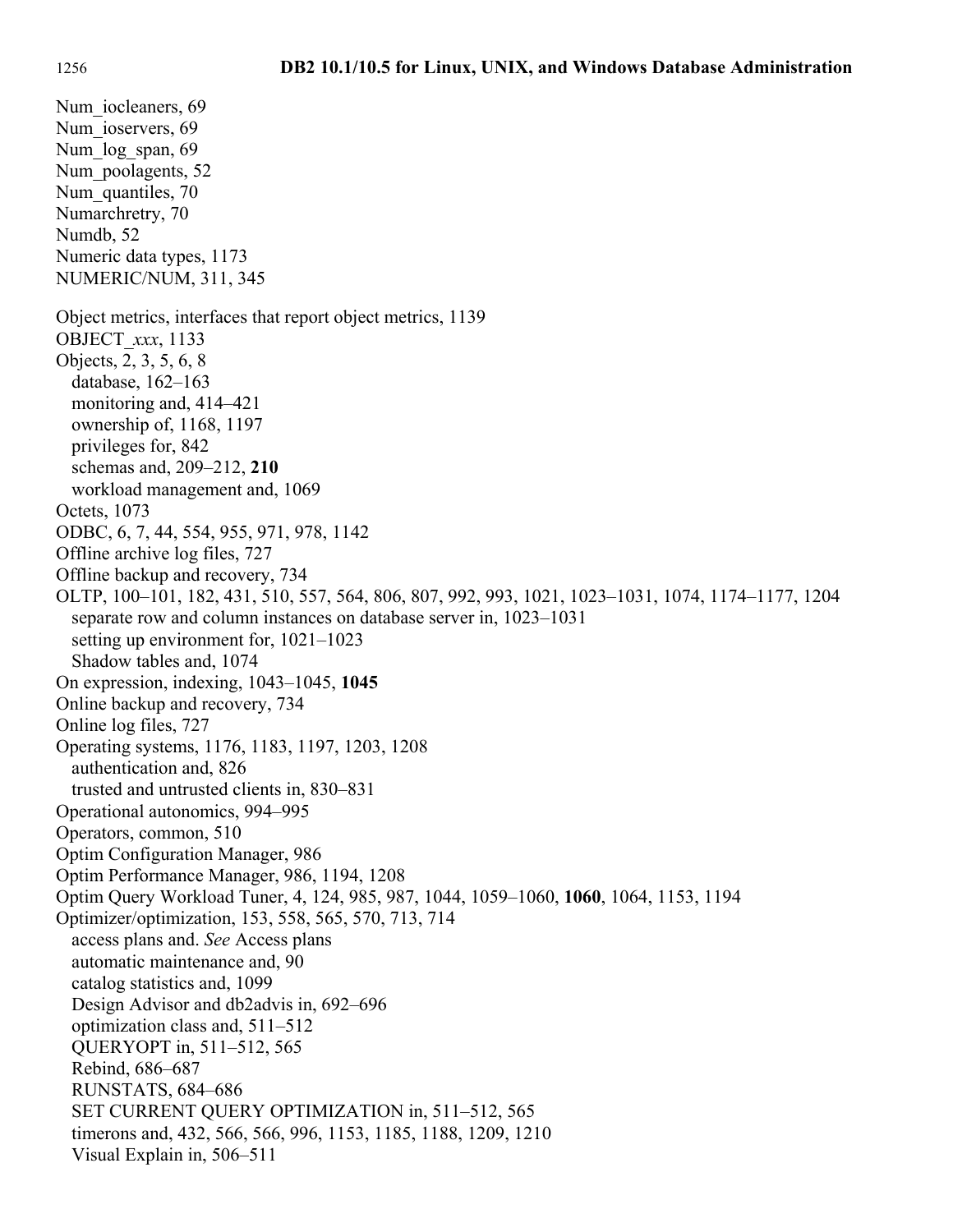Oracle, 5 ORDER BY, 912, 1204 Overflowlogpath, 70 Ownership, 1168, 1197 Package cache, 570 event monitors for, 458–459, 466, 1139 FLUSH PACKAGE CACHE, 687–688 monitoring, 458–459, 466 Packages, 163 privileges for, 848–849, **848**, 858–859, 861, 866–867, 923, 930 system catalog, 489 Page residency, **1012**, 1012 Pages, 161, 182, 204, 1189, 1210 data page reads, 1133 data page writes, 1133 data skipping in, 1020–1021 Explicit Hierarchical Locking (EHL) in, 1117–1118, 1122, 1148, 1161 First in-First out (FIFO), 1017 Last in-Last out (LILO), 1017 least recently used (LRU), 1017 Most Recently Used (MRU), 1017 number of, 995 page residency, **1012**, 1012 Scan Friendly Page Caching (SFPC) and, 1017 victim/victimless pages in, 1017, **1017**, **1018** Parallel I/O, 204 Parallelism, 4, 6, 48. *See also* Multicore parallelism Parameter markers, 7 Parent and child tables, 307 Parent key, 324 Parent row, 324 Parent table, 324 Partition groups, 162, 175 Partitioned (DPF) mode, 6, 37, 45, 50, 142, 215, 251, 611, 639, 675, 677, 716, 717, 941, 988, 1022, 1208 Partitioning, 215–221, 282, 284, 285, 300, 301, 769. *See also* Range partitioned tables Design Advisor and db2advis in, 692–696 HADR and, 778 indexes and, 300, 301 logical. *See* Logical Partition of Physical Machine (LPAR) Passport Advantage, 1075 PASSTHRU privilege, 849 Passwords, 53, 874–878 authentication and, 829 connectivity and, 973 Paths, 42, 46, 259 //path indicator, 259 Payment Card Industry Data Security Standards (DSS), 874 PC integrated exchange format (PC/IXF), 573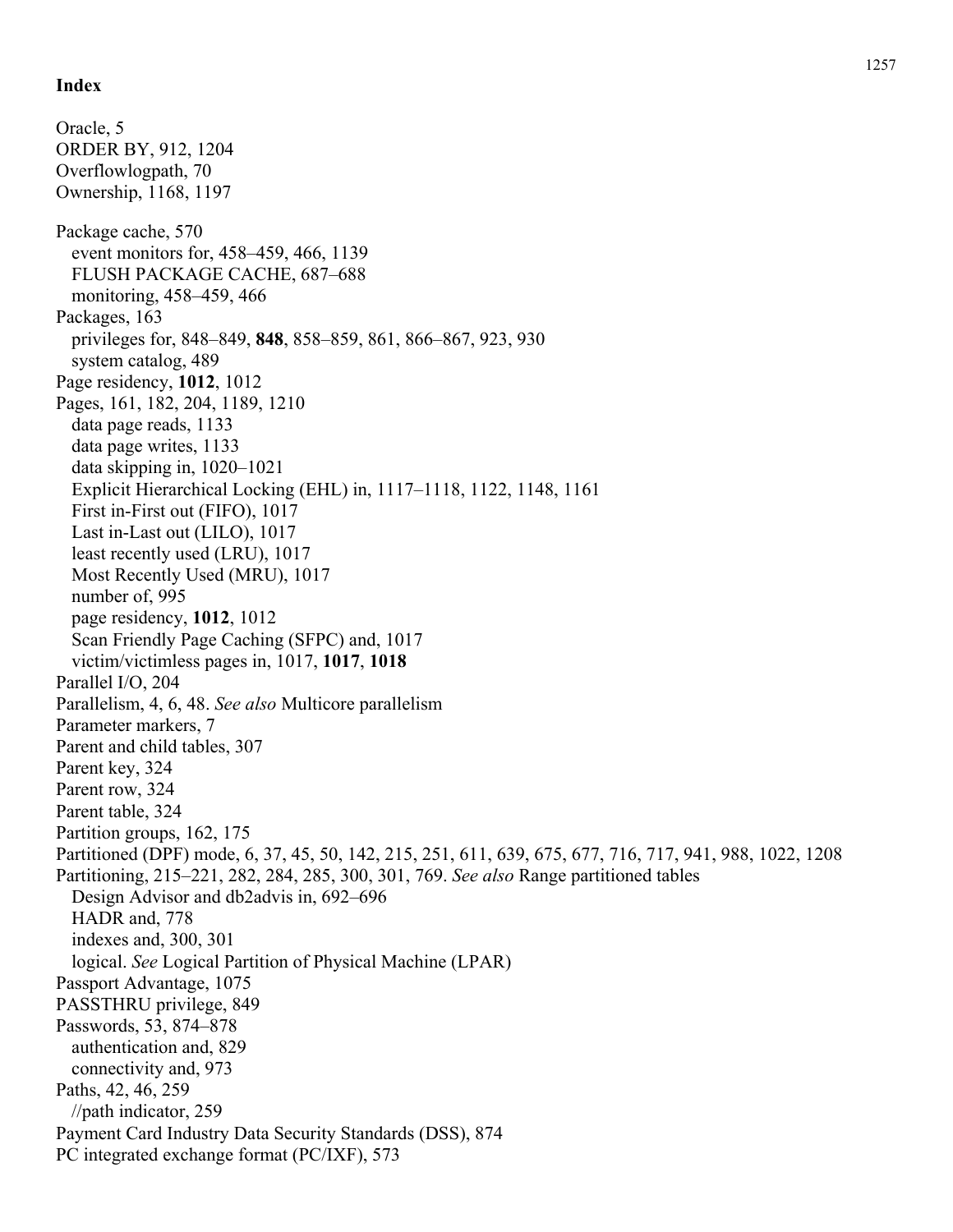Load utility and, 626 Pckcachesz, 70, 79 Pearson VUE, arranging to take exams, 11–12 Peer-to-peer remote copy (PPRC), 733 PENDING, 736, 815, 1032–1035, 1189, 1211 Performance, 6, 61, 704, 994. *See also* Monitoring column to row conversion in, 1068 compression and, 88–89 idle server in, **1019** Ingest utility and, improving, 659–660 one SQL statement running in, **1019** RUNSTATS, 684–686 simultaneous SQL statements running in, **1020** utilities and, 688–699 Perl, 7 Personal Information Protection and Electronic Docs Act (PIPEDA), 874 Perspectives, 1049, **1050** PHP, 7 Physical design, 161–306, 1031–1046 BLU and, 1031–1046 databases, 1033–1034 random key indexes and, 1041–1045, **1044**, **1045** rows and, extended row size in, 1045–1046, 1192, 1211 statistical collection and, 1031–1033 storage groups and, 1034–1035 table spaces and, 1035–1036 tables in, 1036–1041 Ping, 969 PIPE, 510 Pipes Ingest utility and, 646–647 Load utility and, 632–633 named, 938 Platforms supported by DB2. *See* Operating systems Plugins, 44 Point of consistency, 731 POOL\_*xxx*, 1133 Pools. *See* Buffer pools Position method for extraction, 574, **574** Import utility and, 596 Load utility and, 624 POST\_*xxx*, 1140 Power user category of access control, 1006 Practice exams, 10–11 Prefetch, 64, 178, 204 Preinstallation information for DB2, 999–1001 Preparing for certification exams, 10–11 Primary database (source), in HADR, 776 Primary key/primary key constraint, 242–243, 317, 319, 320, 324, 332, 344, 345–349, 385, 386, 388, 557, 597, 616, 700, 710, 712, 844, 931, 1039, 1042, 1089, 1090, 1095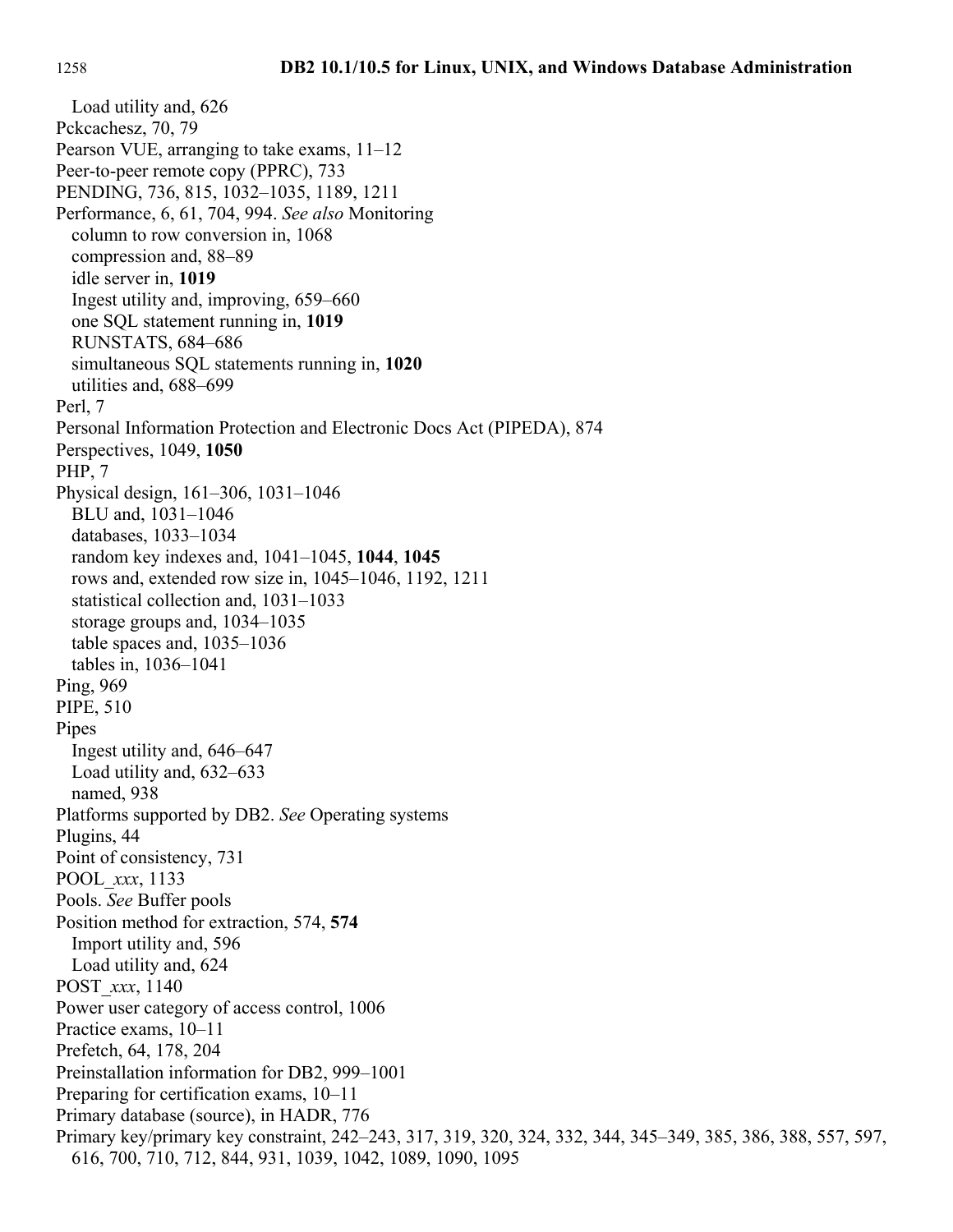Primary key constraint, 348, 385, 386, 388 Privileges, 7, 168–169, 294–295, 825, 831, 841–851, 931, 936 common tasks requiring, 870–871 database, 841–842, **841**, 854, 862, 869, 929, 931 granting, 851–861. *See also* Granting authorities and privileges hierarchy of, 831, **832** index, 846, **846**, 857, 865 nickname, 849–851, **850**, 859–860, 867–868 object, 842 package, 848–849, **848**, 858–859, 861, 866–867, 923, 930 referential constraints and, 861 requirements for granting and revoking in, 869–870 revoking, with REVOKE, 861–869 role-based access control and, 872–873 roles associated with, with GRANT, 872 routine, 847–848, **847**, 858, 865–866 schema, 209, 843, **843**, 855, 863 sequence, 846–847, **847**, 857, 865, 869 server, 849, **849**, 859, 867, 868 storage of, in system catalog, 918–919 stored procedures, 861, 922, 923, 930 table space, 842–843, **842**, 854–855, 862 table, 843–845, **844**, 855–856, 860, 861, 863–864, 868–869, 921, 922, 931 User-Defined Functions (UDF), 868 view, 845, 856–857, 860, 864, 929–930 Problem analysis and environment collection tool/db2support, 554 Problem determination configuration/db2pdcfg, 526–530 Problem determination tool/db2pd, 538–543, 565–568, 568 Problem determination tools, 390 Procedures monitoring and, and routines, 425–429 SQL, 8 Process of IBM certification, 9, **9** Product packaging, 986 Professional Certification Program, 1. *See also* IBM DB2 10.1 certification Protecting data, 3, 4 Protocols, communication. *See* Communication protocols PRUNE HISTORY, 769 Pseudodeletion, 995–996 PUBLIC, 920, 922 Publications to prepare for certification, 10 pureData, 998 pureFlex, 998 pureQuery, 986 pureScale, 4, 5, 6, 791–797, 807, 811, 812, 813, 814, 819–820, 985, 986, 987, 997–1001, 1107–1122, 1159, 1162, 1164, 1185 Advanced Enterprise Server Edition (AESE), 987, 1187, 1210 Advanced Workgroup Server Edition (AWSE), 987, 1187, 1210 architecture of, 823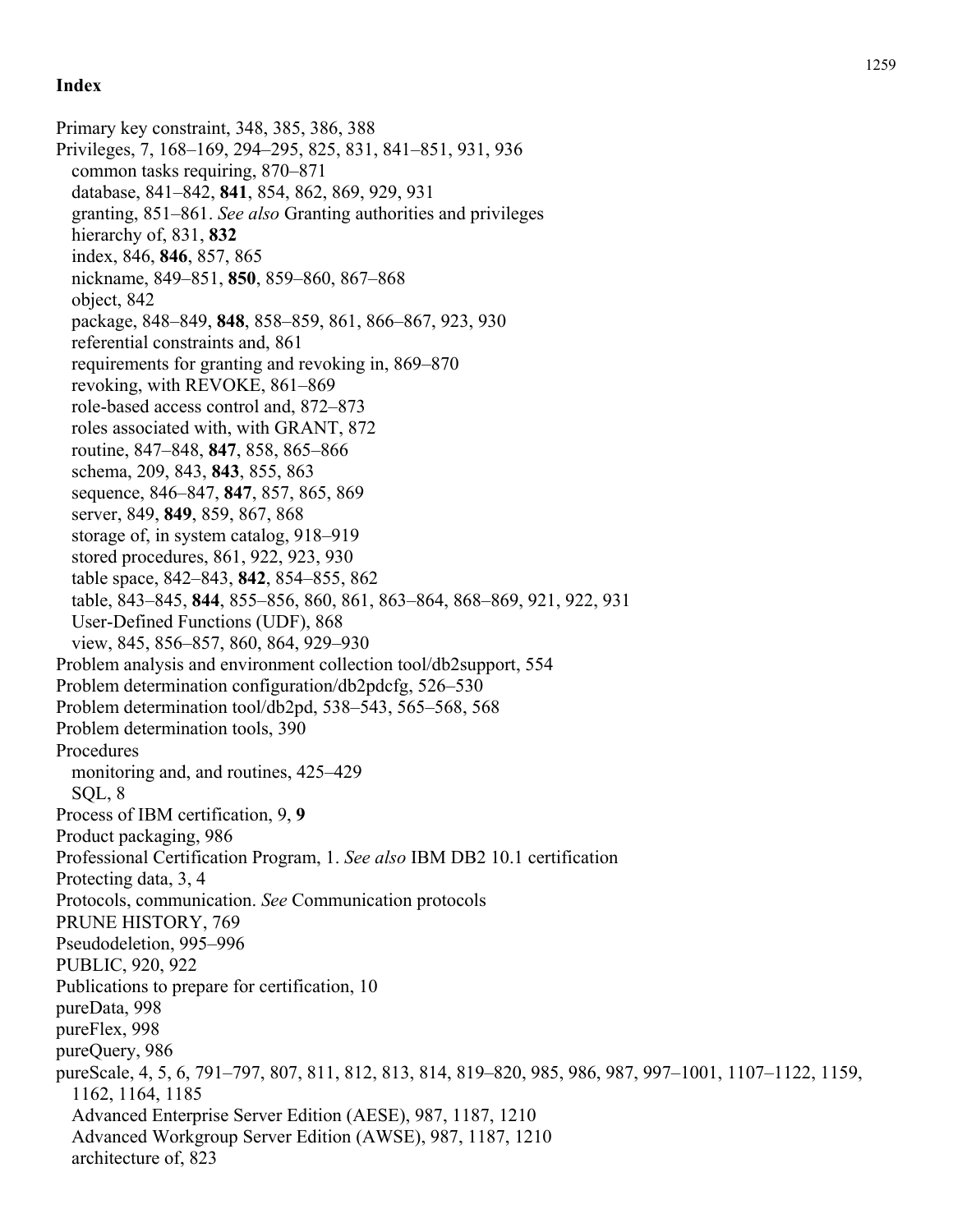backup and restore in, 823, 1122–1131, 1193 batch processing and, 1150 best fit vs. control workloads in, 998 Cluster Caching Facility (CF) in. *See* Cluster Caching Facility (CF) clustering in, 794–797, 1159, 1186, 1195, 1209 connectivity and, 997 container paths mapped to, 1124–1125 Current Effective Architecture Level (CEAL) and, 1108–1109, **1109** Current Effective Code Level (CECL) and, 1108–1109, **1109** Cygwin and, 1001 DAS and, 961 Database Services Flexible Architecture (DSFA) and, 1002 databases and, 1033–1034 DB2 installation, 999 db2setup information in, 1001–1002 duplexing in, 824 enhancements to, 1108 Enterprise Server Edition (ESE), 987, 1187 Explicit Hierarchical Locking (EHL) in, 1117–1118, 1122, 1148, 1161 features of, 1107 file systems for, 820 General Parallel File System for, 820 Global Buffer Pool (GBP) in, 793 Global Lock List (GLL) in, 793 Global Lock Manager (GLM) in, 793, 824 Global/Group Buffer Pool (GBP) in, 823 group buffer pool (GBP) and, 1122 HADR and, 1112, 1115–1117, 1146, 1160 installation process for DB2 in, 1002–1005 instance creation in, 1004 instance creation in, with db2icrt, 1003 licensing in, 987 Local Buffer Pool (LBP) in, 793 Local Lock Manager (LLM) in, 793 locking in, 824 Logical Partition of Physical Machine (LPAR) in, 792, 999, **999**, 1107 maintenance capabilities and commands in, 795 member crash recovery (MCR) in, 1131 member sets in, 1118–1119 members added to, 1112–1117 migrate a database using, 1122–1123 monitoring capabilities and commands in, 796–797, 1020 moving a database to, prerequisites for, 1123–1124 multiple database support in, 1131 number of DB2 members in, 822 number of servers in, 822 operations commands in, 794–795 physical design and, 1031–1046. *See also* Physical design platform selection for, criteria in, 998 preinstallation information for, 999–1001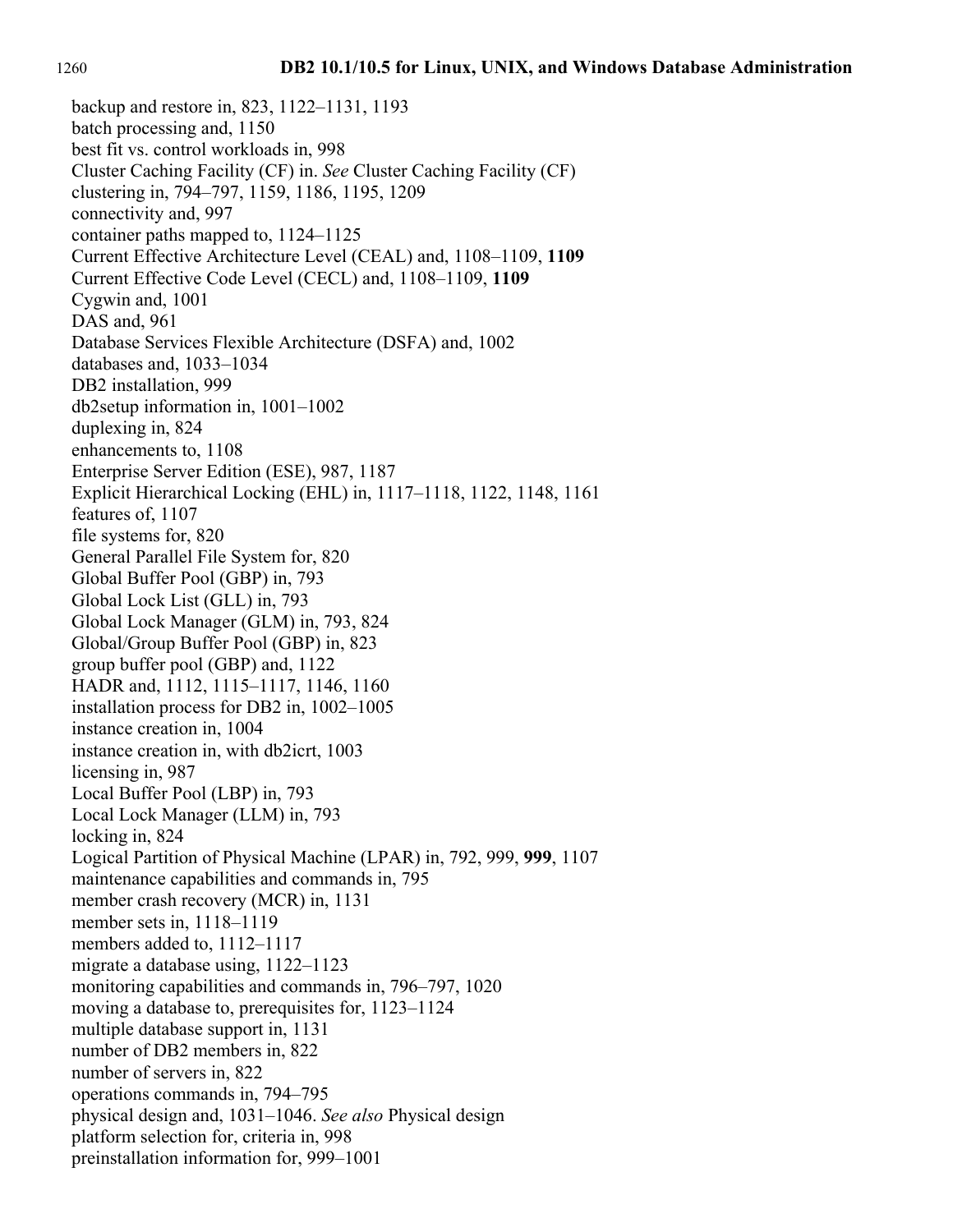product/package compatibility in, 988 pureData and, 998 pureFlex, 998 Putty and, 1001 random key indexes and, 1041–1045, **1044**, **1045** recovery and, 1108 Reliable Scalable Cluster Technology (RSCT) and, 819–820 Remote Direct Memory Access (RDMA) and, 794 restart light mode, 792 roll forward, 1193 rows, rows and, extended row size in, 1045–1046, 1192, 1211 self-tuning memory in, 1131–1132 servers number in, 824 states in, 792–793, 820 storage groups and, 1034–1035, 1190 table spaces and, 1035–1036, 1164, 1211 tables in, 1036–1041 Tivoli System Automation for Multiplatforms (TSA MP) and, 819–820 Unicode and, 1073–1074, 1123–1124, 1149, 1163, 1209 UNIX and, 997, 1000–1001, 1108 upgrades for, 1108–1109, **1109** upgrades for, checking progress/status of, 1110–1112 upgrades for, HADR configuring, 1112 upgrades for, online, 1109–1110 upgrades for, rolling upgrades, 1108–1109, **1109** User Direct Access Programming Library (uDAPL) in, 794 virtualization vs., 792, 999, 1107, 1108 Windows and, 1108 Workgroup Server Edition (WSE), 987, 1187 workload management with, 1108, 1119–1122 pureXML, 251 Putty, 1001 Python, 7 Q Replication, recovery and, 733 Queries, 51, 64, 159, 376, 570, 1173, 1180 analyzing, with Data Studio123–127, **124**–**127** data partition elimination and, 215 Optim Query Workload Tuner, 4, 124, 985, 987, 1044, 1059–1060, **1060**, 1064, 1153, 1194 optimizing, 5, 64 Query Advisor and, 507–511, **507** range partitioned tables and, 215 Shadow tables and, 1077 Time Travel Query feature and. *See* Time Travel Query Visual Explain in, 506–511 XQuery in, 256–259 Query Advisor, 507–511, **507** Query Workload Tuner, 4, 124, 985, 987, 1044, 1059–1060, **1060**, 1064, 1153, 1194 QUERYOPT, 511, 565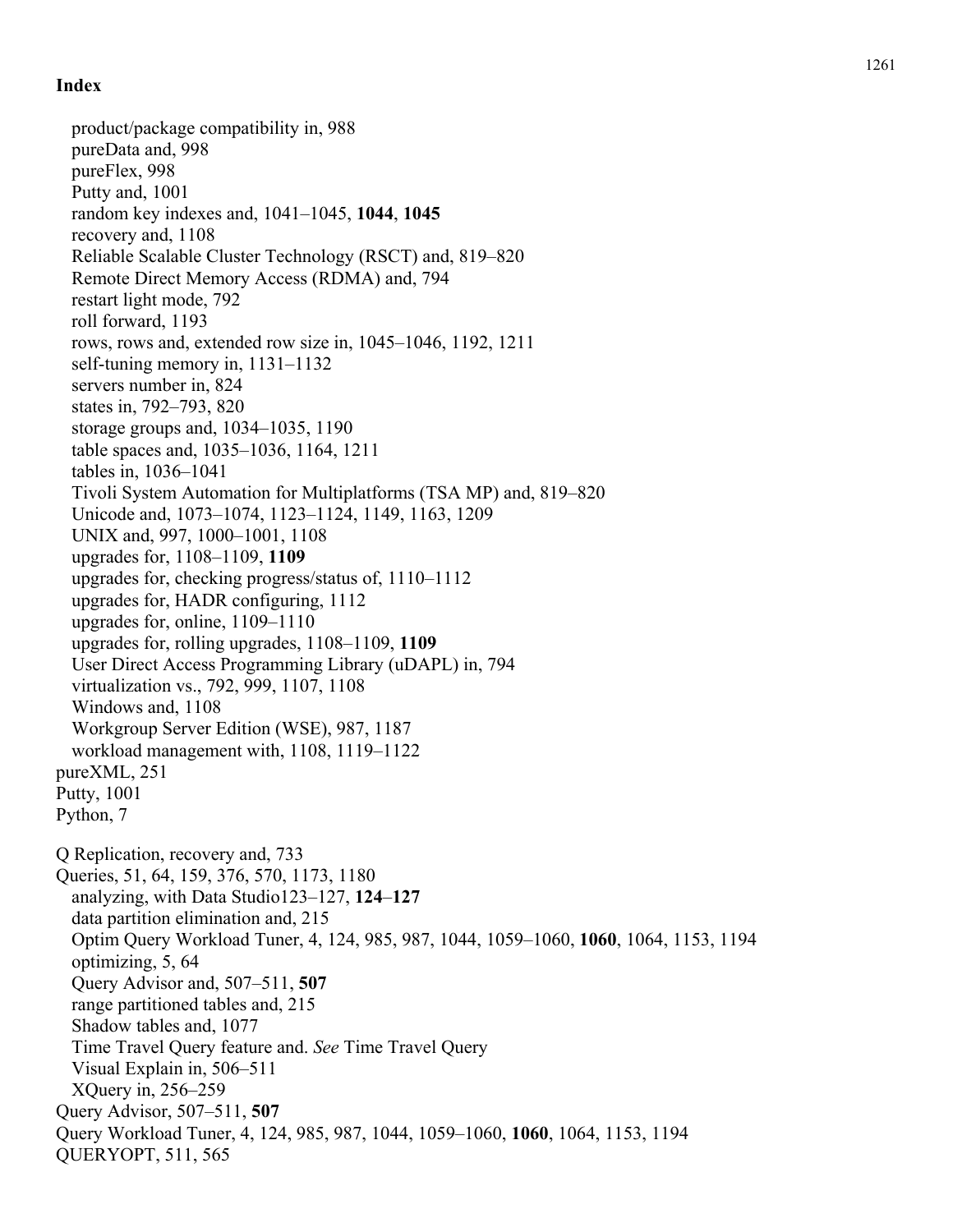Question bank, 1165–1212 QUIESCE, 28–31, 239, 608, 795, 840, 841, 854, 862, 872, 930 roles and, 872 QUIESCE\_CONNECT, 841 Quiescing an instance, 28–31, **30** RAID, storage groups and, 209 Random Access Memory (RAM), 1012, 1013 Random key indexes, 1041–1045, **1044**, **1045** Range Clustered Tables (RCT), 5, 161, 213–214, 254, 273, 282, 302, 343, 388, 639, 714 creating, with CREATE TABLE, 213–214 Ingest utility and, 639 restrictions on, 214–215 Range partitioned tables, 161, 175, 213, 215–221, 223, 282, 284, 285, 303, 639, 714, 1016, 1179 ALTER TABLE and, 215 ATTACH PARTITION and, 215, 218 creating, with CREATE TABLE, 216–219 data partition elimination and, 215 Data Partitioning Feature (DPF) and, 215 DETACH PARTITION and, 215, 218, 220–221 indexing and, 215, 218 Ingest utility and, 639 listing, with DESCRIBE DATA PARTITIONS, 219–220 query processing and, 215 Range partitioning, 4, 5 Ratio metrics, interfaces that report, 1139 RCAC. *See* Row and Column Access Control (RCAC) RCT. *See* Range Clustered Tables (RCT) Read on standby (ROS), 719, 778, 779, 819 restrictions to, 781–782 Read-only, 52 Reads, 405 data page reads, 1133 REAL, 311, 345 Real Time Statistical (RTS) collection, 1032–1033, 1189, 1211 Reason codes, 514–515 REBAL, 510 Rebalancing/REBALANCE, 103, 183, 185,199–200, 203–207, 295, 297, 298, 417, 510, 998, 1035, 1125, 1181, 1206, 1207, 1209 REBIND, 3, 570, 686–687 Rebuild feature, 761–763 Rec his retent, 70 Reclaimable storage, 200–201 Reclaiming deleted space in column-organized tables, 1106–1107 Records, deleting, 1168 RECOVER DATABASE, 769–771, 816 Recoverable and nonrecoverable databases, 733–734 Recovery, 4, 6, 61, 719, 730–771, 798, 799, 801, 802, 806, 1172, 1178, 1199–1200. *See also* Backup; Restore archival logging in, 726–727, **728**, 815 ASYNC mode and, 1164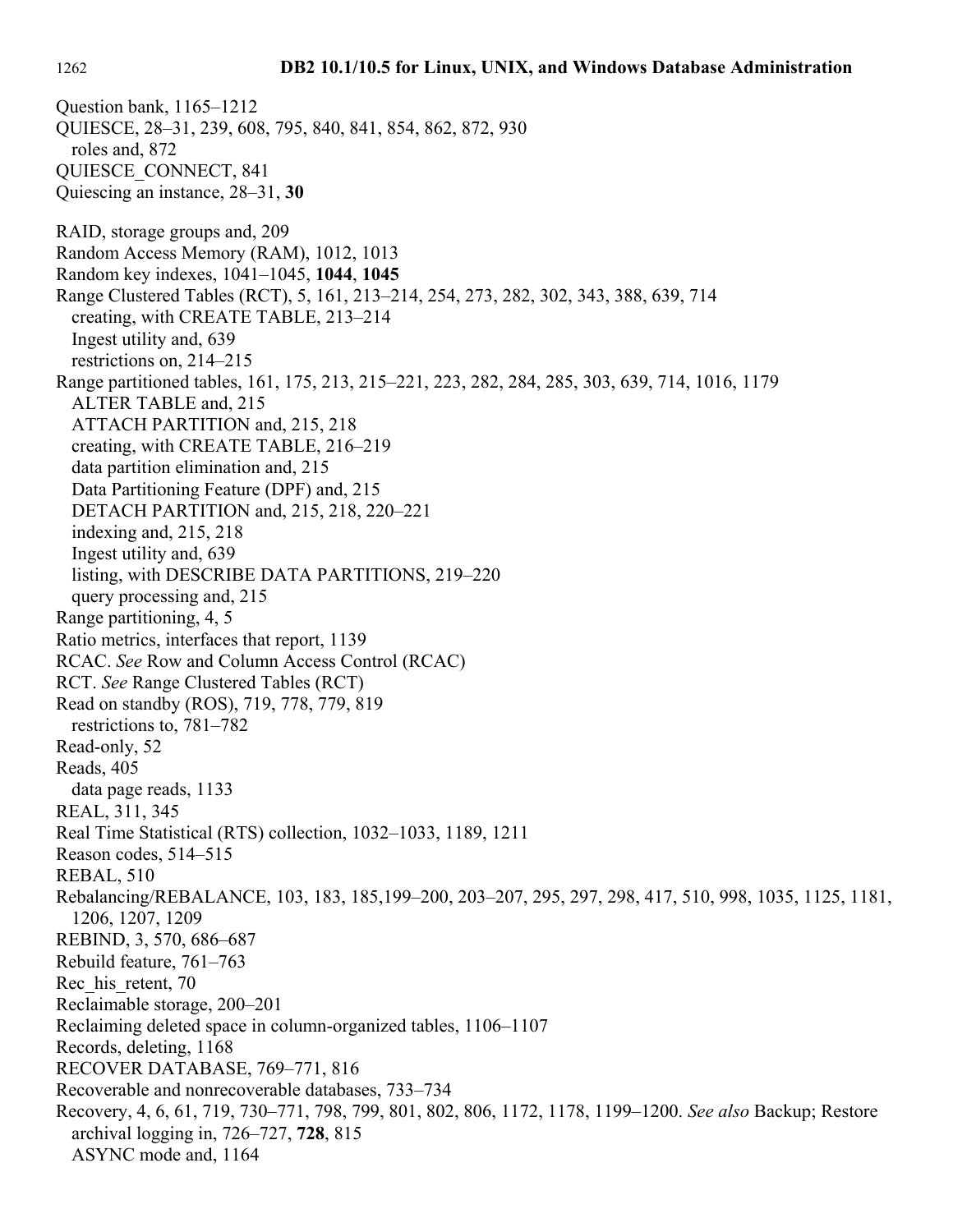backup and Backup Utility in, 739–749 BACKUP DATABASE in, 740–741 checkpoints in, 738–739 clustering and, 1210 crash, 730–731, **731**, 815 Data Studio and, 737–738, 742–744, **743**, **744**, 753–758, 764–768, **764**–**768** delta backup and, 734–736, 816 disaster (DR), 730, 732–733, 1178 Drop Pending state and, 736–737 dropped tables and, with ALTER or CREATE TABLESPACE, 745–749 extracting dropped table information in, with LIST HISTORY, 747–748 HADR, 733, 1146, 776–791. *See also* High Availability Disaster Recovery (HADR) history file in, 768–769 incremental backup and, 734–736, 816 indexes and, 817–818 invalid indexes and, rebuilding, 771–772, 817 member crash recovery (MCR) in, 1131 memory configurations and roll-forward in, 766 migrate a database using, 1122–1123 mirroring in, 733, 772–776, 815 online vs. offline, 734 operations for, with RESTART DATABASE, 736 Peer-to-Peer Remote Copy (PPRC) in, 733 point of consistency in, 731 pureScale and, 1108, 1122–1131 Q Replication in, 733 rebuild feature for, 761–763 reclaiming deleted space in column-organized tables for, 1106–1107 RECOVER DATABASE for, 769–771, 816 recoverable and nonrecoverable databases in, 733–734 Recovery Utility and, 769–771, 816 redirected restore in, 778, 816 redirected restore in, with SET TABLESPACE CONTAINERS, 758–760 registry values and, 760, 823 RESTART in, 737 Restore Pending state in, 759 Restore Utility in, 749–758 restoring, with RESTORE DATABASE, 749–753, 760, ROLL FORWARD DATABASE in, 762–768, 769, 817 roll-forward, 730, 731, **732** Roll-forward utility in, 763–768, 817 SET WRITE SUSPEND/RESUME in, 773–776 SMS table spaces, 760 soft checkpoints in, 738–739 split mirroring to backup for, 772–776, 818 SQL in, 733 SUPERASYNC mode and, 1146 SYSADM and, 744 SYSCTRL in, 744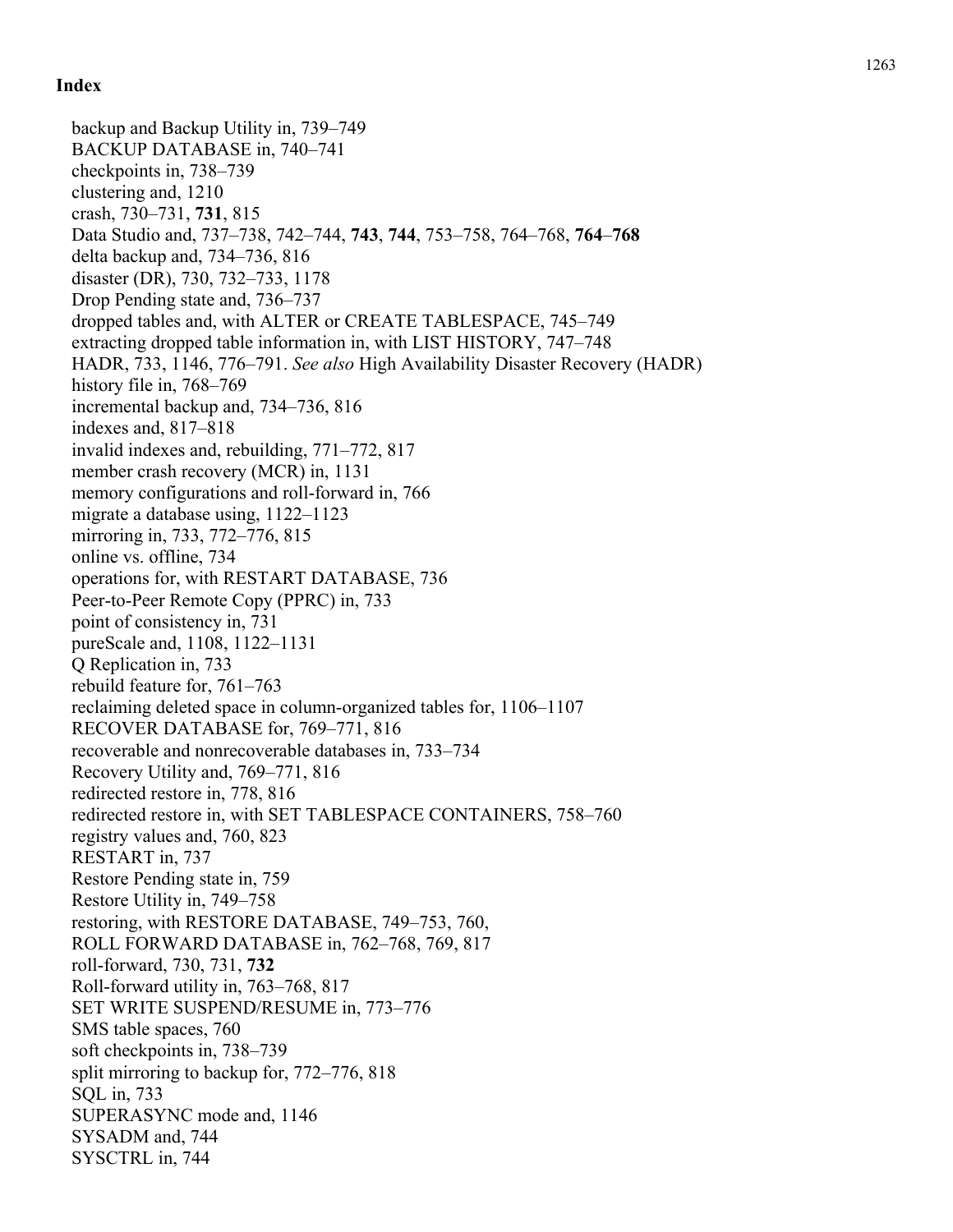table space containers in, with DROP PENDING TABLESPACES, 736, 815 table spaces, 817, 820 table spaces, with LIST TABLESPACES, 759 time values in, 765–766 types of, 730 version, 730, 731, **732** Recovery history file, 768–769 Recovery Utility, 769–771, 816 Redirected restore, 1182 HADR and, 778, 816 with SET TABLESPACE CONTAINERS, 758–760 REFERENCES, privilege for, 844–845, 850–851 Referential cycle, 324 Referential constraints/referential integrity, 225, 246, 307, 308, 318–337, **321**, 343–345, 347, 349–50, 378, 385, 386, 388, 612, 636, 712, 766, 845, 861, 1198 Delete Rule and, 325, 332–337, **333**–**336** dependent or child table/row in, 324 descendent row in, 324 descendent table in, 324 foreign key in, 324 important uses for, 325 information about, with system catalog table views, 323–324 Insert Rule and, 325–329, **326**, **327** keys in, 324 Load utility and, 614, 636–638 MAKE table for, 320–322, 325 MODEL table for, 320–322, 325 parent key in, 324 parent row in, 324 parent table in, 324 primary key in, 324 referential cycle in, 324 rows in, 324 self-referencing row in, 324 self-referencing table in, 324 SET INTEGRITY for, 288, 307, 339–343, 370, 377, 381, 385, 386, 388, 612, 614, 636–638, 712, 1081, 1180, 1206 tables in, 324 unique key in, 324 Update Rule and, 325, 329–332, **330**, **331** Refresh, 64 REFRESH TABLE, 303 Registry location and precedence, 35 Registry profiles, 34–35 Registry variables, 3, 23, 34, 134, 140, 151, 156, 1166, 1167, 1171, 1194, 1199, 1202 BLU environment configuration, 993 connectivity and, 979–980 db2set and, 1195–1196 global registry, location and content of, with db2greg, 990–991 recovery and, settings for, 823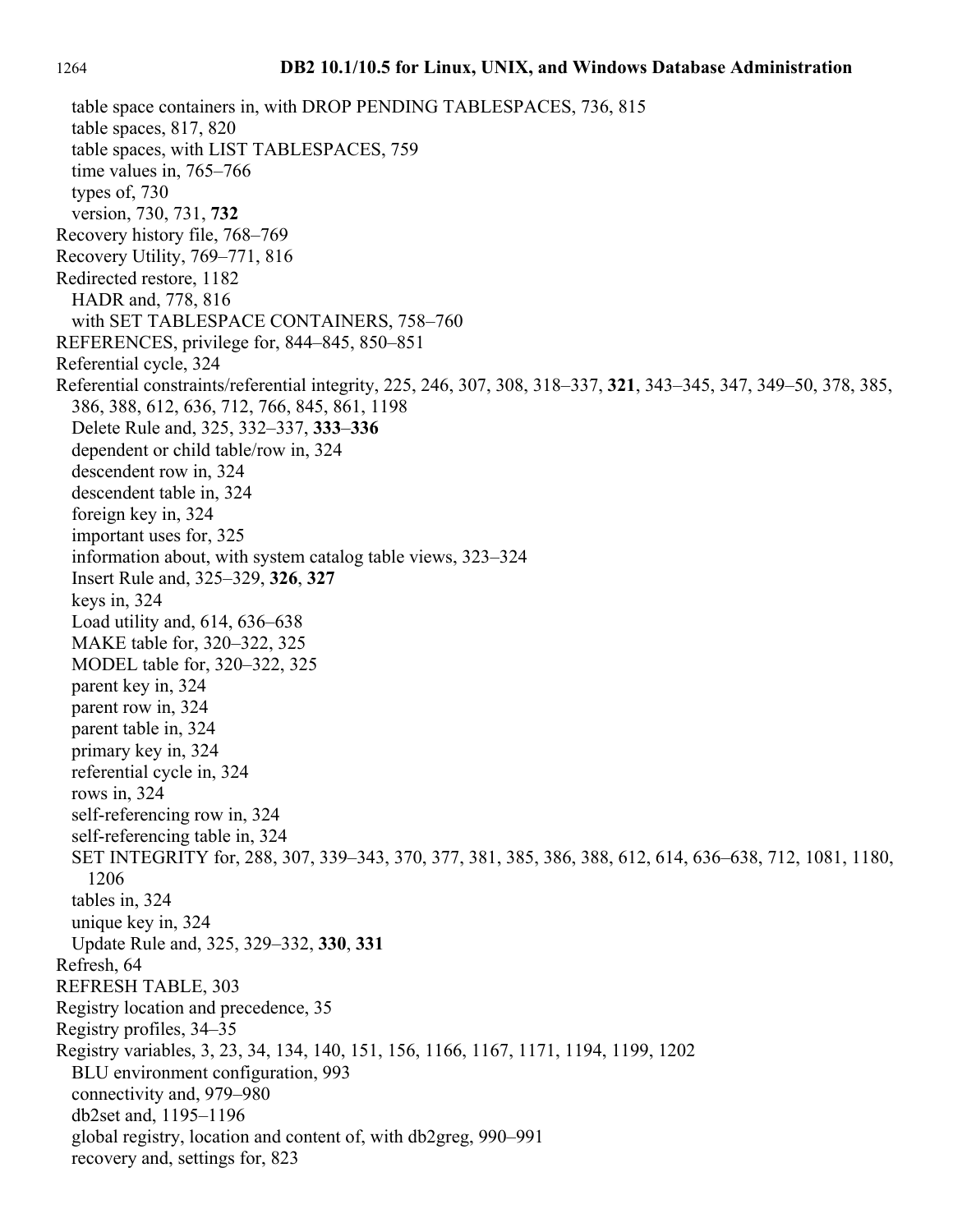restoring databases and, 760 temporal tables and, 247–251 Release parameter, 52 Reliable Scalable Cluster Technology (RSCT), 819–820 Relocating a database using, with db2relocatedb, 674–679 Remote applications, 52 Remote copy, Peer-to-Peer (PPRC), 733 Remote databases, 937, 969 Remote Direct Memory Access (RDMA), 794, 997–998, 1005, 1116 pureScale and, 794 Remote servers, 65, 938, 944–945, 946–947, 957, 965, 967, 970, 982, 1001 RENAME STOGROUP, 208 HADR and, 778 REORG, 3, 5, 88, 145, 291, 304, 566, 569, 681–684, 718, 839, 912, 1052, 1162 compression dictionary and, 264–265, **265** Data Studio and, 1056, **1056** reclaiming deleted space in column-organized tables, 1106–1107 Reorganization, 152, 566 automatic, 77 REORGCHK, 3, 569, 680–681, 699, 709, 713, 718 Repartitioning, 569 Design Advisor and db2advis in, 692–696 Replay-only window in active standby databases, 779–781, 809, 821 HADR and, 779–781, 821 Replication, 6, 1171, 1199 compression and, 271 Reporting tool/db2dart, 552–554 Reports on monitoring of activity. *See* MONREPORT Request metrics, 403–404, 1134 Rescheduling exams, 12 RESET DATABASE CONFIGURATION, 74–75 RESET DATABASE MANAGER CONFIGURATION, 58 RESET MONITOR, 402–403, 555, 563 Residency, page, **1012** Resource Manager, 52 Response file (silent) mode, 1002, 1003 Response time, I/O, 431–432 RESTART, 61, 737 RESTART DATABASE, 736 Restart light mode, in pureScale, 792 Restore, 4, 6, 808, 1212. *See also* Backup; Recovery Data Studio in, 753–758 memory configurations and roll-forward in, 766 rebuild feature for, 761–763 redirected, 778, 816, 1182 redirected, with SET TABLESPACE CONTAINERS, 758–760 RESTORE DATABASE, 749–753, 760, 761–763 Restore Pending state in, 759 Restore Utility in, 749–758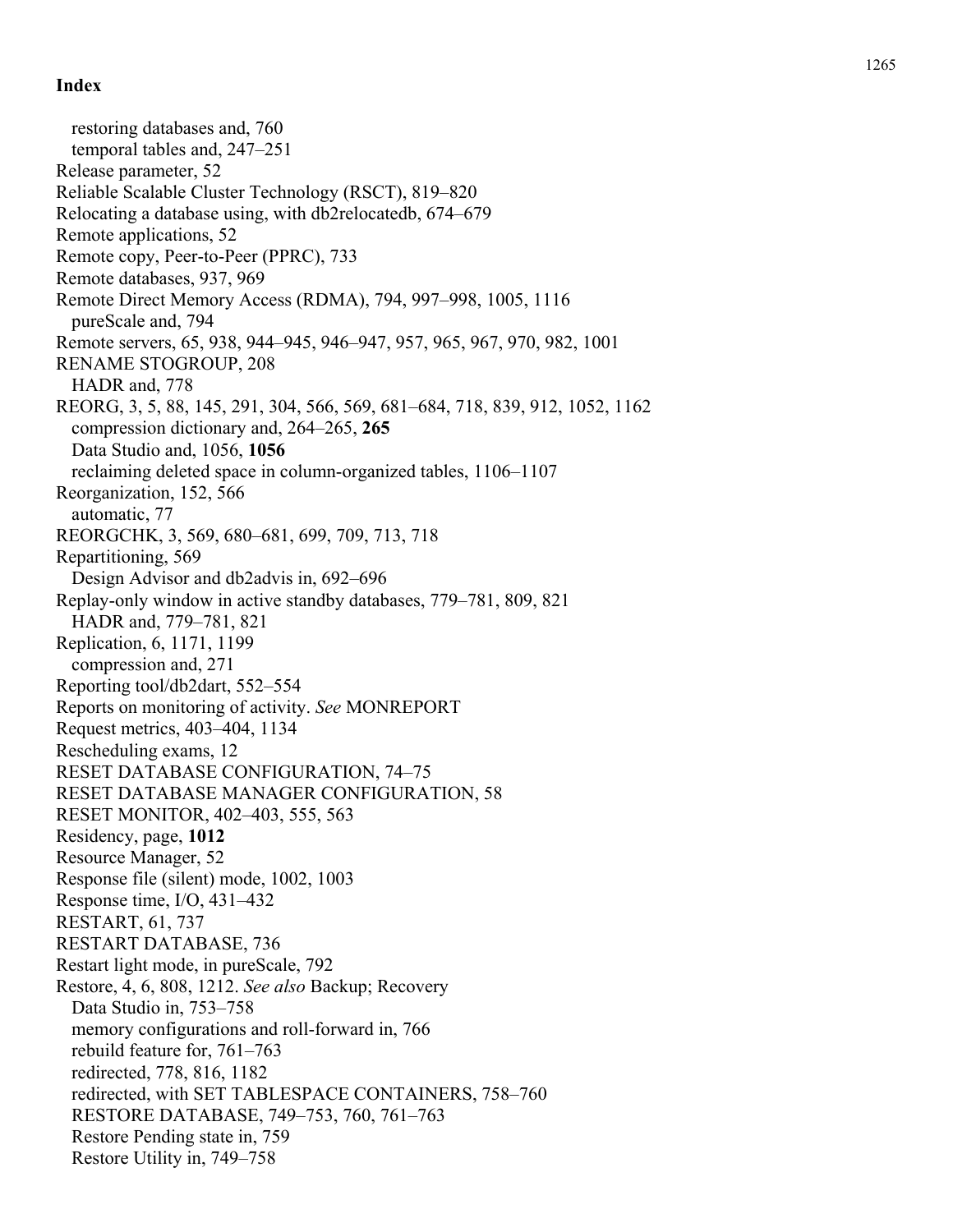ROLL FORWARD DATABASE in, 762–768, 769, 817 Roll-forward utility in, 763–768, 817 SYSADM, SYSCTRL, and SYSMAINT for, 758 table spaces, 817 time values in, 765–766, 765 RESTORE DATABASE, 747, 749–753, 759, 760–764, 769, 783, 795 Restore Pending state, 759 Restore Utility, 739, 749–758, 820 Restore Wizard, in Data Studio, 753–758 Resync interval, 52 Retaking certification exams, 22 RETURN, 510 Return statistics, in Data Studio, 1066, **1067** Revalidation, 62, 357 REVOKE, 861–869, 873, 922, 934 REVOKE ROLE, 873 Revoking authorities and privileges, with REVOKE, 825, 861–869, 934 RIDSCN, 510 Role-Based Access Control (RBAC), 872, 919 creating roles in, with CREATE ROLE, 872 granting privileges in, with GRANT, 872 granting roles in, with GRANT ROLE, 872–873 groups vs., 873–874 revoking roles in, with REVOKE/REVOKE ROLE, 873 system catalog storage of authorities and privileges for, 918–919 Roles, 825, 925, 934, 1006–1008 Row and Column Access Control (RCAC) and, 903–904 Roles in Professional Certification program, selecting, 1 Roll forward, 4, 6, 130, 730, 731, **732**, 763–768, 801, 802, 817, 1212 Data Studio wizard for, 764–768, **764**–**768** pureScale, 1193 SYSADM, SYSCTRL, and SYSMAINT in, 768 Roll-forward utility, 763–768, 817 ROLL FORWARD DATABASE, 762–768, 769, 817 ROLLBACK, 720–723, **722**, **723** logging and, 725 Rolling fix pack upgrades, 5 Rounding, 63 Routines monitoring and, 425–429 privileges for, 847–848, **847**, 858, 865–866 Row and Column Access Control (RCAC), 3, 4, 6, 825, 901–912, 919, 927, 935 advantages of, 911–912 column masks in, 901, 907–911 deactivating, with ALTER TABLE, 907 DML behavior in, 906–907 fine grained access control (FGAC) and, 901 functions and, 912 loading data for, with INSERT, 902–903 putting into action, shown with CONNECT, 904–906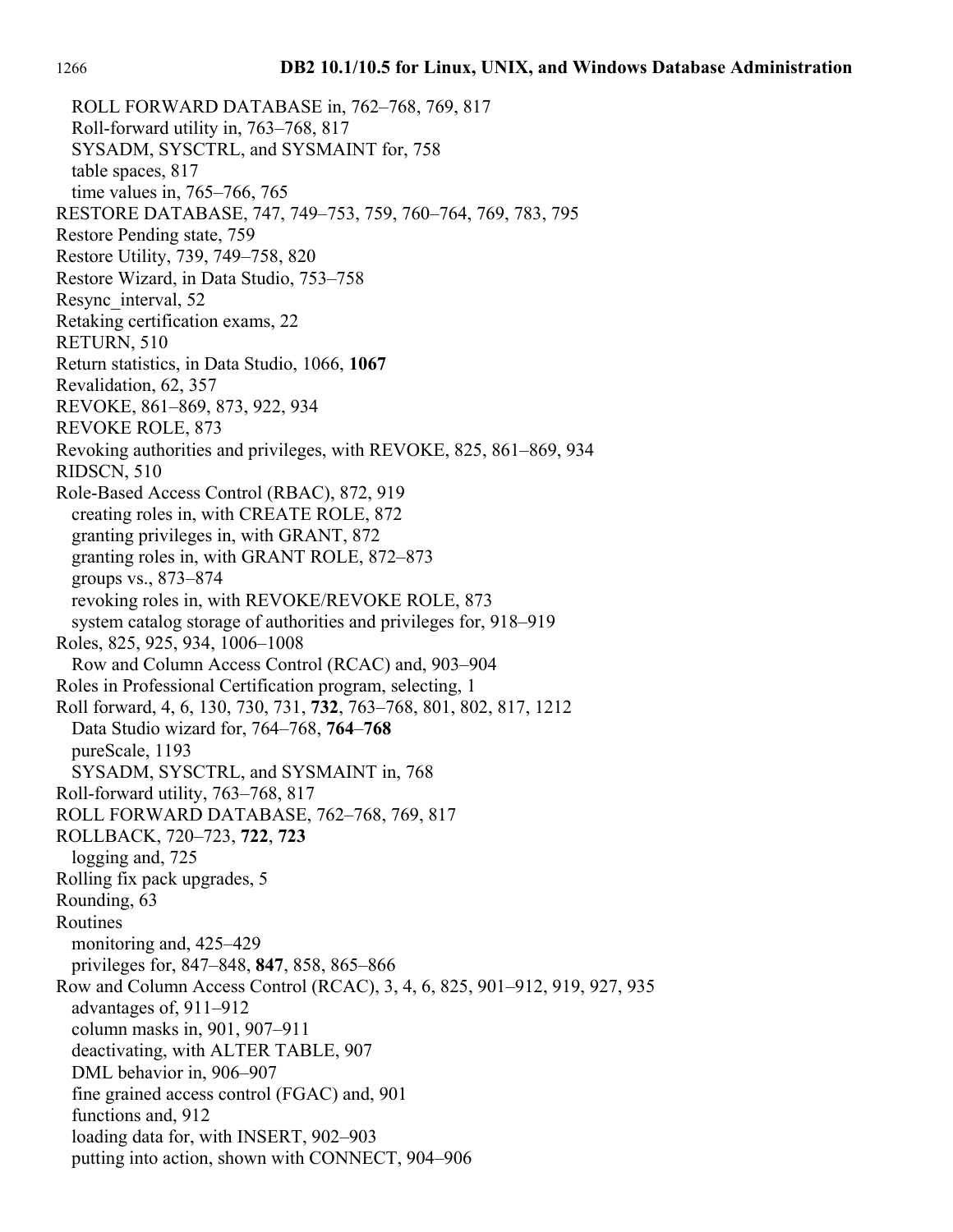roles in, creating with CREATE ROLE, 903–904 row permission in, 901 row permissions in, creating, 903–904 row permissions in, implement, 901 scalar functions for, VERIFY\_*xxx*, 911 table creation in, with CREATE TABLE, 902 triggers and, 912 Row compression, 262, 1014. *See also* Static row compression Row partitioned table, 300 Row permission, RCAC, 901–904 Row- to column-organized tables, 986 Rows columnar-organized data and, 1009–1011, **1009** converting columns to, 1068 converting row tables to columns, 1105 extended row size in, 5, 1045–1046, 1192, 1211 logical deletion or pseduodeletion of, 995–996 referential integrity and, 324 separate row and column instances on database server, 1023–1031 RPD, 510 Rqrioblk, 52 RTS. *See* Real time statistics RUNSTATS, 3, 4, 61, 69, 70, 71, 77, 90, 91, 98–99, 104, 151–153, 271, 566, 570, 608, 612, 626, 664, 680, 684–686, 703, 706, 707, 711–713, 716, 718, 769, 821, 834, 835, 837, 838–839, 840–841, 912, 1016, 1022, 1031, 1032–1033, 1052, 1058, 1104 Data Studio and, 1057, **1057** impact priorities and, 104 Sampling, 61 Sarbanes-Oxley Act (SOX), 874 Scalar functions, 1171 Scan friendly page caching (SFPC), 1017 Scanning, 1170 Scheduling database jobs, 116–123, 144, 159 creating and scheduling jobs in, 118–120, **119**–**120** Data Studio for, 116–123 job chains and, 121–123, **121**–**123** Job Manager and, 116–123 job notifications and, 123, **123** Task Launcher and, 116–123 viewing job history and, 123 Schemas, 64, 162, 168, 209–212, **210**, 281, 299, 569 ADMIN\_COPY\_SCHEMA () procedure in, 672–674 binding, 956–957 creating, with CREATE SCHEMA, 210–212 dropping, 1197 privileges for, 843, **843**, 855, 863 Search, 47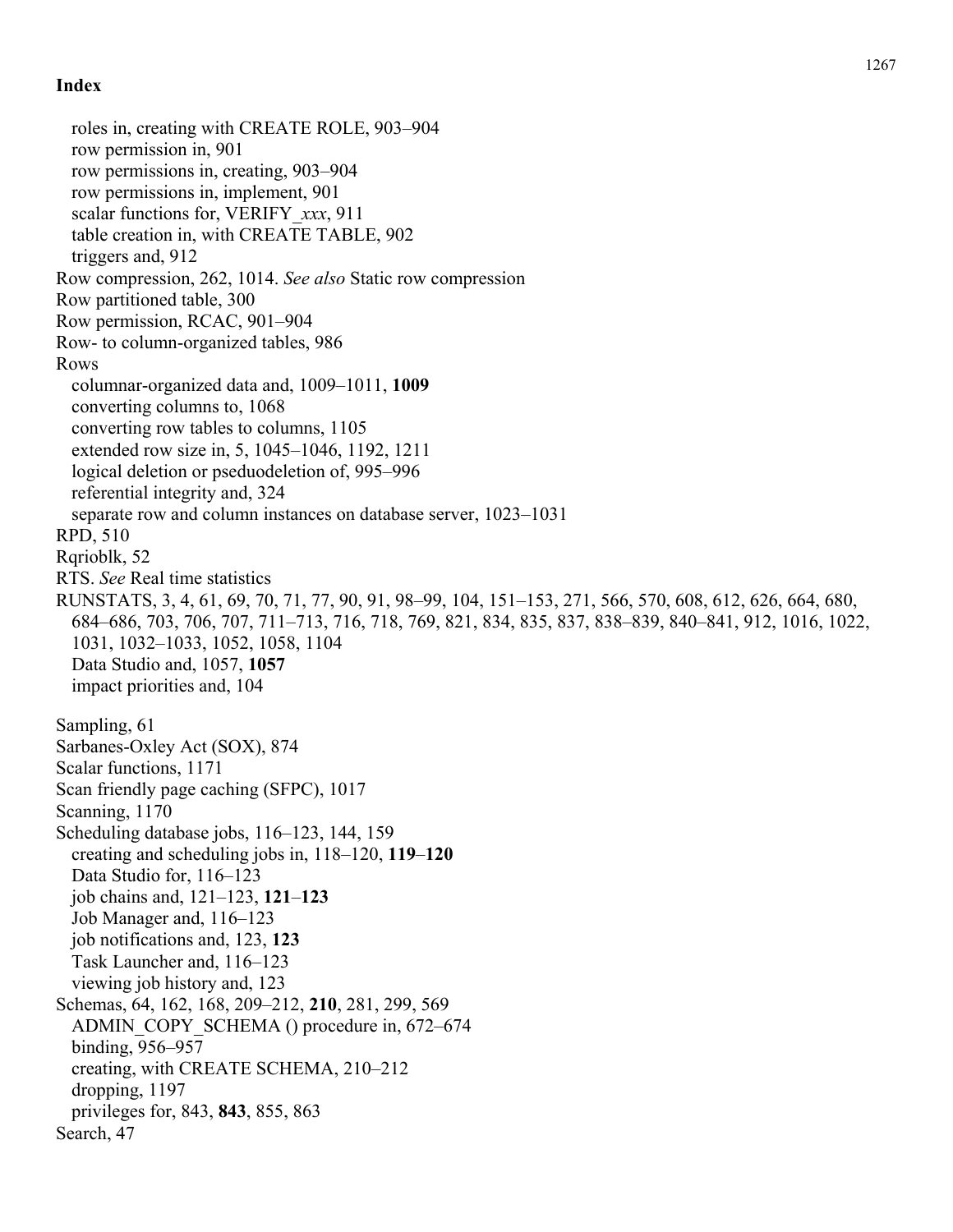#### 1268 **DB2 10.1/10.5 for Linux, UNIX, and Windows Database Administration**

SECADM, 760, 813, 823, 832, 833, 837–838, 839, 854, 862, 869–874, 880, 890–897, 901, 903, 907, 911, 913, 916, 926, 932–936, 1200. *See also* Authorities; Privileges granting and revoking author/privs with, 870 groups and, 874 LBAC and, 932 roles and, 872 Row and Column Access Control (RCAC) and, 901 trusted contexts/connections and, 880 Secondary log files, 725–726 Section actuals, 70 Secure Sockets Layer (SSL), 39, 53, 54, 878–879, 938 Security, 825–936 auditing in, 912–917 authentication in, 826–831 authorities in, 831–841 common tasks and, authorities/privs needed for, 870–871 data encryption in, 874–879 granting authorities and privileges for, 851–861 groups in, 873–874 Label-Based Access Control (LBAC) in, 883–901 passwords and, 874–878 privileges in, 831, 841–851 requirements for granting and revoking authorities/privs in, 869–870 revoking authorities and privileges for, 861–869 role-based access control and, 872–873 Row and Column Access Control (RCAC) in, 901–912 Secure Sockets Layer (SSL) in, 878–879, 938 system catalog for, 918–919 Transport Layer Security (TLS) in, 938 trusted connections in, 879–883 trusted context in, 879–883 WebSphere Application Server (WAS), 879 Security Administrator. *See* SECADM Security plug-ins, 829–830 Security policies, 933, 885–886, 893, 896–897 Security tables, 928 SELECT, 83, 84, 87, 124, 157, 169, 179, 199, 238–239, 245–251, 254, 258, 259, 272, 294, 296, 338, 348, 352, 353, 358, 362, 377, 383, 384, 387, 414, 432, 471, 476, 477, 492, 497, 501, 522, 576, 578, 584, 620, 661, 795– 797, 839, 840, 844, 845, 846, 848, 850, 855, 856, 859, 863, 864, 867, 870–871, 872, 882, 904, 906, 908–910, 912, 930, 953, 1044, 1074, 1079, 1098–1099, 1122 privilege for, 844, 845, 850–851 roles and, 872 triggers and, 358, 387 XML and, 254, 259 SELECT DISTINCT, 912 Self-Tuning Memory Manager (STMM), 3, 70, 76, 78–84, **79**, 135, 138, 142, 152, 154–156, 158, 169, 294, 1131–1132 activating, 81–84 buffer pools and, 83–84 HADR and, 83, 778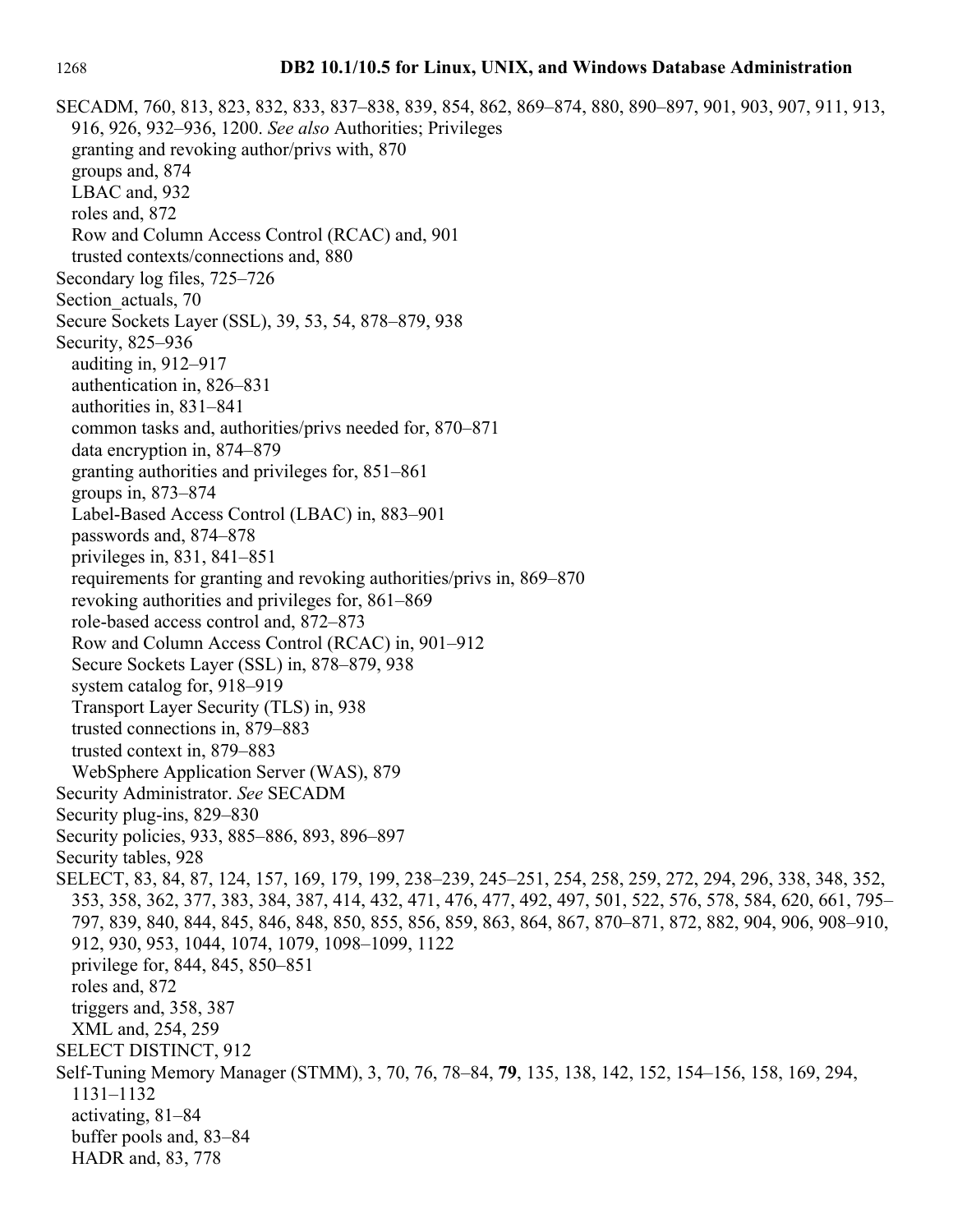logging in, 83 modes of operation in, 80–81 parameter setting/modification for, 81–84 shared memory parameters for, 79 STMM Multi-tenancy in, 5 structure of, 79, **79** work flow in, 79–80, **80** Self tuning mem,  $70, 81–82$ Self-referencing row, 324 Self-referencing table, 324 Separate row and column instances on database server in, 1023–1031 Seqdetect, 70 Sequences, 163, 1196, 1197 privileges for, 846–847, **847**, 857, 865, 869 Sequential page read, 70 Serial attached SCSI (SAS), 205 SERVER authentication, 827, 829 Server management, 23–160, 986–997. *See also* Servers (*below*) access control to database server in, 1005–1006 Advanced Editions, tools and features in, 986–987 Advanced Enterprise Server Edition (AESE), 987, 1187, 1210 Advanced Workgroup Server Edition (AWSE), 987, 1187, 1210 automatic computing features and, 76–84 AUTOMATIC keyword and, 57 automatic maintenance and, 89–99 automatic storage and, 84–88 Automatic Storage Manager (ASM) in, 993 autonomic workloads in, 996–997 best fit workloads and, 998 BLU Acceleration in, 991–995 BLU autonomics, 993 BLU product/package compatibility in, 988 BLU technology and, 1008–1031. *See also* BLU technology cluster (DSF) mode in, 988 compression and, 88–89 Configuration Advisor and, 99–102 configuration autonomics for, in BLU, 993 configuring the system environment in, 34–41 control workloads and, 998 creating group and user IDs for, 1007–1008 Cygwin and, 1001 Data Studio and, 23, 58–59, **59**, 75, **75**, **76**, 110–127. *See also* Data Studio database configuration and, 41, 60–76, 993–994 DATABASE MANAGER commands in, 57–59 Database Services Flexible Architecture (DSFA) and, 1002 DATABASE\_MEMORY, 993–994 DB2 installation and, 999, 1002–1005 db2iupdt in, 1004, 1005 db2setup information in, 1001–1002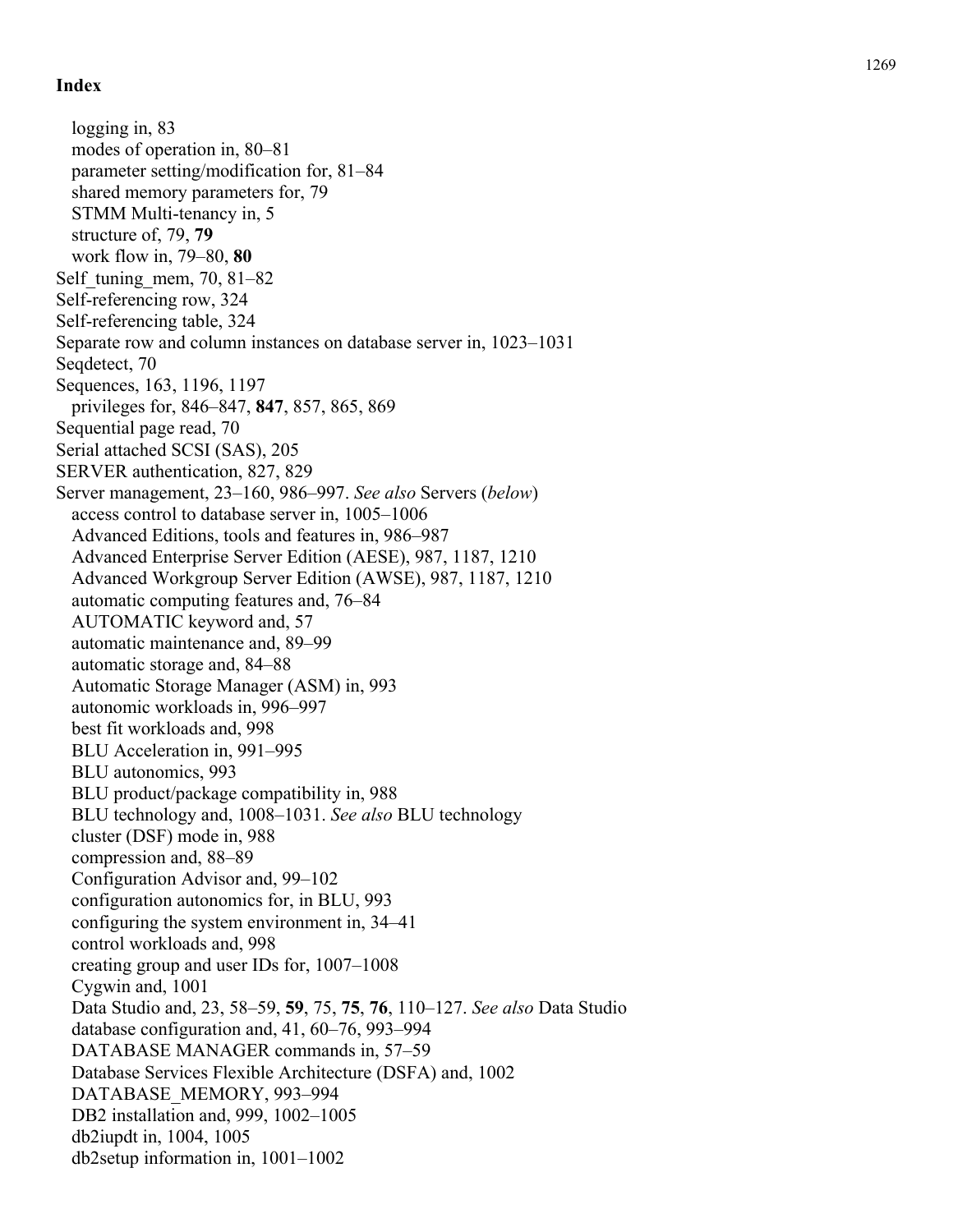DPF product/package compatibility in, 988 Enterprise Server Edition (ESE), 987, 1187 exam objectives for, 23 extract transform and load (ETL) processing in, 992 global registry, location and content of, with db2greg, 990–991 GPFS drives in, 1005, 1209 groups in, 1006–1008 idle server and, **1019** initial install host (IIH) in, 1004 installation process for DB2 in, 999, 1002–1005 installed features, display with db2ls, 988–990 instances in, 24–34, 41–59, 992, 1003 licensing in, 987 Linux systems in, 992 LOAD INSERT, 995 making sense of it all, pureScale and, 987 non cluster (ESE) mode in, 988 OLTP and, 992, 993 operational autonomics in, 994–995 page number in, 995 partitioned (DPF) mode in, 988 pinging, 969 preinstallation information for, 999–1001 product packaging for, 986 pureScale in, 987, 988, 997–1001. *See also* pureScale Putty and, 1001 remote administration of, 33 response file (silent) mode in, 1002, 1003 roles in, 1006–1008 Self-Tuning Memory Manager (STMM) in, 78–84, **79** separate row and column instances on database server in, 1023–1031 SHEAPTHRESH\_SHR, 993–994 Single Instruction Multiple Data (SIMD) processing and, 992, 1014, 1023, 1154 SORTHEAP, 993–994 space management in, 995–996 SSH clients and, 1001 statistics collection in, 994, 995 Studio Administration Explorer in, 75, **75**, **76** taking control of a DB2 server in, 106–110 throttling and, 103–106 UNIX and, 1000–1001 user IDs in, 1006–1008 Visual Explain in, 23 Workgroup Server Edition (WSE), 987, 1187 SERVER\_ENCRYPT, 827, 829 Servers, 162, 937, 1183, 1204. *See also* Server management (*above*) access control to, 1005–1006 BLU Acceleration in, 991–995 federated, 849 installing DB2 on, 1194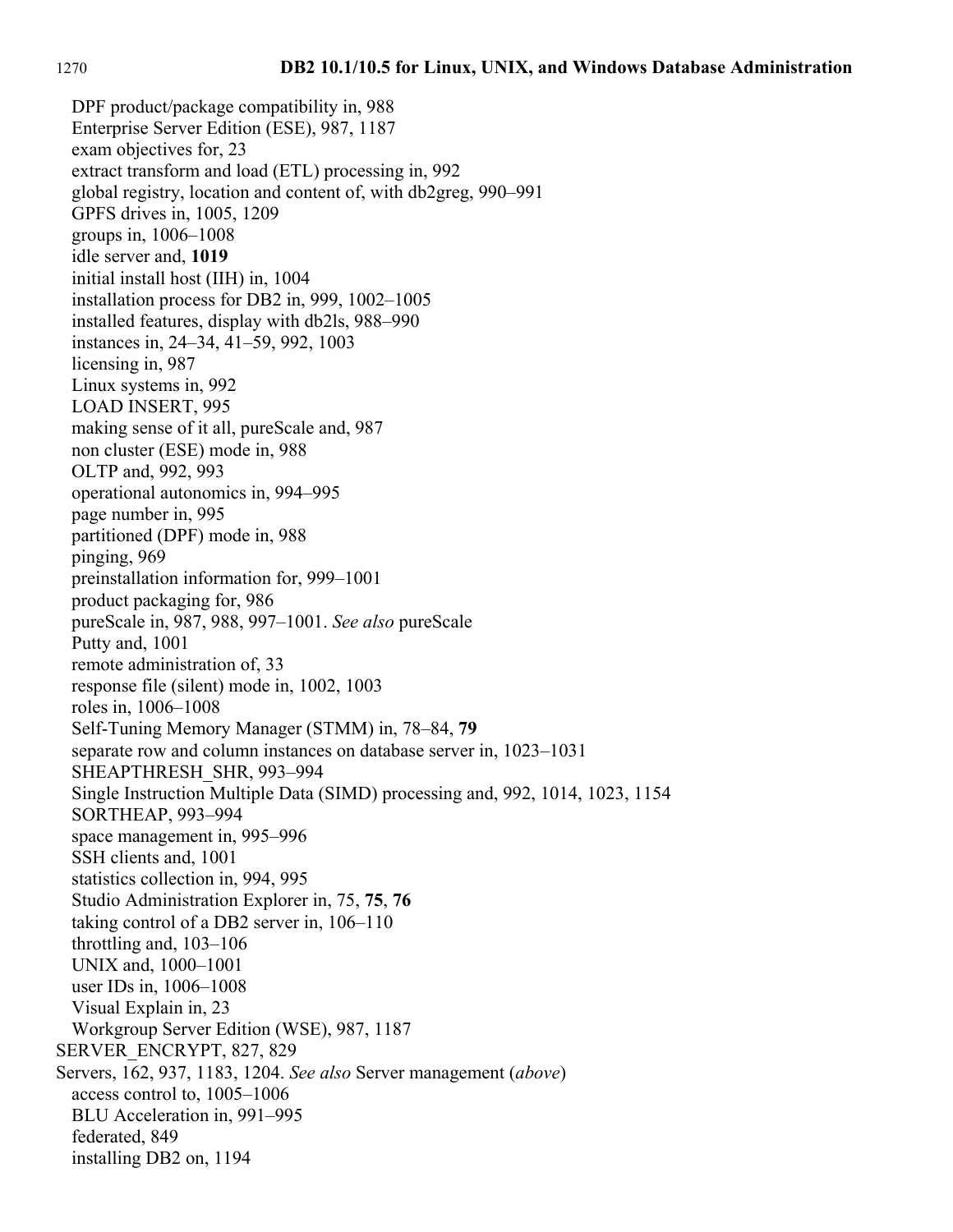monitoring and, 435–436 one SQL statement running in, **1019** privileges for, 849, **849**, 859, 867, 868 remote, cataloging of, 946–953, 969, 970 selection of, criteria in, 991 separate row and column instances on database server in, 1023–1031 simultaneous SQL statements running in, **1020** Service category of access control, 1006 Service class, in workload management, 1069 Service level agreements (SLAs), 1068 Services monitoring and, 406 system configuration and, 36 SESSION special register, in temporal tables, 247–251 SET triggers, 358, 387 SET CURRENT QUERY OPTIMIZATION, 511–512, 565 SET EVENT MONITOR, 440–442, 444–478 SET INTEGRITY for, 288, 307, 339–343, 370, 377, 381, 385, 386, 388, 612, 614, 636–638, 712, 1081, 1180, 1206 Load utility and, 614, 636–638 SET TABLESPACE CONTAINERS, 758–760 SET WRITE SUSPEND/RESUME, 773–776 SET\_UTIL\_IMPACT\_PRIORITY, 154, 816 Sets, work class, 1070 Shadow tables, 985, 986, 1074–1104, 1155, 1158, 1193 accounts and groups for, 1076 BLU and, 1075 catalog statistics and, 1099 creating, using Data Studio, 1078–1081, **1079**, **1080** data store for, using Data Studio, 1081–1086, **1082**–**1086** database created for, 1077–1078 database requirements for, 1076–1077 deploying, 1075–1104 Fix Central and, 1075 installing software for, 1075–1076 Linux, UNIX, Windows and, 1075–1076 monitoring, 1095 MQT and, 1078–1081, **1079**, **1080**, 1093 OLTP and, 1074 Passport Advantage and, 1075 queries and, 1077 software requirements for, 1075 subscription for, using Data Store, 1086–1095, **1087**–**1094** table spaces for, 1081 using, 1095–1099 verification process in, 1099–1104 workflow diagram for, **1095** workload identification for, 1077 workload management and, 1074–1075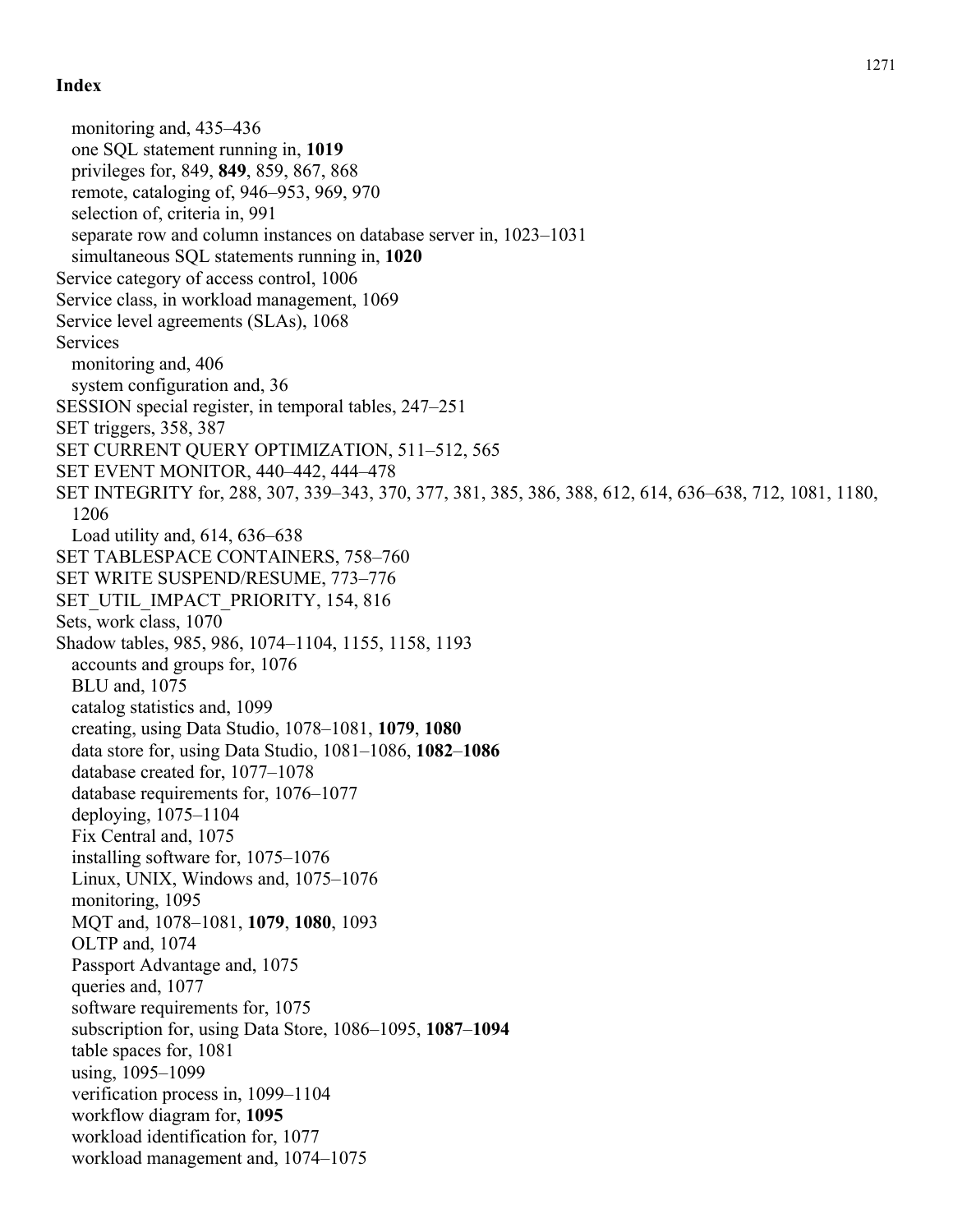Sheapthres, 52, 102, 148 Sheapthres\_shr, 70, 79, 83, 993–994 Shell scripts, 799 SHIP, 510 Sign in for the exam, 12–13 SIGNAL triggers, 358, 387 Silent (response file) mode, 1002, 1003 Simple Management Protocol (STMP), 71 Simultaneous SQL statements running, **1020** Single Byte Character Set (SBCS), 171, 1072–1074, 1171, 1199 Single Instruction Multiple Data (SIMD) processing, 4, 992, 1008, 1014–1015, 1023, 1154, 1188 Single sign on (SSO), 1005 SKIPPED\_*xxx*, 1133 Skipping, data. *See* Data skipping SMALLINT, 311, 345 SMS. *See* System Managed Space Smtp\_server, 71 Snapshot Explain data, 491 Snapshot monitor, 3, 46, 391–403 buffer pools and, 392 capturing data from, with GET SNAPSHOT, 395–402 change state of switches in, with UPDATE MONITOR SWITCH, 394–395, 563 db2GetSnapshot() API and, 395 executing snapshots in, with GET SNAPSHOT, 391 locks and, 392 resetting counters in, with RESET MONITOR, 402–403 sorts and, 392 SQL statements and, 392 switches in, 391–392 tables and, 392 timestamps and, 392 transactions and, 392 viewing current switch settings in, with GET MONITOR SWITCH, 393–394 Soft checkpoints, 738–739 Softmax, 71 Solid State Drives (SSD), 205, 1013 solidDB/solidDBUC, 987 SORT, 392, 394, 510, 1140 Sort memory, 79 Sortheap, 71, 79, 993–994 Sorts/sorting, 130, 405, 1176 column sortheap vector memory, 1134 column sorts, 1134 monitoring, 392, 1140, 1204 Space management, 995–996 Split mirroring, 720, 737, 772–776, 783, 803, 818 backup and restore with, 772–776, 818 db2inidb and, 775–776, 818 SPM log, 52, 53 Spm\_log\_file\_sz, 52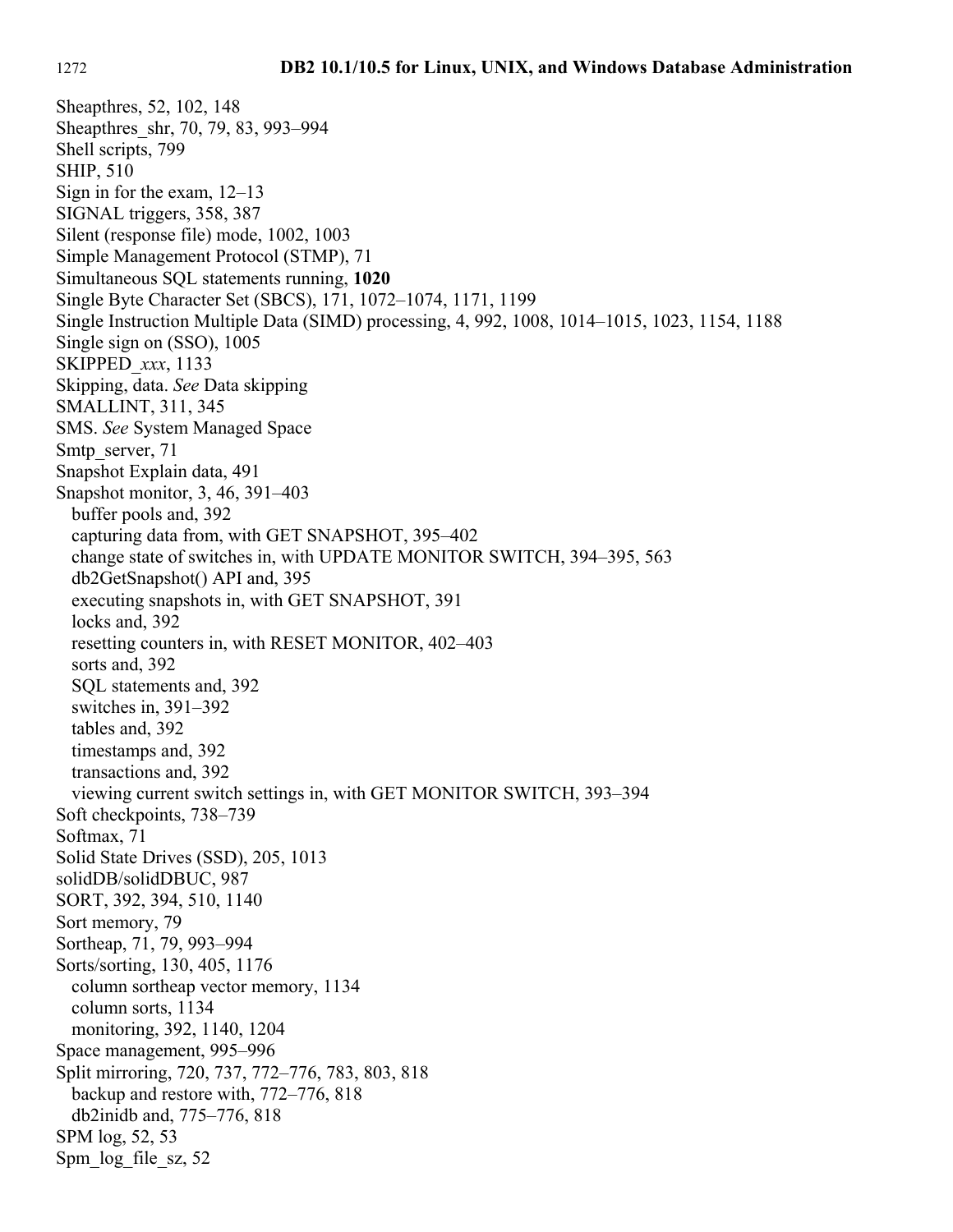Spm\_log\_path, 52 Spm\_name, 53 Sprm\_max\_resync, 53 SQL, 2, 6, 7, 8, 51, 64, 71, 79, 565, 798, 833, 837, 844, 925, 986, 1006, 1148, 1159, 1206 access plans and. *See* Access plans ADMIN\_CMD stored procedure and, 607–611 analyzing queries in, with Data Studio, 123–127, **124**–**127** automatic commit in, 720 Certified Solution Developer DB2 9.7 SQL Procedure in, 8 COMMIT transactions in, 720–723, **721** compound, 7, 588, 605 Data Studio and, tuning with, 1059–1060, **1060**, **1063**, 1064 Design Advisor and db2advis in, 692–696 EXPLAIN and, 839 Explain facility and, 489–511. *See also* Explain facility Import utility and, 605, 613 Load utility and, 613 monitoring and, 392, 413–414 monitoring and, expensive/inefficient, 432–433 one SQL statement running in, **1019** optimization class and, 511–512 packages in system catalog and, 489 project creation in, in Data Studio, 1061, **1061** Query Workload Tuner and, 1059–1060, **1060**, 1064 read from file, in Data Studio, 1062, **1062** real time statistical collection (RTS) and, 1032–1033 Rebind, 686–687 recovery and, 733 ROLLBACK transactions in, 720–723, **722**, **723** simultaneous SQL statements running in, **1020** SQLADM and, 838–839 transactions and, 720 tuning, with Data Studio, 1059–1060, **1060**, **1063**, 1064 Visual Explain in, 506–511 SQL Administrator. *See* SQLADM SQL Communications Area (SQLCA), 7, 462, 466 SQL replication, 987 SQL Warehousing Tool (SQW), 1148 Sql ccflags, 71 SQL0964C Transaction Log Full, Import utility and, 607 SQLADM, 608, 832, 838–840, 916, 926, 933, 934, 936. *See also* Authorities; Privileges granting and revoking author/privs with, 870 roles and, 872 SQLDBCONF, 87 SQLJ, 6, 7 Srv plugin mode, 53 Srvcon\_auth, 53 Srvcon gssplugin list, 53 Srvcon\_pw\_plug, 53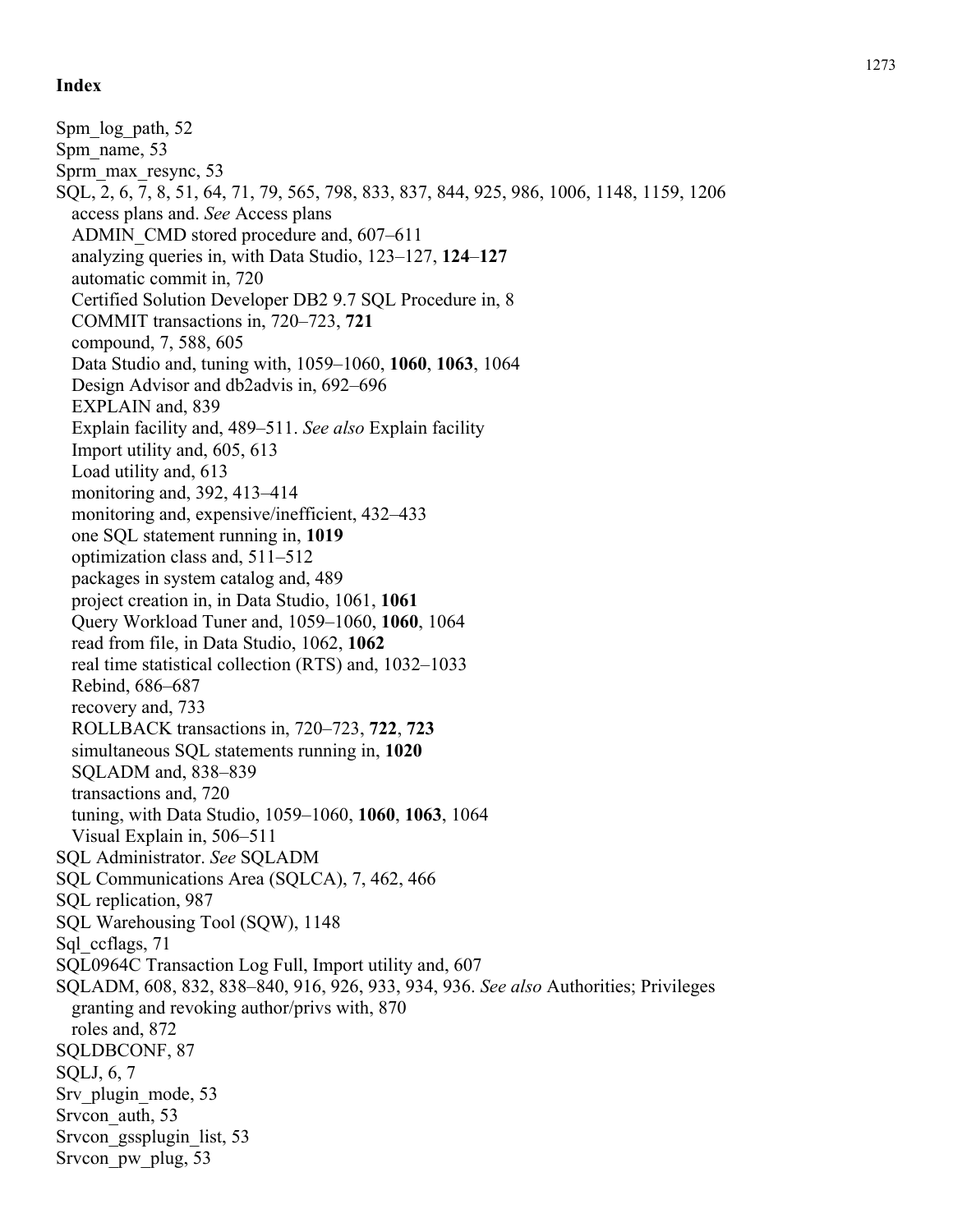SSH clients, 1001 SSL. *See* Secure Sockets Layer (SSL) Ssl\_cint\_keydb, 54 Ssl\_cint\_stash, 54 Ssl cipherspecs, 54 Ssl svcenmae, 54 Ssl\_svr\_keydb, 53 Ssl svr label, 53 Ssl\_svr\_stash, 53 Ssl versions, 54 SSN, 927 Standby, 6, 804, 809–810. *See also* Active standby databases; Multiple standby databases; Read on standby (ROS) START DATABASE MANAGER, 27–28, 146 START HADR, 787 Start stop time, 54 Starting an instance, 27–28 Stat heap sz, 71 STATEMENT, 392 Statements, event monitors for, 462–463, 466 States, 807 pureScale and, 792–793, 820 Static row compression, 262–265, **263** Static SQL, 8 Statistical views, 4 Statistics Advisor, 1066, **1066** Statistics/statistics collection, 61, 71, 153, 708, 711, 715, 994, 995, 1031–1033, 1190, 1211. *See also* RUNSTATS automatic maintenance and, 90 automatic, 77, 151–152 Automatic Statistics Profiling (ASP) and, 1190, 1211 catalog statistics and, 1099 COLLECT\_STATS, 1032–1033 Data Studio and, **1065** Design Advisor and db2advis in, 692–696 monitoring, event monitors for, 460, 466, 1134 real time (RTS), 1032–1033 Return statistics, in Data Studio, 1066, **1067** RUNSTATS in. *See* RUNSTATS Statistics Advisor in, 1066, **1066**, 1211 Statistics event monitor, 460, 466, 1134 STMM. *See* Self-Tuning Memory Manager (STMM) STMM Multi-tenancy, 5 Stmt\_conc, 71 Stmtheap, 71 STOP DATABASE MANAGER, 27–28 Stopping an instance, 27–28 Storage, 4, 23, 69, 140, 141, 156, 157, 276, 278, 279, 295, 1013, 1181, 1184, 1206, 1209, 1210. *See also* Storage groups automatic, 84–88, 176–178, 1186, 1187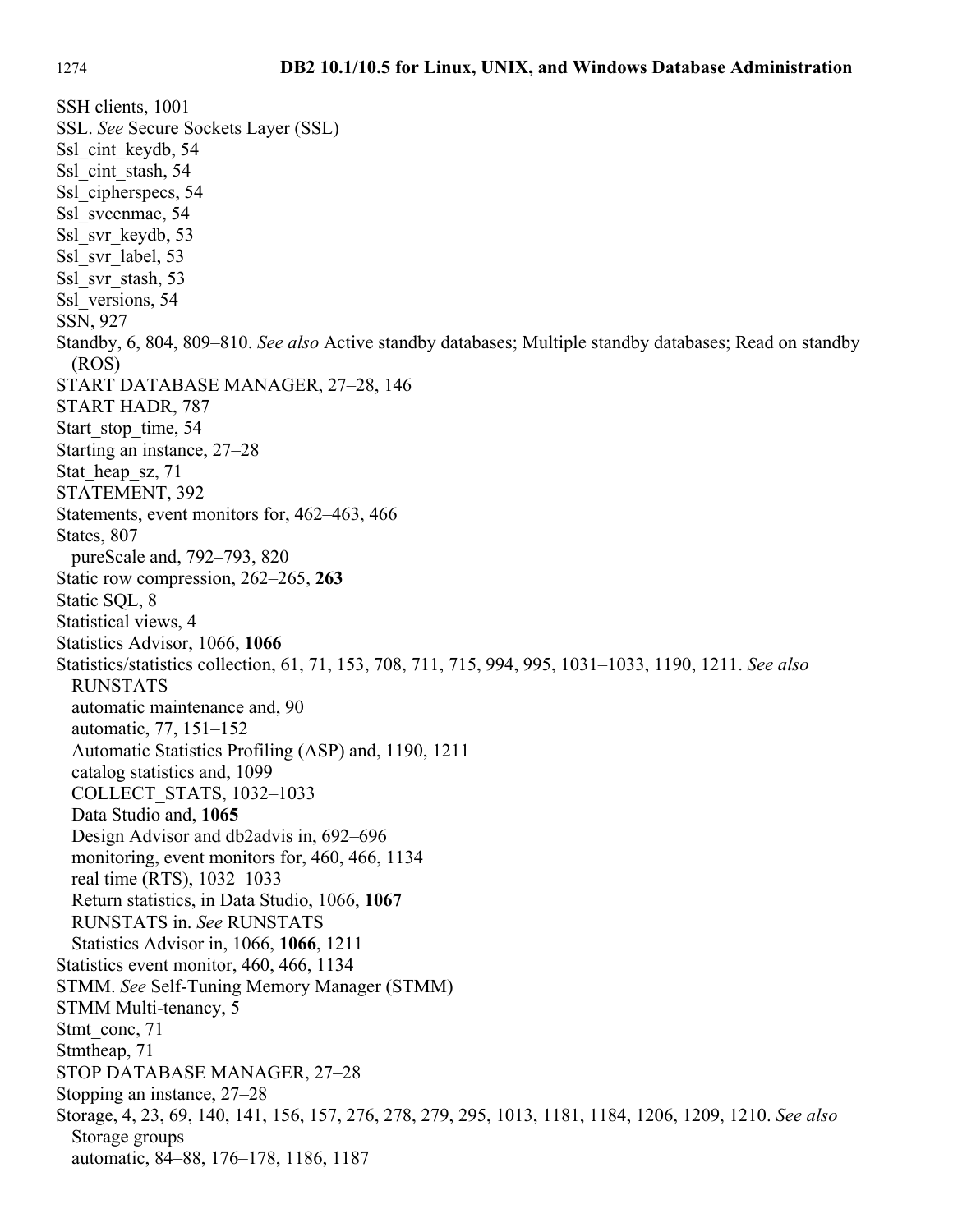Automatic Storage Management (ASM) in, 993, 1022, 1033–1036, 1074, 1077, 1151, 1163 compression and, 88–89, 266–267 data store in, using Data Studio, 1081–1086, **1082**–**1086** HADR and, paths in, 778 hierarchy of, 180–182, **181** JSON and, 1046–1049. *See also* JSON logical deletion or pseduodeletion of rows in, 995–996 multi-temperature. *See* Multi-temperature storage, 222 reclaimable, 200–201 space management in, 995–996 storage groups and, 1034–1035 Storage groups, 3, 5, 161, 162, 205–209, 278, 279, 280, 295, 298, 1181, 1184, 1206, 1207, 1209, 1210 adding storage path to, with ALTER STOGROUP, 1035 altering, with ALTER STOGROUP, 206–208 BLU and, 1034–1035 creating, with ALTER TABLESPACE, 297 creating, with CREATE STOGROUP, 205–206 data transfer rates and, 209 declared temporary tables and, 209 designing, 209 dropping paths from, with DROP PENDING, 1035 dropping, with DROP STOGROUP, 208–209 latency in, 209 physical design and, 1034–1035 pureScale and, 1034–1035, 1190 RAID levels and, 209 renaming, with RENAME STOGROUP, 208 serial attached SCSI (SAS) and, 205 solid state drives (SSD) and, 205 table spaces and, with CREATE TABLESPACE and, 206 user temporary, 209 Storage Optimization, compression and, 270–271 Storage table spaces, 3 Stored procedures, 7, 163, 569, 1179 ADMIN\_CMD, 607–611 privileges for, 861, 922, 923, 930 Structured Query Language. *See* SQL Studio Administration Explorer, database configuration and, 75, **75**, **76** Subscription, shadow tables and, using Data Store, 1086–1095, **1087**–**1094** Subviews, 357 Sun Solaris, 5, 31, 826, 1203, 1208 SUPERASYNC mode, in HADR, 776, 782, 819, 821, 822, 1145, 1146, 1164, 1204 Superclass (service class), in workload management, 1069 Svcename, 54 Switches, snapshot, 391–392 SYNC mode, in HADR, 776, 782, 1145, 1204 Sync Point Manager, 52 Synchronization, 814 HADR modes for, 776, 782, 819, 1145, 1204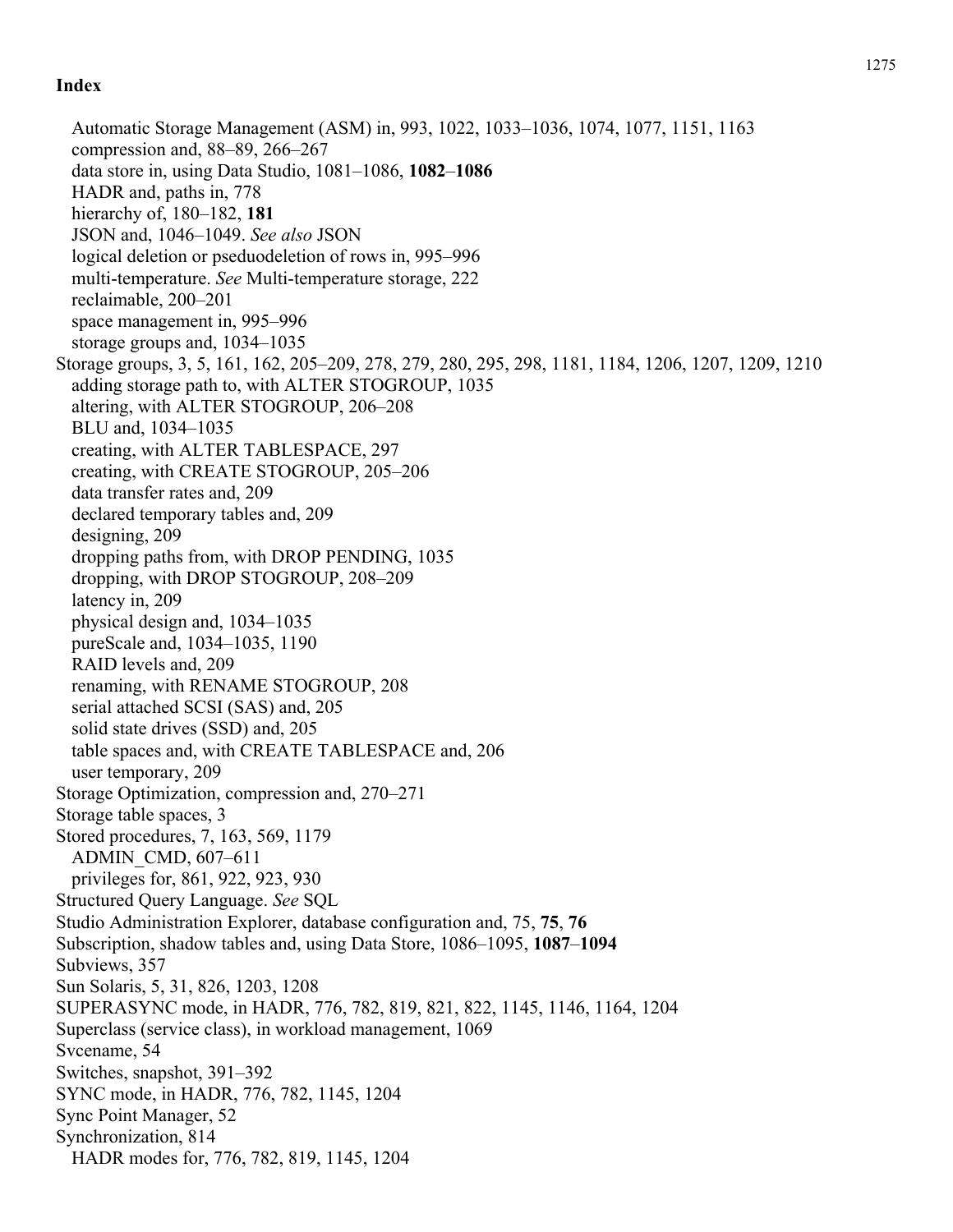Synopsis table, 1011, 1020–1021, 1039, 1095, 1185, 1189, 1208, 1210 SYNOPSYS, 4 SYSADM, 30, 33, 35, 44, 54, 146, 212, 576, 584, 637, 744, 758, 768, 832, 833–838, 846, 851, 852, 856, 857, 860, 864, 868, 869, 871, 874, 890, 894, 912, 913, 916, 917, 929, 932, 934, 1007, 1076. *See also* Authorities; Privileges auditing and, 912, 913 backup and recovery with, 744 Export utility and, 576 forcing application connections with, 109–110 granting and revoking author/privs with, 869 groups and, 874 Import utility and, 584 Load utility and, 637 quiescing/unquiescing an instance and, 30 remote server administration and, 33 restore and, 758 roll-forward authority in, 768 taking control of DB2 server with, 107–110 UPDATE DATABASE MANAGER CONFIGURATION and, 833 Sysadm\_group, 54 SYSCAT, 209 SYSCAT.REFERENCES, 323–324 SYSCAT.TABCONST, 323–324 SYSCAT.TABLES, 384 SYSCAT.TABLES, 368–370 SYSCTRL, 30, 55, 107, 109, 146, 151, 744, 758, 768, 832, 833–837, 869, 871, 874, 913,916, 929, 934, 936. *See also* Authorities; Privileges, auditing and, 913 backup and recovery with, 744 forcing application connections with, 109–110 granting and revoking author/privs with, 869 quiescing/unquiescing an instance and, 30 restore and, 758 roll-forward authority in, 768 taking control of DB2 server with, 107–110 UPDATE DATABASE MANAGER CONFIGURATION and, 835 Sysctrl\_group, 55 SYSFUN, 209 SYSIBM, 209 SYSIBMADM.DB\_HISTORY view, 769 SYSMAINT, 30, 55, 107, 109, 146, 744, 758, 768, 832, 833–837, 869, 871, 874, 913, 916, 920, 929, 934, 936. *See also* Authorities; Privileges auditing and, 913 forcing application connections with, 109–110 granting and revoking author/privs with, 869 groups and, 874 quiescing/unquiescing an instance and, 30 restore and, 758 roll-forward authority in, 768 taking control of DB2 server with, 107–110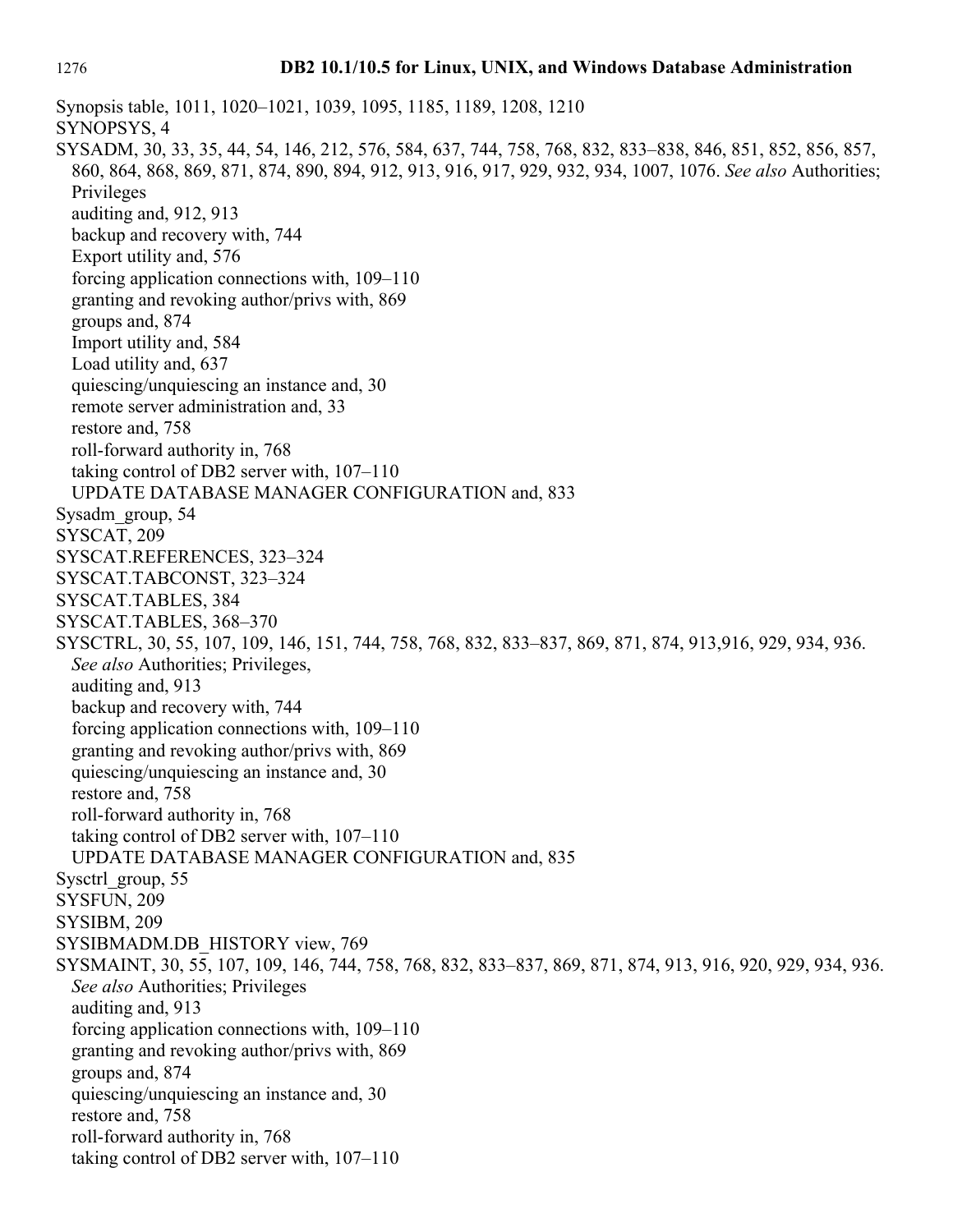UPDATE DATABASE MANAGER CONFIGURATION and, 836 Sysmaint\_group, 55 SYSMON, 55, 107, 832, 833, 836–837, 869, 871, 874, 916, 929, 934, 936. *See also* Authorities; Privileges, granting and revoking author/privs with, 869 groups and, 874 taking control of DB2 server with, 107–110 UPDATE DATABASE MANAGER CONFIGURATION and, 836 Sysmon\_group, 55 SYSPROC.ADMIN\_COPY\_SCHEMA () procedure, 672–674 SYSPROC.ADMIN\_MOVE\_TABLE() procedure, 661–672 SYSSTAT, 209 System Administrator. *See* SYSADM System catalog, 62, 84, 90, 153, 167–169, 171, 174, 184, 209, 221, 233, 264, 272, 294, 298, 299, 307, 310, 315, 318, 319, 323, 358, 368–370, 384, 386, 489, 491, 497, 587, 603, 616, 679, 684, 692, 712, 715, 717, 718, 734, 745, 761, 766, 773, 833, 839, 840, 870–871, 901, 908, 911, 918, 919, 929, 956, 978, 1178 authorities stored in, 918–919 packages in, 489 privileges stored in, 918–919 referential integrity and, 323–324 security and, 918–919 triggers and, 368–370 System configuration, 34–41 aggregate registry variables and, 39–41 determining setting of variables in, 36–39 environment variables in, 34 global-level profile registry in, 34, 1194 instance node-level profile registry in, 34, 1194 instance-level profile registry in, 34, 1194 instances in, 36 record types in, 36 registry location and precedence in, 35 registry profiles in, 34–35 registry variables in, 34 service records in, 36 setting variables in, using db2set, 36–39 user-level profile registry in, 34–35, 1194 variables in, 36 System Control. *See* SYSCTRL System database directory, connectivity and, 942–943 System i, 937, 946, 957 System Maintenance. *See* SYSMAINT System Managed Space (SMS), 3, 5, 161, 171–173, 182–186, 190, 194–195, 276, 295, 296, 297, 661, 759, 760, 7778, 781, 1028, 1035, 1124 SMS table space and, 5, 182–184, 277, 295, 297 System memory, monitoring, 423–425 System Monitor. *See* SYSMON System monitoring, 406–411 System period temporal tables, 232–241, 245–246, 291, 1178, 1179, 1180, 1205, 1206 System registry variables, 23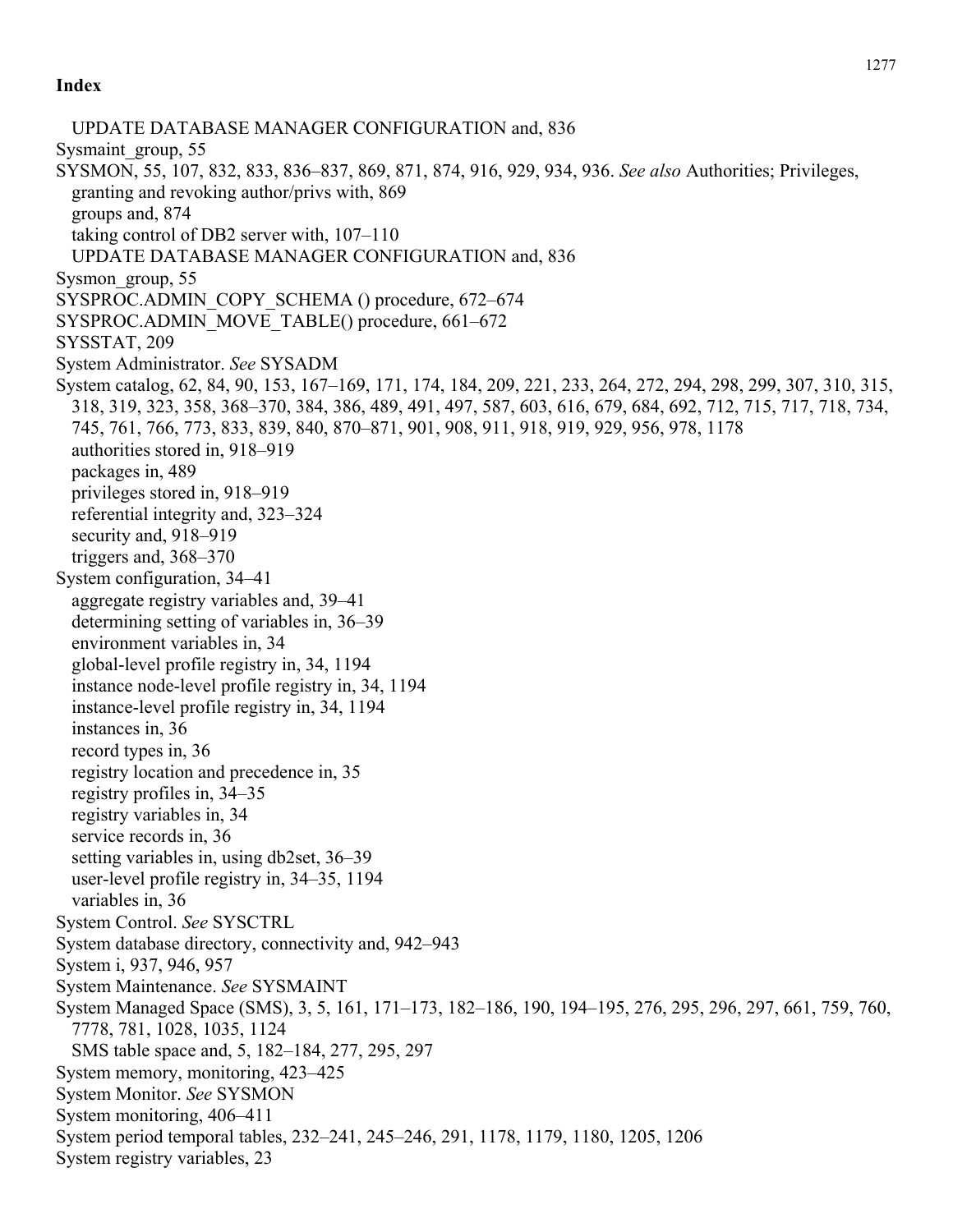System z, 946, 957, 937 System\_period\_adj, 71 TABLE, 392 Table functions for monitoring, 405–430 unformatted event (UE) table and, 475–478 Table load, 63 Table spaces, 161, 162, 167, 175, 182–200, 277, 278, 279, 280, 295, 298–299, 300, 569, 807, 1186, 1187, 1191, 1206, 1207, 1211 adding containers to, with ALTER STOGROUP, 198–199 adding new, 760 altering, with ALTER TABLESPACE, 195–198 attributes of, 1191 AUTOMATIC and, 204 automatic storage, 182–184 backup, 744 BLU and, 1035–1036 caching and, 204 containers in, 1035–1036 containers in, LIST TABLESPACE CONTAINERS, 190–191 converting DMS to automatic storage, 202–204 creating, with CREATE TABLESPACE, 191–195, 277, 278, 1035–1036 designing, 204 DMS, 182–184, 296–297, 298. *See also* Database Managed Space dropping, with DROP PENDING TABLESPACES, 736, 815 dropping, with DROP TABLESPACE, 202 event monitors for, 465, 446–451, 465 extents and, 204 HADR and, 778 information on, with LIST TABLESPACES, 296, 759 monitoring and, 415–421, 434–435, 446–447, 465 moving, 298–299 NOT LOGGED and, 204 obtaining information about, with LIST TABLESPACES, 184–189 pages and, 204 parallel I/O and, 204 physical design and, 1035–1036 prefetch and, 204 privileges for, 842–843, **842**, 854–855, 862 pureScale and, 1035–1036, 1124–1125, 1164, 1211 rebalancing, 199–200, 1181, 1206, 1207 reclaimable storage and, 200–201 recovery of, 820 redirected restore in, with SET TABLESPACE CONTAINERS, 758–760 REORG utility for, 681–684 REORGCHK utility for, 680–681 restoring/recovering, 817 Shadow tables and, 1081 SMS, 182–184, 295, 297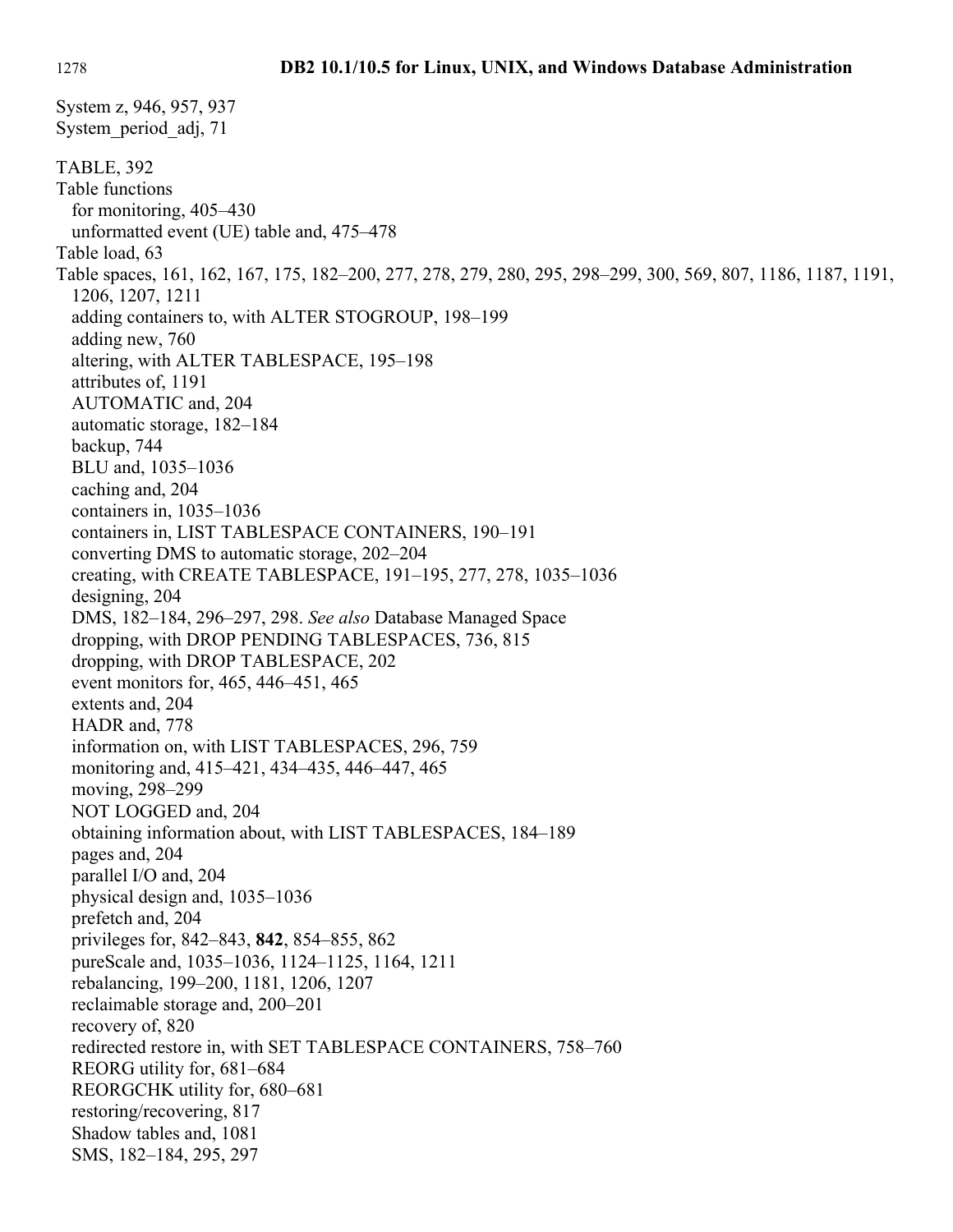states of, 185–186 storage groups and, 206 temporary, 744 TRUNCATE and, 204 writing data to, 183, **183** Tables, 2, 3, 4, 5, 7, 162, 175, 182, 569, 1036–1041, 1196 ADMIN MOVE TABLE() procedure for, 661–672 BLU and, 1036–1041 code sets, Unicode and, 1073–1074 column-organized. *See* Column-organized tables column sorts, 1134 column table sizes, 1133 columns in, 344–345 compression limits on, 1015, **1016** converting row tables to columns, 1105 creating, with CREATE TABLE, 281, 344–351, 1037–1041 data skipping in, 1020–1021 Data Studio and, 1064, **1064** databases and, with CREATE DATABASE, 1041 DB2\_WORKLOAD-ANALYTICS and, 1036 delete records for, 1168 Design Advisor and db2advis in, 692–696 dropped, recovery of, with ALTER or CREATE TABLESPACE, 745–749 dropping, 1168 event monitors for, 465, 446–451, 465 extracting dropped information in, with LIST HISTORY, 747–748 indexes and, 1038–1040 Ingest utility and, 639 monitoring and, 392, 415–421, 447–451, 465 physical design and, 1036–1041 privileges, 921, 922 privileges for, 843–845, **844**, 855–856, 860, 861, 863–864, 868–869, 931 pureScale and, 1036–1041 random key indexes and, 1041–1045, **1044**, **1045** range clustered (RCT), 161, 213–214, 254, 273, 282, 302, 343, 388, 639, 714 range partitioned, 161, 175, 213, 215–221, 223, 282, 284, 285, 303, 639, 714, 1016, 1179 reclaiming deleted space in, 1106–1107 recovery and, with ALTER or CREATE TABLESPACE, 745–749 referential integrity and, 324 REORG utility for, 681–684 row- to column-organized, 986 rows and, extended row size in, 1045–1046, 1192, 1211 RUNSTATS in, 684–686 shadow. *See* Shadow tables statistics on, in Data Studio, **1065** system period temporal, 232–241, 245–246, 291, 1178, 1179, 1180, 1205, 1206 temporal, 2, 71, 231–249, 291, 304, 714, 1178, 1179, 1180, 1205, 1206 Tuple Sequence Number (TSN) in, 1021 Taking control of DB2 server, 106–110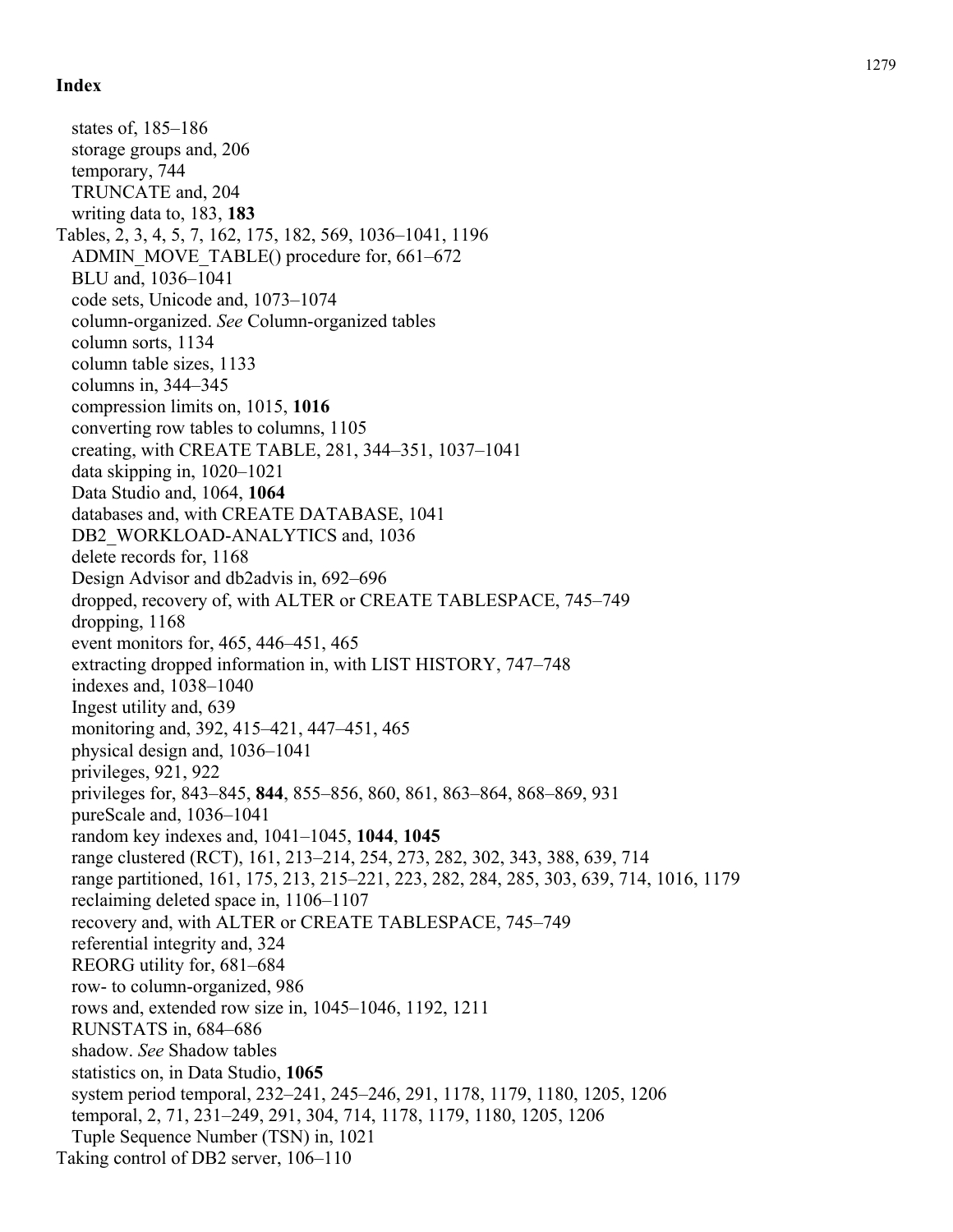Data Studio and, 108–109 determining who is using instance or database for, 107 forcing application connections in, 109–110 LIST APPLICATIONS command in, 107–108 Task Launcher, 116–123, 143, 158, 1059, **1059** TBFUNC, 510 TBSCAN, 510 TCP/IP, 150, 938, 957, 969, 976, 978, 981–982, 997, 1142 Telnet commands, 969 TEMP, 510 Temporal tables, 2, 71, 231–249, 291, 304, 714, 1178, 1179, 1180, 1205, 1206 adjusting temperature in, 224 application period, 231, 241–247 bitemporal period, 246–247 creating, with CREATE STOGROUP, 222–223 creating, with CREATE TABLE, 232, 241 information about, with DESCRIBE DATA PARTITIONS, 224–225 Ingest utility and, 639 restrictions on, 240–241 SESSION special register and, 247–251 system period, 291 system period, 232–241, 245–246, 291, 1178, 1179, 1180, 1205, 1206 tables in, with CREATE TABLE, 223 Time Travel Query and, 231 utilities, tools, and file type modifiers for, 239, 240 Temporary tables/table spaces, 270–271, 281, 292, 299, 302, 304, 744 Thresholds, 1176, 1203 in workload management, 1069 Threshold violations, event monitors for, 460–461, 466 Throttling, 23, 56, 78, 103–106, 153, 154, 169, 294, 660, 686, 741, 816 backup and, 816 changing impact priority in, 104–105 impact policies and, 103 information on utilities with LIST UTILITIES, 105–106 invoking with AUTOCONFIGURE, 100–102 utility execution with, 103–104 Time, monitoring, 391 TIME, 311, 346 Time limits on certification exams, 14 Time period, 304 Time Remaining screen, certification exam, 15–16, **16** time setting, 51 Time Travel Query, 161, 231–239. *See also* Temporal tables Time values, in restore and recovery, 765–766, 765 Time-spent monitor elements, 405 Timerons, 432, 566, 566, 996, 1153, 1185, 1188, 1209, 1210 TIMESTAMP, 311, 346, 392 Load utility and, 627 Timestamps, monitoring and, 391, 392 Title screen, certification exam, 13–14, **13**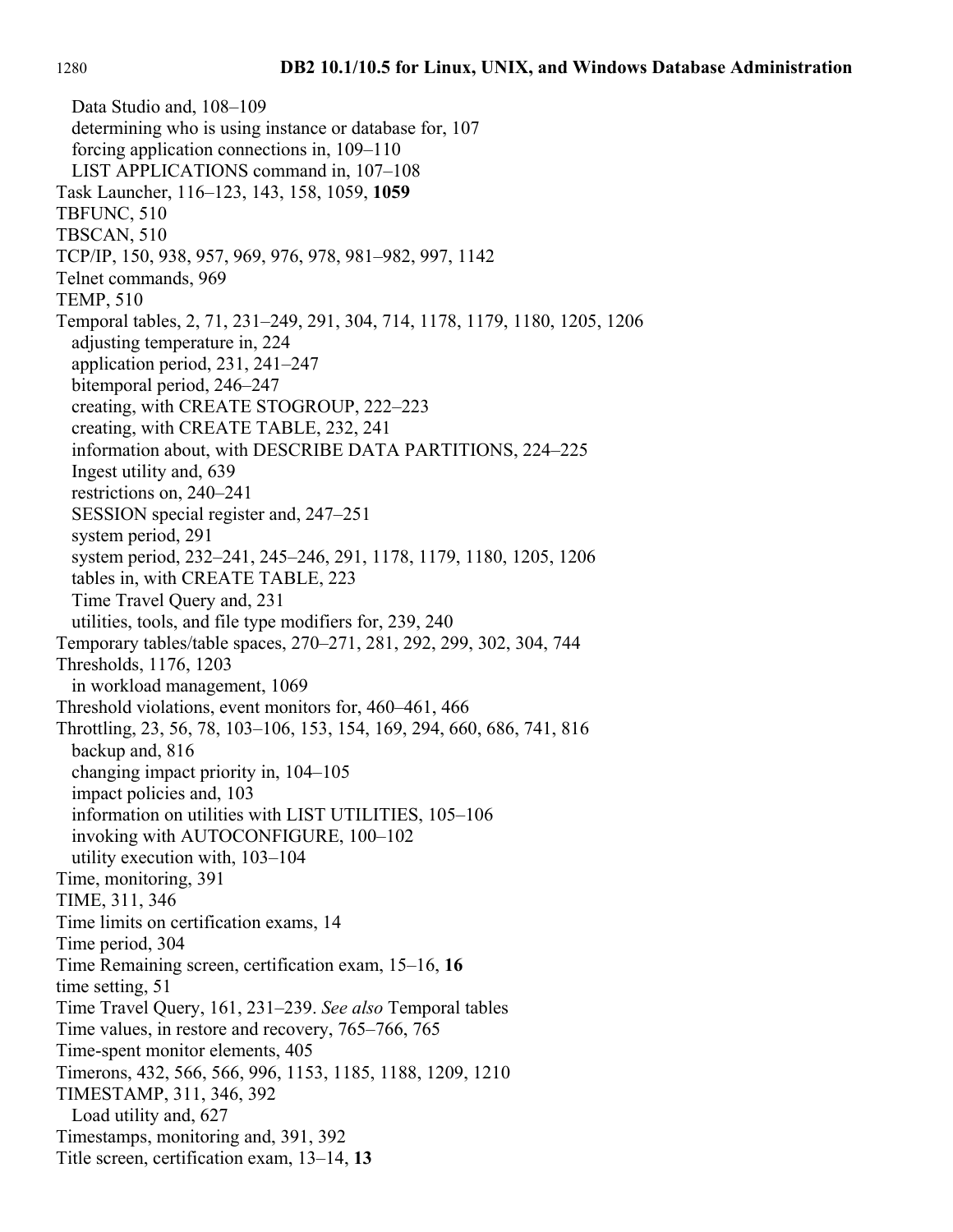Tivoli Identity Manager, 1005 Tivoli Storage Manager (TSM), 72, 1169, 1197 Tivoli System Automation, 987 Tivoli System Automation for Multiplatforms (TSA MP), 782, 819–820, 819 TM database, 55 Tm\_database, 55 Tools, 2, 239 TOTAL\_BACKUP\_*xxx*, 1141 TOTAL\_COL\_*xxx*, 1133 TOTAL\_INDEX\_*xxx*, 1141 Tp\_mon\_name, 55 TQ, 510 Trace tool/db2trc, 547–549 Traces, 7 Trackmod, 71 Tracks in certification, 2–9, **2** – **9** Certified Advanced Database Administrator in, 5–6 Certified Application Developer DB2 9.7 for LUW in, 6–7, **7** Certified Database Administration DB2 10.5, 4–5 Certified Database Administration for Linux, UNIX, Windows in, 3–4 Certified Database Associate in, 2–3 Certified Solution Developer DB2 9.7 SQL Procedure in, 8 Database Administration, 2–6 Database Application Development track, 6–8 Database Solution Development track, 8, **9** Transaction logging, 723–728, **724** Import utility and, 607 Transaction Manager, 52 Transactions, 2, 4, 720–725 automatic commit in, 720 benchmark testing and db2batch, 688–692 COMMIT in, 720–723, **721** db2batch, 688–692 Design Advisor and db2advis, 692–696 logging in, 723–725. *See also* Transaction logging monitoring and, 392 ROLLBACK in, 720–723, **722**, **723** SQL and, 720 unit of work and, 720 TRANSFER OWNERSHIP, 838 Transition tables, triggers and, 364–365 Transmission Control Protocol/Internet Protocol. *See* TCP/IP Transport Layer Security (TLS), 938 Trap files, first occurrence data capture (FODC) and, 517 Triggers, 7, 8, 163, 307, 358–370, 379, 380, 386–387, 1171, 1199 action associated with, 358 activating, 363, 387 AFTER, 358–359, 360–363, 387 BEFORE, 358, 359–360, 377, 384–385, 387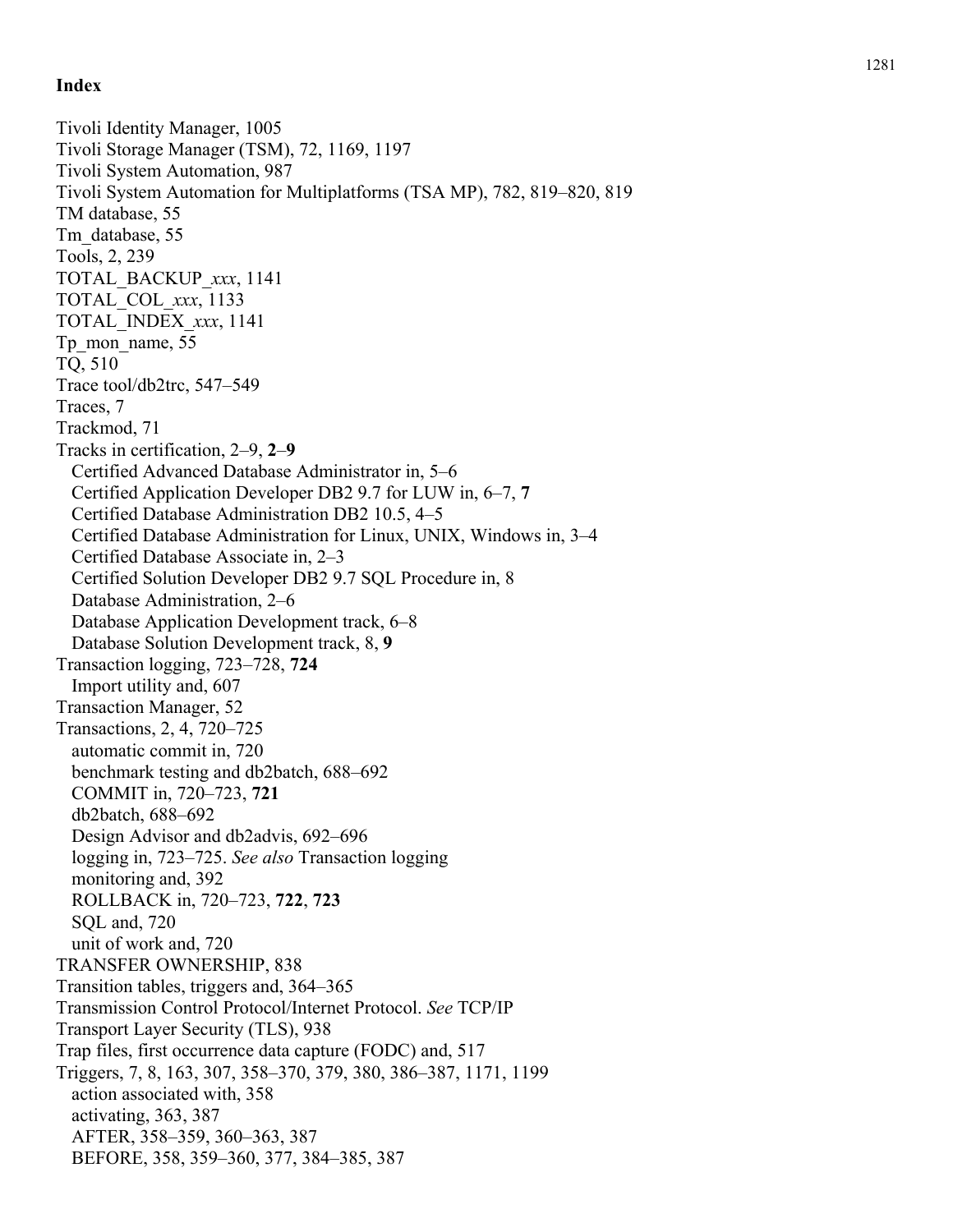creating, with CREATE OR REPLACE TRIGGER, 359, 387 DROP TRIGGER, 387 error management using, 364 exception tables and, 388 INSERT, UPDATE, and DELETE using, 358, 359–363, 365, 387 INSTEAD OF, 358, 359, 365, 387, 1121 major components associated with, 358 multiple-event, 365–368 replacing, with CREATE OR REPLACE TRIGGER, 359 Row and Column Access Control (RCAC) and, 912 system catalog and, 368–370 transition tables and, 364–365 Troubleshooting. *See* Diagnostic and troubleshooting tools TRUNCATE, 204 Load utility and, 637 Trust, 55 Trust\_allcints, 55 Trust\_cintauth, 55 Trusted and untrusted clients, 830–831 Trusted connections, 825, 879–883, 879 Trusted contexts, 3, 7, 825, 879–883, 1173, 1200 creating, with CREATE TRUSTED CONTEXT, 880–883 TSM. *See* Tivoli Storage Manager (TSM) Tsm\_mgmtclass, 72 Tsm\_nondename, 72 Tsm\_owner, 72 Tsm\_password, 72 Tuning Optim Query Workload Tuner, 987, 1153, 1164 SQL, 1059–1060, **1060**, **1063**, 1064, 1059 Tuple Sequence Number (TSN), 1021, 1184, 1208 Uncommitted Read (UR), 810 HADR and, 779, 821–822 Unformatted event (UE) table, db2evmonfmt, 467–475, 568 Unicode, 60, 1073–1074, 1123–1124, 1149, 1163, 1209 UNION, 510 UNIQUE constraint, 242, 247, 307, 308, 316–321, **316**, 324, 345, 346–347, 349–350, 375, 382–384, 388, 510, 629, 637, 660, 844, 931, 1011, 1038, 1066, 1157, 1158, 1167, 1196 Unit of work (UOW), 46, 52, 68–69, 392, 393–394, 399, 404, 405, 406, 408, 412, 429, 439, 475, 465, 466, 467, 475, 478, 513–514, 720, 838, 1134, 1196, 1202. *See also* Transactions event monitors and monitoring of, 406, 408, 457, 466, 1134 UNIX, 2–7, 14, 26, 28, 31, 35, 44, 46, 95, 124, 144, 146, 160, 167, 174, 199, 343, 370, 384, 469, 502, 517, 518, 525, 527, 533, 571, 572, 620, 637, 646, 711, 725, 759, 830, 859, 874, 939, 941, 942, 946, 954, 956, 962, 969, 970, 972, 974, 975, 976, 982, 997, 1000–1003, 1005, 1006, 1007, 1022, 1047, 1068, 1075, 1081, 1083, 1108, 1141, 1142–1145, 1166, 1194, 1197, 1202 authorization in, 1197 binding, and db2schema.bnd file and, 956–957 connectivity and, 974, 1142, 1143–1145 Cygwin and, 1001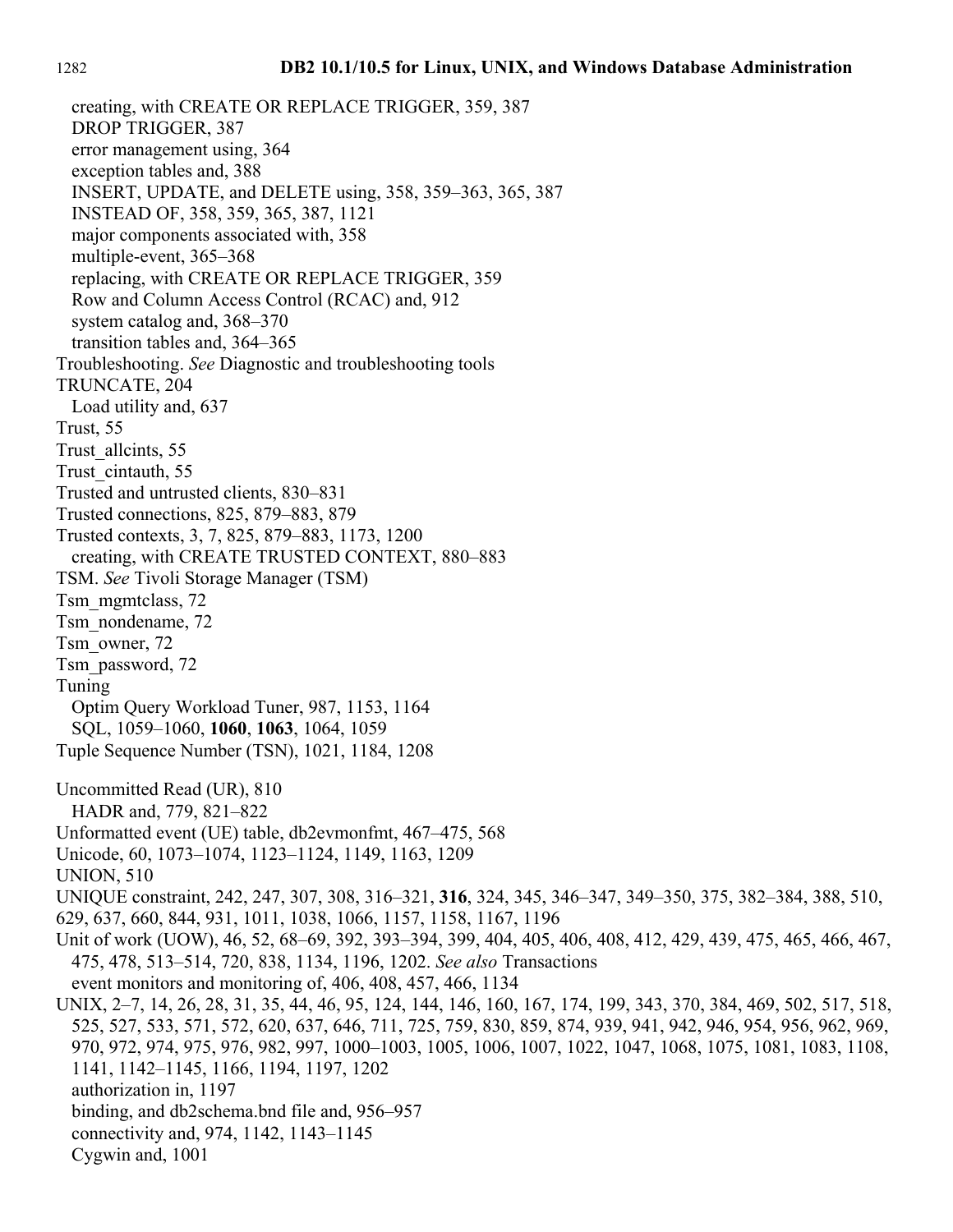Ingest utility and, 660 installation process for DB2 in, 1002–1005 installing DB2, 1166 JSON database configuration for, 1047–1049 logging and, 725 pureScale and, 997, 1108 Putty and, 1001 Shadow tables and, 1075–1076 trusted and untrusted clients in, 830–831 user IDs in, 1006–1008 workload management and, 1068 X11 prerequisite for, 1001 UNQUIESCE, 29–31 UOW. *See* Unit of work UPDATE, 57, 58, 73, 74, 82, 102, 103, 148, 149, 150, 153, 157, 185, 187, 236, 143, 250, 254, 256, 258, 329, 330, 331, 332, 358, 365, 387, 394, 395, 410, 414, 451, 492, 510, 563, 584, 588, 597, 608, 609, 611, 639, 710, 715, 718, 788, 833, 835, 836, 840, 844, 846, 850, 855, 856, 859, 860, 863, 864, 867, 871, 872, 886, 906, 930, 931, 941, 979, 982, 1073, 1096 privilege for, 844, 845, 846, 850–851 roles and, 872 triggers and, 358, 365, 387 XML and, 254, 256 UPDATE DATABASE CONFIGURATION, 73–74, 82, 148–149 UPDATE DATABASE MANAGER CONFIGURATION, 57, 58, 102, 103, 153, 833, 835, 836 UPDATE DATABASE MONITOR, 563 UPDATE MONITOR SWITCH, 394–395, 563 Update Rule, 325, 329–332, **330**, **331** Upgrades, 1108–1110, 1157, 1167, 1182, 1183, 1195, 1207 Upgrading an instance, 31–32 USAGE, privilege for, 847 Usage lists, 163 USE, 584, 842–843, 851 roles and, 872 User-defined data types, 312 User-Defined Functions (UDF), 7, 163 privileges for, 868 User Direct Access Programming Library (uDAPL), 794 User IDs, 1006–1008, 1169 authentication and, 829 db2ckpw and, 1006–1007 db2inst1/db2inst2, 1006–1007 User temporary table spaces, 209 User-level profile registry, 34–35, 1194 Util\_heap\_sz, 72, 994–995 Util impact lim, 56, 153 UTIL\_IMPACT\_PRIORITY, 154, 816 Utilities, 56, 72, 137, 153, 168, 239, 569–718 ADMIN\_CMD stored procedure and, 607–611 Backup Utility in, 739–749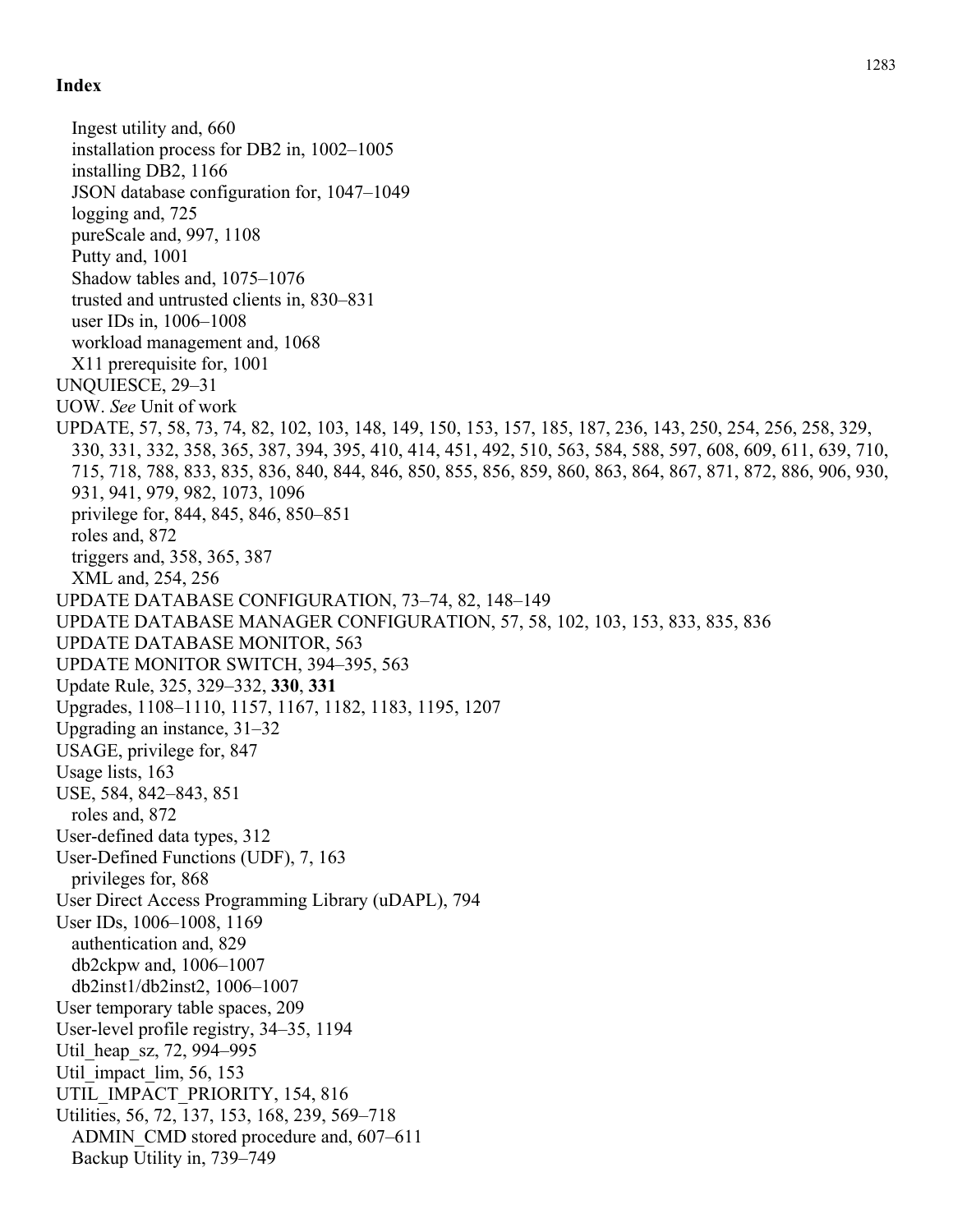benchmark testing and db2batch, 688–692 binding, 954–956 Continuous Data Ingest (CDI) and. *See* Ingest utility converting row tables to columns, 1105 data management, 704 data movement, 570–680 database maintenance, 680–688 db2look command and, 679–680 db2move command and, 679–680 delimited ASCII (DEL), 570–572 Design Advisor and db2advis, 692–696 executing in throttled mode, 103–104 Export, 576–584 extracting columnar data from external files from, 574–576, **574** file formats and, 570–573 FLUSH PACKAGE CACHE, 687–688 impact priorities and, 104–105, 154, 816 Import utility, 584–607 information on, using LIST UTILITIES, 105–106 Ingest utility and, 638–661 Load utility and, 611–638 location method for extraction in, 575, **575**, 596, 624 modules in, DBMS\_UTILITY module in, 696–699 name method for extraction in, 575–576, **576**, 596, 624 nondelimited ASCII (ASC), 572–573 PC integrated exchange format (PC/IXF), 573, 626 performance related, 688–699 position method for extraction in, 574, **574**, 596, 624 Rebind, 686–687 Recovery, 769–771, 816 relocating a database using, with db2relocatedb, 674–679 REORG, 681–684 REORGCHK, 680–681 Restore, 749–758 Roll-forward, 763–768, 817 RUNSTATS, 684–686 SYSPROC.ADMIN\_COPY\_SCHEMA () procedure in, 672–674 SYSPROC.ADMIN\_MOVE\_TABLE() procedure in, 661–672 throttling. *See* Throttling worksheet format (WSF), 573 UTL\_*xxx* modules, 697 Validation tool/db2val, 532–535 VARCHAR, 311, 345, 1185, 1209 VARGRAPHIC, 311, 346 Variables, 8 system configuration and, 36 Vector memory, column sortheap, 1134 Vendoropt, 72 Verification process, shadow tables and, 1099–1104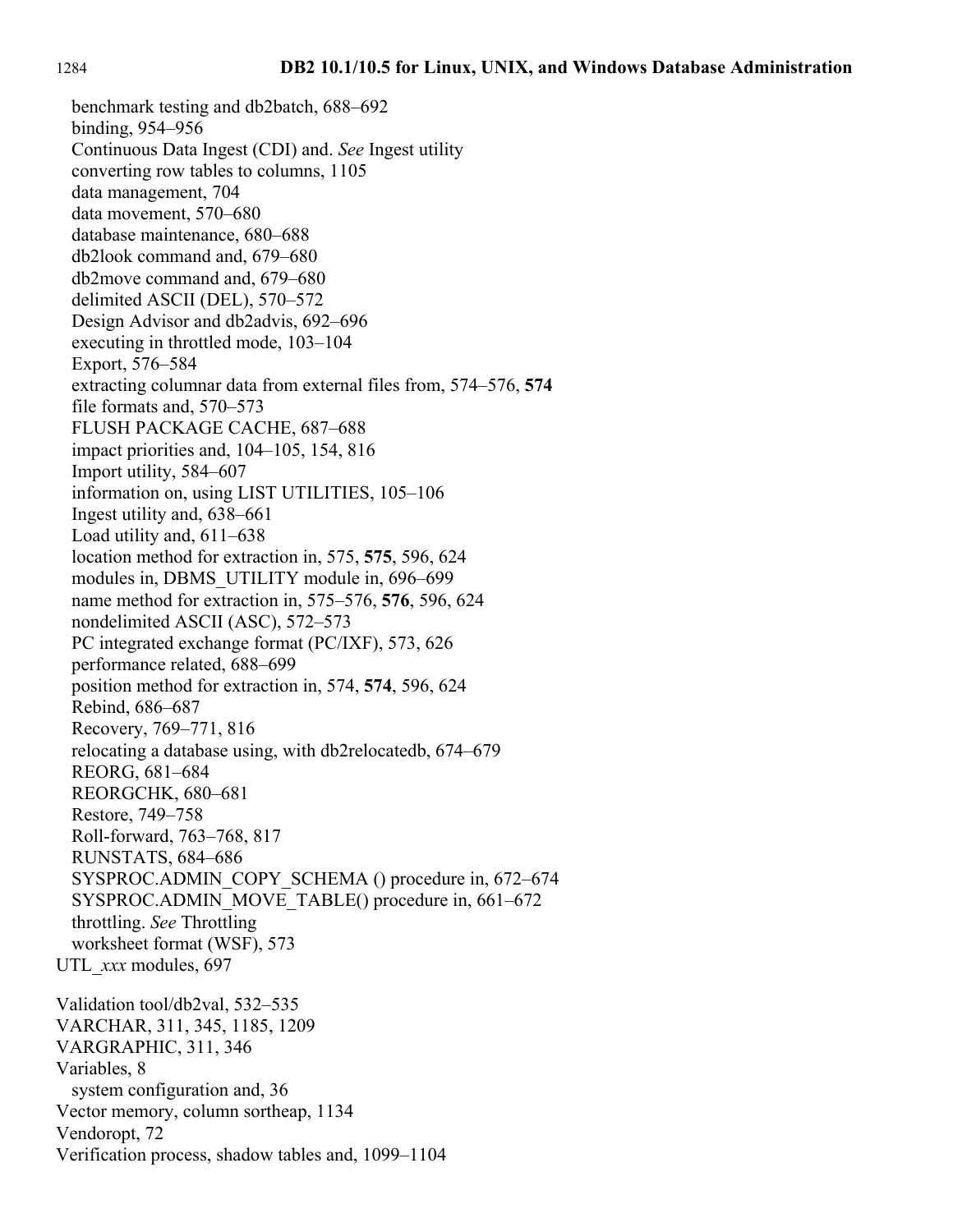## **Index**

VERIFY\_*xxx*, 911 Version recovery, 730, 731, **732**, 733–734, 739, 749–751, 758, 763, 768, 769, 770, 817 Versions, 54 Victim/victimless pages, 1017, **1017**, **1018** Viewing job history, 123 Views, 2, 3, 7, 163, 167–168, 351–348, **354**, **356**, 374, 377 CREATE VIEW, 374 creating, with CHECK OPTION, 351–358, 373, 383, 385–386 creating, with CREATE OR REPLACE VIEW, 353–358 Ingest utility and, 639 inoperative, 356–358, 374, 383 INSERT INTO, 387 monitoring and, administrative, 430–431 perspectives and, 1049, **1050** privileges for, 845, 856–857, 860, 864, 929–930 revalidation in, 357 subviews and, 357 VIO, 999 Virtual machines/virtualization vs. pureScale, 792, 999, 1107–1108 Visual Explain, 23, 143, 506–511, 557, 559, 564, **1044**, **1045** common operators in DB2 and, 510 Wait list, lock-wait chains in, 433–434 Wait times, 405 monitoring and, 421–423 Warehouse model packs, 987 Watermark monitoring, 390 Webinars for certification, 11 WebSphere Application Server (WAS), 879 WHERE, 912 WHILE triggers, 358, 387 WHS Cubing Services, 986 WHS Design Studio, 986 WHS Mining and Text Analytics, 986 WHS SQL Warehouse Tool, 986 Windows, 2–7, 14, 28, 35, 37, 42, 44, 46, 51, 124, 167, 174, 295, 469, 502, 517, 518, 525, 571, 572, 637, 660, 676, 711, 725, 741, 751, 759, 799, 823, 826, 828, 830, 859, 897, 938, 939, 941, 946, 956, 963, 969, 970, 974, 975, 976, 982, 1001–1003, 1006, 1007, 1047, 1048, 1075, 1076, 1081, 1108, 1142, 1144–1145, 1194, 1197, 1208 authorization in, 1197 binding, and db2schema.bnd file and, 956–957 connectivity and, 975, 1142 Ingest utility and, 660 installation process for DB2 in, 1002–1005 JSON database configuration for, 1047–1049 logging and, 725 pureScale and, 1108 shadow tables and, 1075–1076 trusted and untrusted clients in, 830–831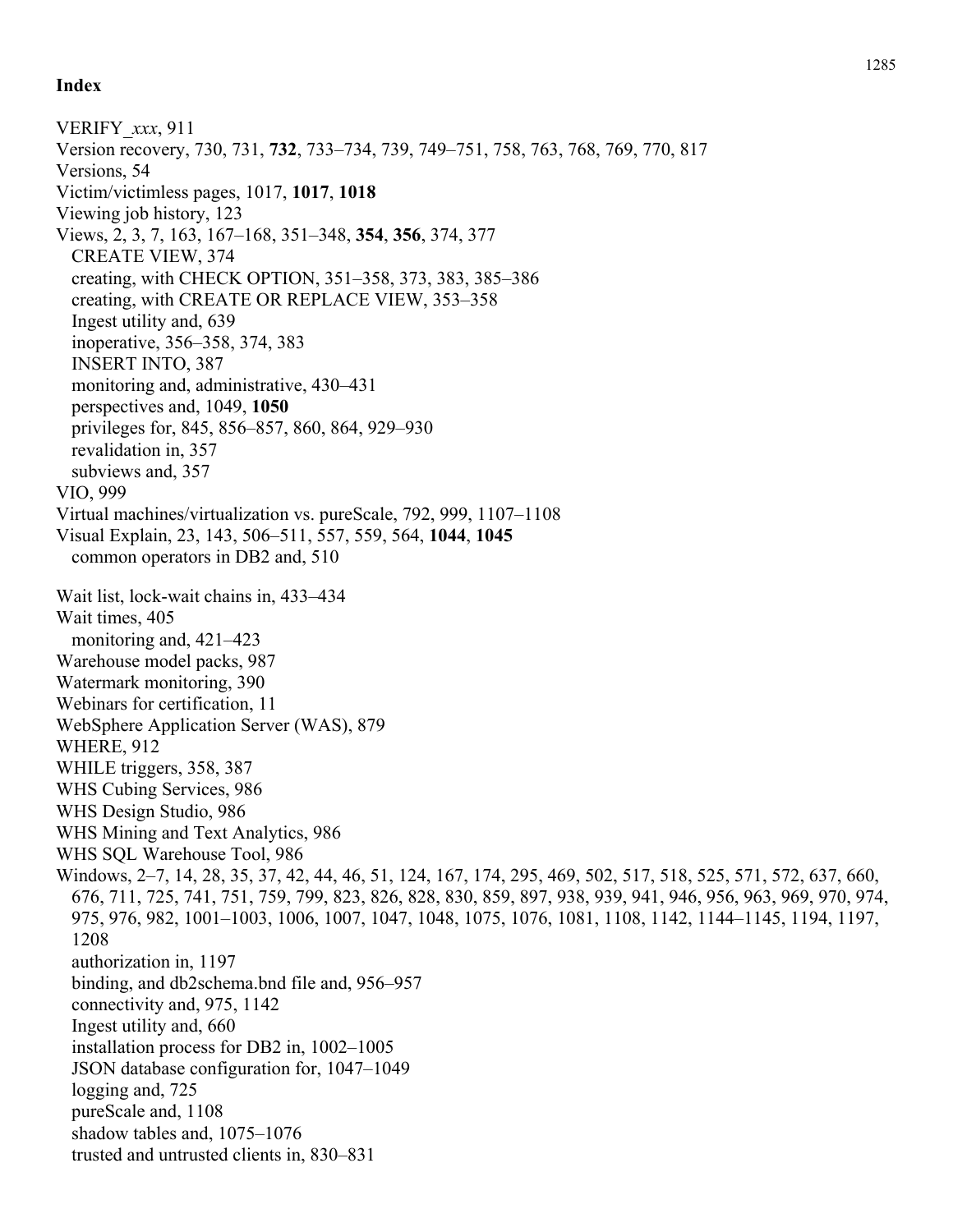user IDs in, 1006–1008 Wlim disp cpu shares, 56 Wlim\_disp\_min\_util, 56 Wlm\_collect\_int, 72 Wlm\_disp\_concur, 56 Wlm\_dispatcher, 56 WLM\_GET\_*xxx*, 1069 WLMADM, 832, 838, 839, 840, 870, 8972, 916, 934, 936, 1068, 1119. *See also* Authorities; Privileges granting and revoking author/privs with, 870 pureScale and, 1119 roles and, 872 Work action, in workload management, 1069 Work class, in workload management, 1069, 1070, 1210 Work class set (WCS), 996, 1070 Workflow Assistant, 1061, **1061** Workgroup DB2, 1207–1208 Workgroup Server Edition (WSE), 251, 987, 1187 Workload, in workload management, 1069, 1070–1072 Workload management/Workload Manager, 6, 56, 72, 389, 925, 985, 987, 1068–1072, 1149, 1150, 1153, 1184, 1188, 1202, 1208, 1210 autonomic workloads in, 996–997 batch processing in, 1150 best fit workloads and, 998 catalog statistics and, 1099 classes in, 1069–1070 control workloads and, 998 converting row tables to columns, 1105 creating work classes in, with CREATE/ALTER WORK CLASS, 1070 Design Advisor and db2advis in, 692–696 DDL, 1069 histogram in, 1069 monitoring and, 406, 410–411, 486–489 objects in, 1069 Optim Query Workload Tuner, 4, 124, 985, 987, 1044, 1059–1060, **1060**, 1064, 1153, 1194 planning in, 1068 policies for, 1068 pureScale and, 1108, 1119–1122 service class in, 1069 Service level agreements (SLAs) and, 1068 sets, work class, 1070 shadow tables in. *See* Shadow tables, 1074 superclass (service class) in, 1069 Task Launcher in, 1059, **1059**, 1059 thresholds in, with CREATE THRESHOLD, 1069, 1072 timerons in, 432, 566, 566, 996, 1153, 1185, 1188, 1209, 1210 UNIX and, 1068 verification process in, 1099–1104 WLMADM and, 839 work action in, 1069 work class in, 1069, 1070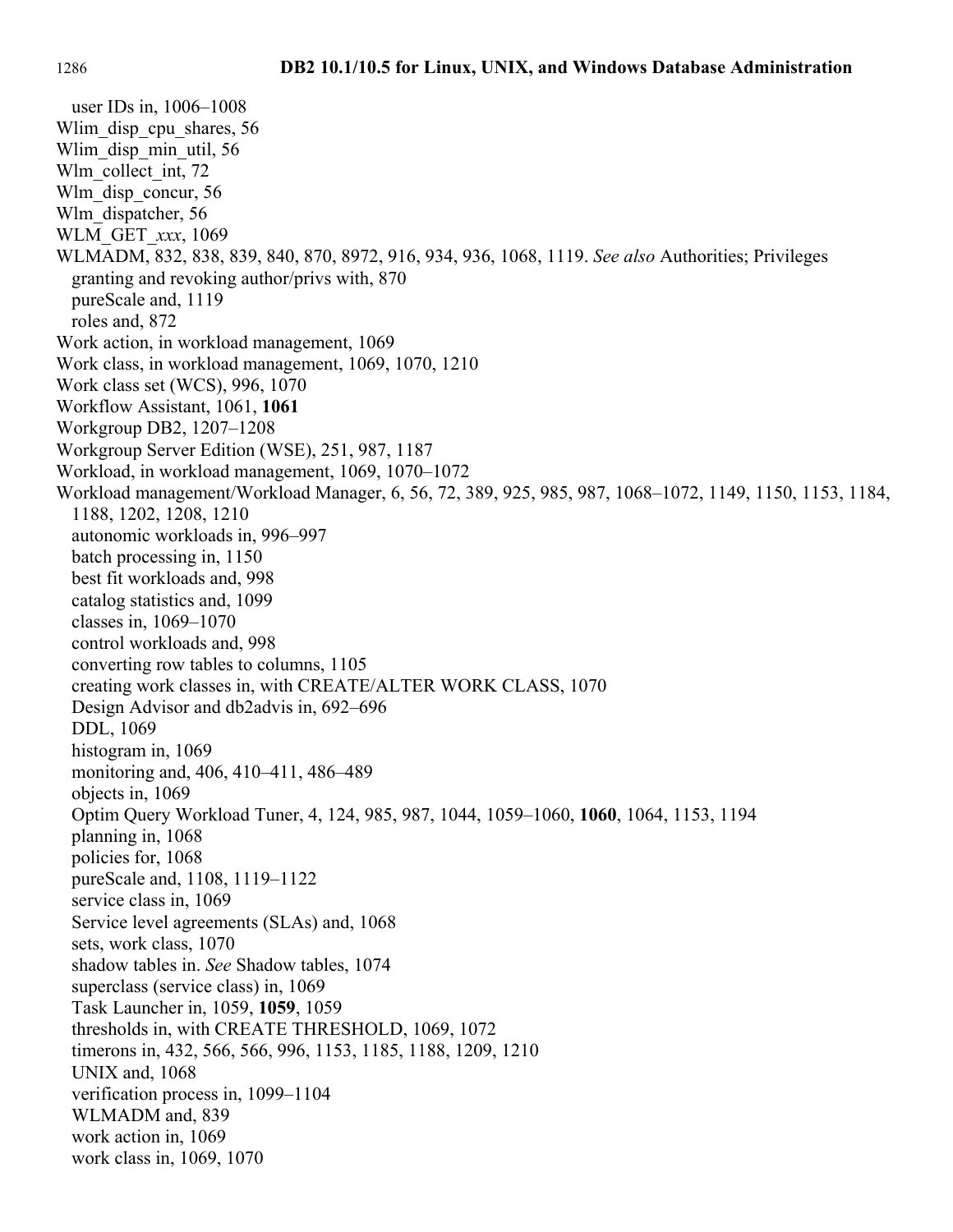## **Index**

work class set (WCS) in, 996 Workflow Assistant in, 1061, **1061** workflow diagram for shadow table in, **1095** workload in, 1069, 1070–1072 workload matrix in, 1068 Workload Management Administrator. *See* WLMADM authority Worksheet format (WSF), 573 Workstations, 24 World Wide Web Consortium (W3C), 256 Writes data page writes, 1133 SET WRITE SUSPEND/RESUME in, 773–776 X11 and UNIX, 1001 XANDOR, 510 XISCAN, 510 XML, 3, 7, 64, 88, 161, 163, 251–261, 289, 1172, 1173, 1200 attributes in, 252–253 compression and, 157, 270 converting, 1201 CREATE TABLE in, 253 DB2 Express Edition (EE) and, 251 DB2 Workgroup Server Edition (WSE) and, 251 declaration in, 252–253 DELETE in, 254, 256 elements in, 252–253 Export utility and, 577, 582–583, **583** Import utility and, 598, **600**, 600, 603, **604** indexing in, 259–261, **260**, 290, 303, 1201 Ingest utility and, 661 INSERT in, 254, 255 Load utility and, 630–631 manipulating XML data in, 254–259 monitoring and, 409–410, 434 paths in, 259 pureXML and, 251 retrieving XML data, 256 SELECT in, 254, 259 UPDATE in, 254, 256 XML column for, 252, 253–254 XML data type, 252, 312, 346 XQuery in, 256–259 XML column, 252, 253–254 XML Data Area (XDA), 434 XML data type, 252, 312, 346 XML Schema Repository (XSR), 839 XPATH, 3 XQuery, 7, 64, 70, 79, 256–258, 259, 260, 490, 491, 510, 511, 566, 578, 579, 689, 690, 692, 712, 833, 837, 839 Design Advisor and db2advis in, 692–696